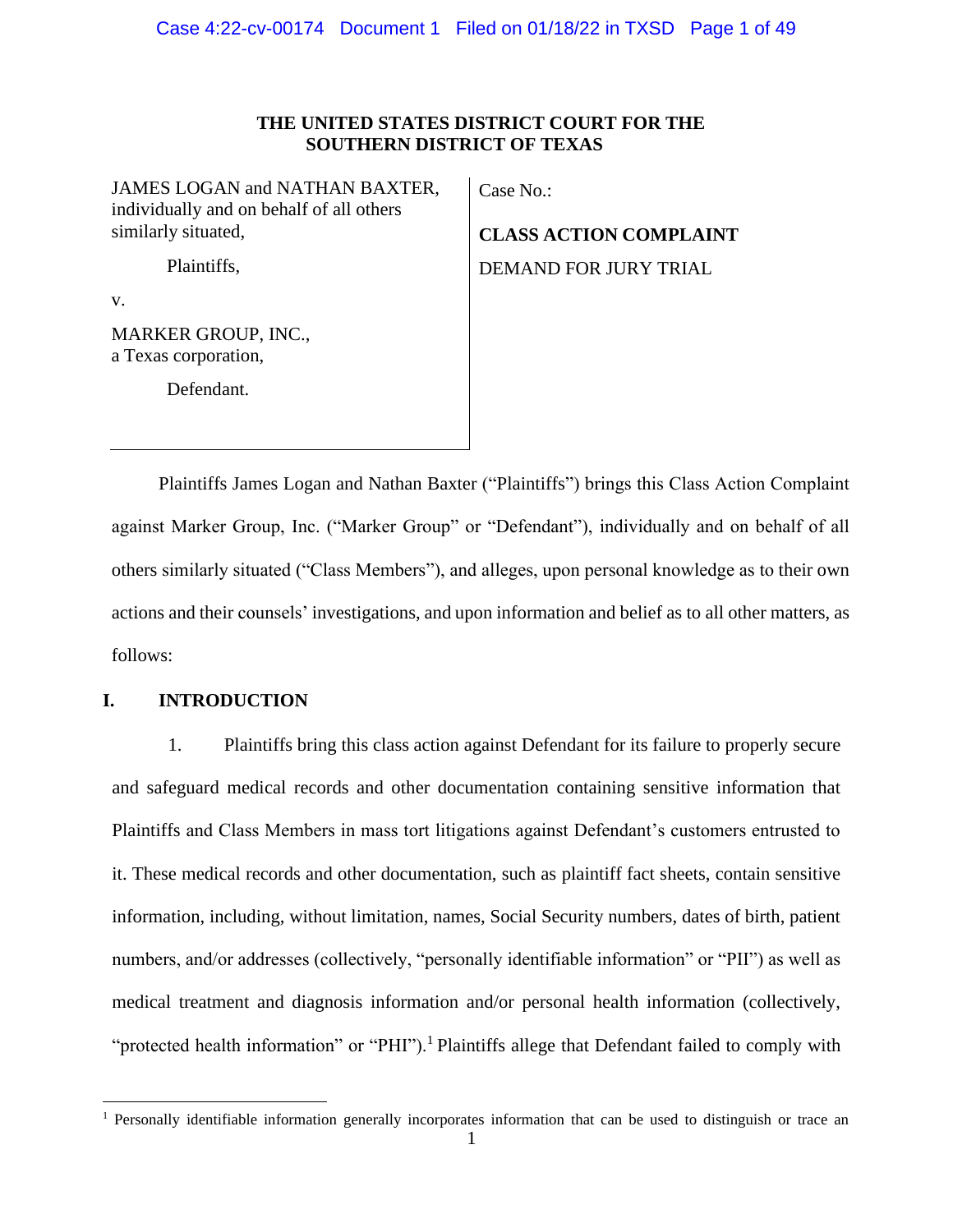#### Case 4:22-cv-00174 Document 1 Filed on 01/18/22 in TXSD Page 2 of 49

industry standards to protect information systems that contain that PII and PHI, and for failing to provide timely, accurate, and adequate notice to Plaintiffs and other Class Members that their PII and PHI had been accessed and potentially acquired by an unauthorized third-party. Plaintiffs seek, among other things, orders requiring Defendant to fully and accurately disclose the nature of the information that has been compromised, to adopt reasonably sufficient security practices and safeguards to prevent incidents like the disclosure in the future, to destroy information no longer necessary to retain for purposes for which the information was first obtained from Class Members, and to provide a sum of money sufficient to provide to Plaintiffs and Class Members identity theft protective services for their respective lifetimes as Plaintiffs and Class Members will be at an increased risk of identity theft due to the conduct of Marker Group as described herein.

2. According to its website, Marker Group provides "record collection, medical review, data analysis, and many other litigation support services" to some of "the world's most prestigious defense law firms."<sup>2</sup> For its customers, Marker Group offers services to retrieve, collect, and store medical records and other documentation in large scale. Marker Group offers these services in large multi-district litigations ("MDL") involving thousands of individuals who have brought personal injury claims against Marker Group's clients. In relation to these services, Defendant operates an ftp platform system that allows medical records and other personal information and documentation to be uploaded, stored, sorted, and analyzed.

3. In the ordinary course of litigating against Defendant's corporate customers, individuals such as Plaintiffs are regularly required to provide their PII and PHI to Marker Group

individual's identity, either alone or when combined with other personal or identifying information. 2 CFR § 200.79. At a minimum, it includes all information that on its face expressly identifies an individual. PII also is generally defined to include certain identifiers that do not on their face name an individual, but that are considered to be particularly sensitive and/or valuable if in the wrong hands (for example, Social Security number, passport number, driver's license number, financial account number).

<sup>&</sup>lt;sup>2</sup> <https://www.marker-group.com/> (last visited Jan. 11, 2022).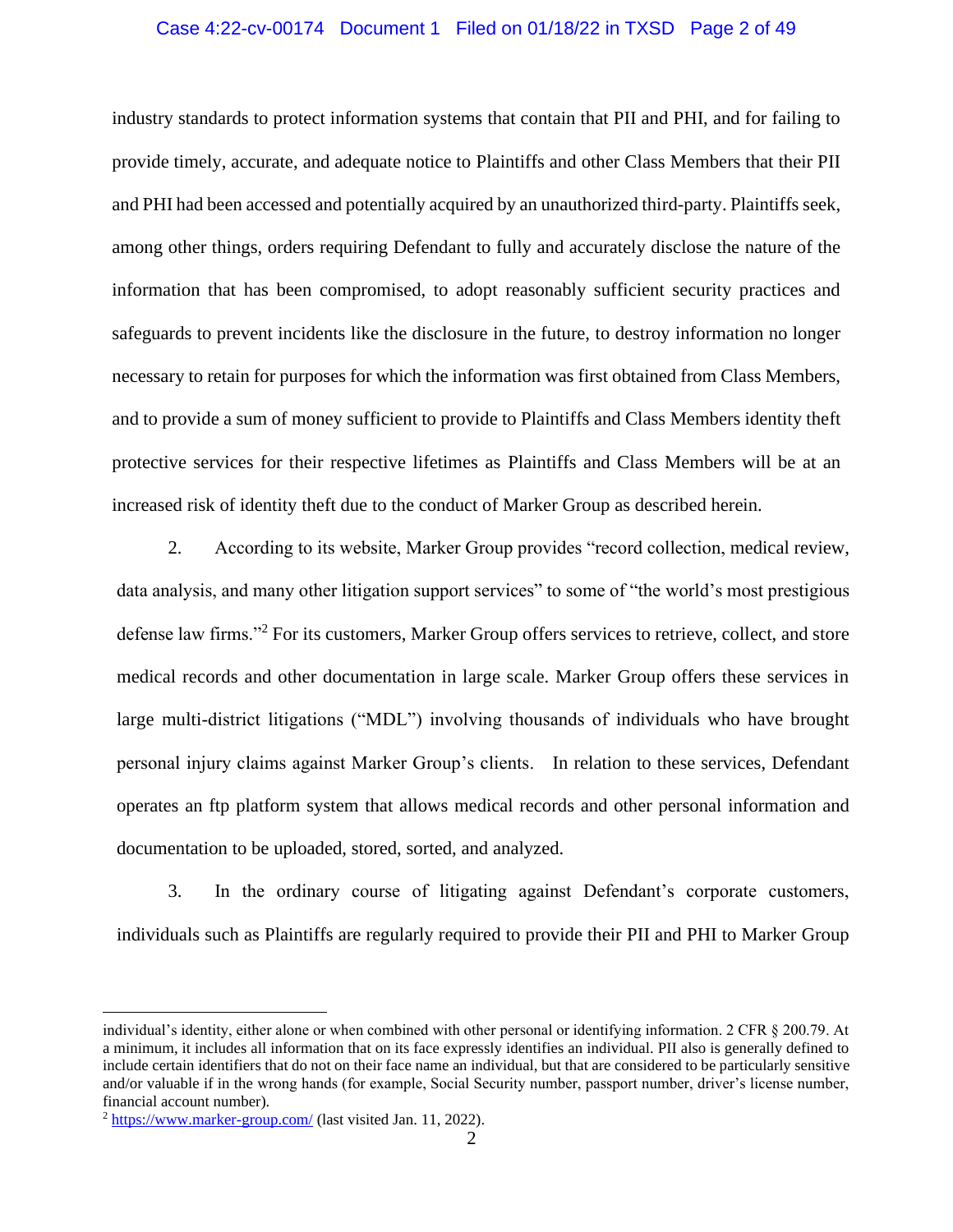#### Case 4:22-cv-00174 Document 1 Filed on 01/18/22 in TXSD Page 3 of 49

directly by uploading it to Marker Group's litigation portal.

4. For their cases proceeding in *In Re. Proton-Pump Inhibitor ("PPI") Products Liability Litigation* ("MDL-2789") pending in the United States District Court, District of New Jersey, Plaintiffs James Logan and Nathan Baxter, and other Class Members, were required to upload their plaintiff fact sheets, medical, pharmacy, and insurance records, and executed authorizations for obtaining medical records, employment, and insurance documents to the global ShareFile site maintained by Marker Group. Pursuant to Case Management Order No. 9 in that litigation, uploading required documents to the ShareFile site maintained by Marker Group is the method to effectuate service of said documents on the Marker Group in that MDL.<sup>3</sup>

5. Marker Group promotes that it is the "first ISO 27001:2013 certified national record collection and medical review vendor, employing the highest standards in the world to protect your data."<sup>4</sup>

6. Defendant states that it maintains data on "Marker-owned servers" and not cloudbased servers "to ensure the maximum level of control and security."<sup>5</sup>

7. Defendant's website states that "Marker Group has set standards and invented new best practices for digital security and access in the litigation support industry. Our philosophy is to protect client data at least as securely as we would want our personal data protected."<sup>6</sup>

8. On September 3, 2021, Defendant noticed "suspicious activity" on its computer network and later determined that files were accessed by an "unknown, unauthorized third-party" (the "Data Breach").<sup>7</sup>

<sup>&</sup>lt;sup>3</sup> [https://www.njd.uscourts.gov/sites/njd/files/CaseManagementOrderNo9\\_0.pdf](https://www.njd.uscourts.gov/sites/njd/files/CaseManagementOrderNo9_0.pdf) (last visited Jan. 11, 2022).

<sup>4</sup> https://www.marker-group.com/ (last visited Jan. 11, 2022).

<sup>5</sup> <https://www.marker-group.com/security-technology/security/> (last visited Jan. 11, 2022).

<sup>6</sup> https://www.marker-group.com/security-technology/ (last visited Jan. 11, 2022).

<sup>7</sup> [https://ago.vermont.gov/blog/2021/12/23/the-marker-group-data-breach-notice-to-](https://ago.vermont.gov/blog/2021/12/23/the-marker-group-data-breach-notice-to-consumers/?utm_source=rss&utm_medium=rss&utm_campaign=the-marker-group-data-breach-notice-to-consumers)

[consumers/?utm\\_source=rss&utm\\_medium=rss&utm\\_campaign=the-marker-group-data-breach-notice-to-consumers](https://ago.vermont.gov/blog/2021/12/23/the-marker-group-data-breach-notice-to-consumers/?utm_source=rss&utm_medium=rss&utm_campaign=the-marker-group-data-breach-notice-to-consumers) (last visited Jan. 11, 2022).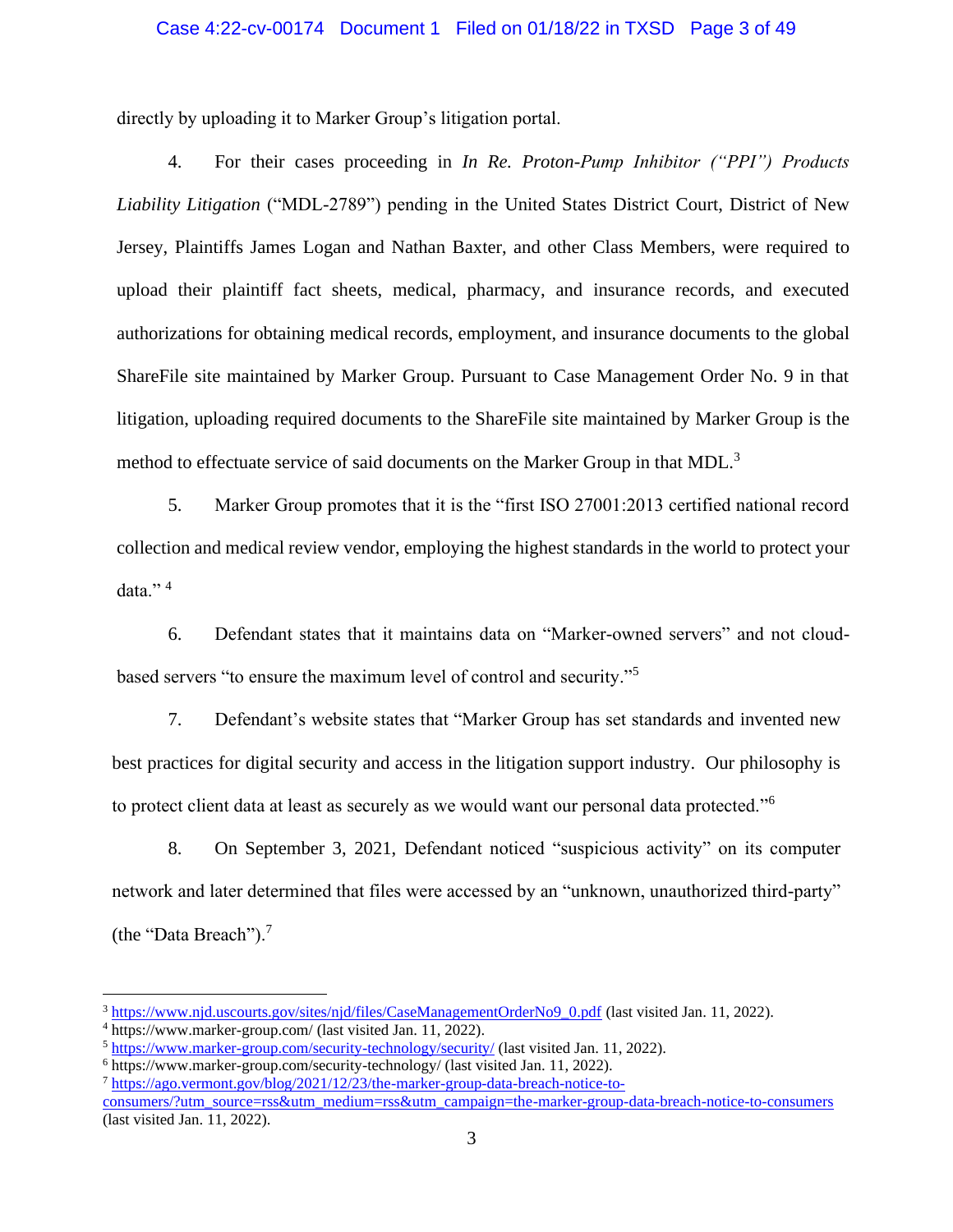#### Case 4:22-cv-00174 Document 1 Filed on 01/18/22 in TXSD Page 4 of 49

9. In its Notice of Data Breach dated December 23, 2021, Marker Group advises that the files accessed contained PII and PHI.<sup>8</sup> However, the Notice provides scant other information, including how long these unauthorized third-parties had access to the medical records and other sensitive information of Plaintiffs and Class Members.

10. Further, Marker Group has failed to explain why it took more than two months to begin notifying individuals that their PHI and PII had been accessed by an unauthorized thirdparty.

11. This case involves a breach of a computer system by an unknown third-party, resulting in the unauthorized disclosure and potential acquisition of the PII and PHI of Plaintiffs and Class Members to unknown third-parties. As a result of Defendant's failure to implement and follow basic security procedures, the PII and PHI of Plaintiffs and Class Members was accessed and/or acquired and is now in the hands of criminals. Plaintiffs and Class Members now and will forever face a substantial increased risk of identity theft. Consequently, Plaintiffs and Class Members have had to spend, and will continue to spend, significant time and money in the future to protect themselves due to Marker Group's failures.

12. Additionally, as a result of Defendant's failure to follow federally-prescribed, industry standard security procedures, Plaintiffs and Class Members received only a diminished value of the services Defendant was to provide.

13. By obtaining, collecting, using, and deriving a benefit from the PII and PHI of Plaintiffs and Class Members, Defendant assumed legal and equitable dutiesto those individuals to protect and safeguard that information from unauthorized access, intrusion, and/or acquisition.

14. Defendant admits that the unencrypted PII and PHI exposed to unauthorized access

8 *Id*.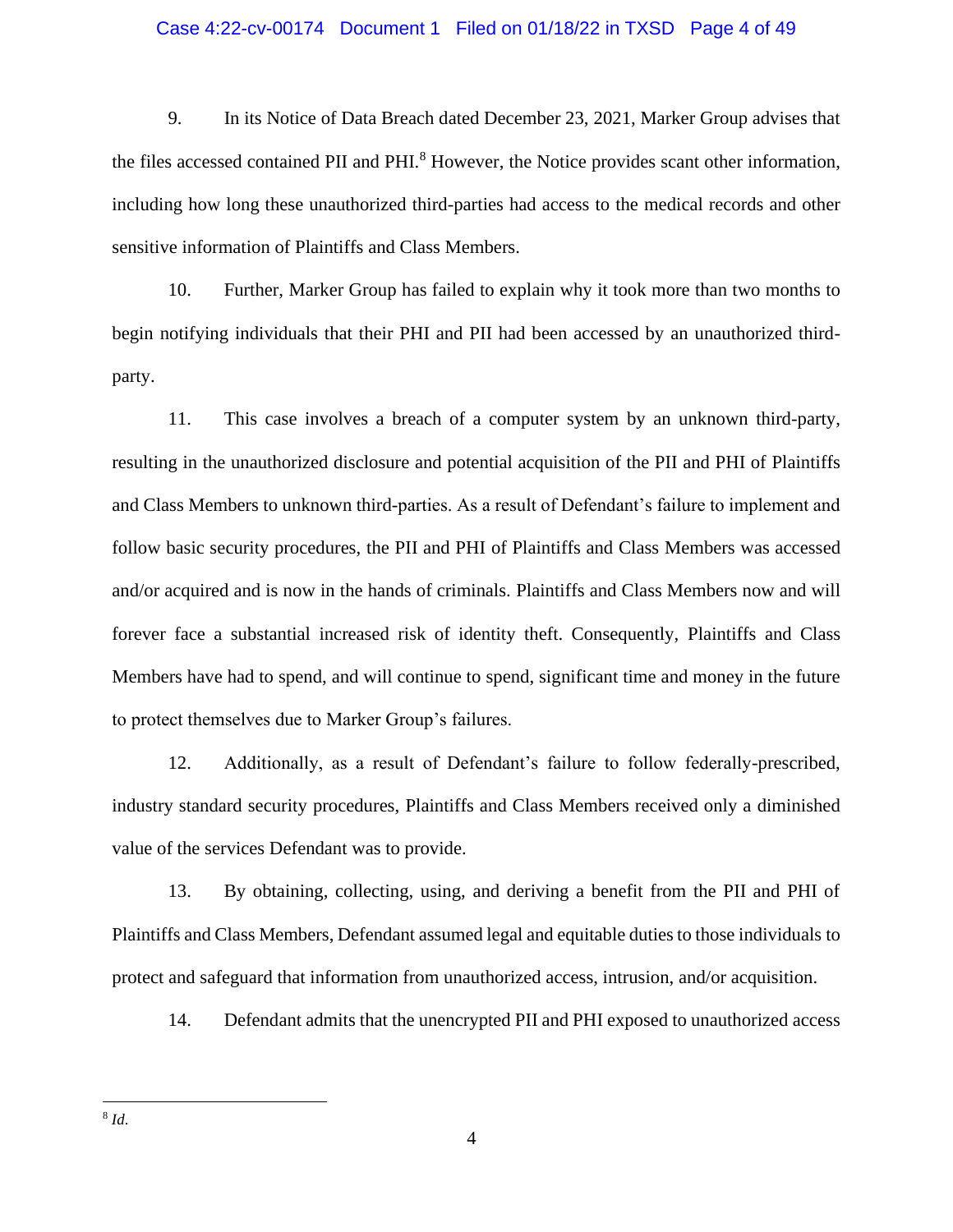#### Case 4:22-cv-00174 Document 1 Filed on 01/18/22 in TXSD Page 5 of 49

included names, Social Security numbers, dates of birth, and various types of medical records containing medical treatment, diagnosis, and insurance information.<sup>9</sup>

15. The exposed PII and PHI of Plaintiffs and Class Members can be sold on the dark web. Hackers can access and then offer for sale the unencrypted, unredacted PII and PHI to criminals. Plaintiffs and Class Members now face a lifetime risk of identity theft, which is heightened here by the loss of Social Security numbers and/or specific, sensitive medical information.

16. The Data Breach occurred due to Defendant's negligent and/or careless acts and omissions and the failure to protect the PII and PHI of Plaintiffs and Class Members. Defendant waited months to report the Data Breach to Plaintiffs and Class Members and still maintains as secret the specific vulnerabilities and root causes of the Data Breach. Plaintiffs and Class Members also remain unaware of precisely what information was accessed and for how long.

17. Plaintiffs bring this action on behalf of all persons whose PII and PHI was compromised as a result of Defendant's failure to adequately protect the PII and PHI of Plaintiffs and Class Members and failure to warn Plaintiffs and Class Members of Defendant's inadequate information security practices. Defendant's conduct amounts to negligence and violates federal and state statutes.

18. Plaintiffs and Class Members have suffered injury as a result of Defendant's conduct. These injuries include: (i) lost or diminished value of PII and PHI; (ii) out-of-pocket expenses associated with the prevention, detection, and recovery from identity theft, tax fraud, and/or unauthorized use of their PII and PHI; (iii) lost opportunity costs associated with attempting to mitigate the actual consequences of the Data Breach, including but not limited to lost time; and,

<sup>9</sup> [https://www.prnewswire.com/news-releases/the-marker-group-provides-notice-of-data-privacy-incident-](https://www.prnewswire.com/news-releases/the-marker-group-provides-notice-of-data-privacy-incident-301452043.html)[301452043.html](https://www.prnewswire.com/news-releases/the-marker-group-provides-notice-of-data-privacy-incident-301452043.html) (last visited Jan. 11, 2022).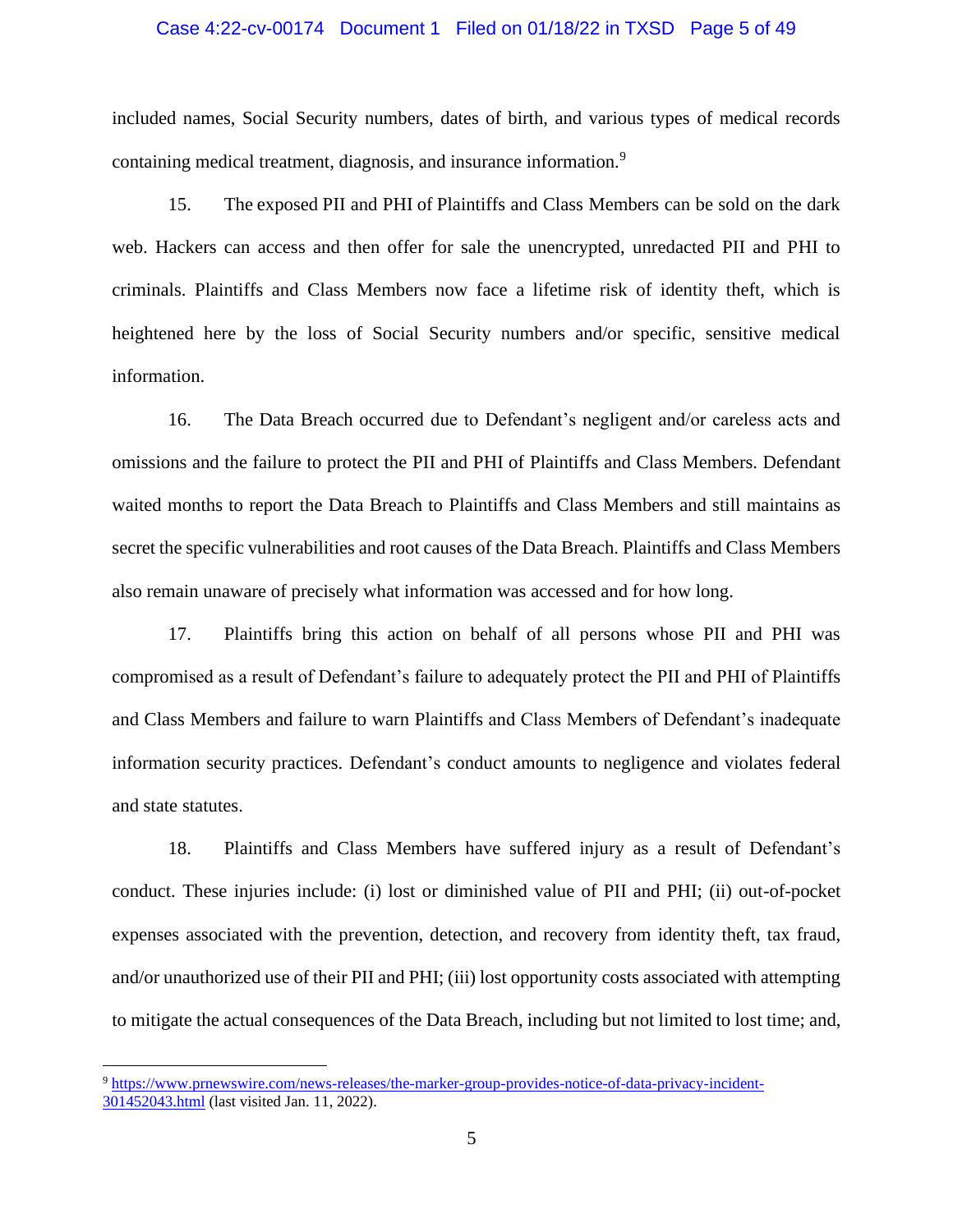#### Case 4:22-cv-00174 Document 1 Filed on 01/18/22 in TXSD Page 6 of 49

significantly (iv) the continued and certainly increased risk to their PII and PHI, which: (a) remains unencrypted and available for unauthorized third-parties to access and abuse; and (b) remains in Defendant's possession and is subject to further unauthorized disclosures so long as Defendant fails to undertake appropriate and adequate measures to protect the PII and PHI.

19. Plaintiffs and Class Members have a continuing interest in ensuring that their information is and remains safe, and they should be entitled to injunctive and other equitable relief.

#### **II. PARTIES**

20. Plaintiff James Logan is a citizen and resident of Georgia.

21. Plaintiff Nathan Baxter is a citizen and resident of California.

22. Defendant The Marker Group, Inc. is a for-profit corporation incorporated in the state of Texas and headquartered in Houston.

23. Plaintiffs' claims stated herein are asserted against Defendant and any of its owners, predecessors, successors, subsidiaries, agents and/or assigns.

## **III. JURISDICTION AND VENUE**

24. This Court has subject matter and diversity jurisdiction over this action under 28 U.S.C. § 1332(d) because this is a class action wherein the amount of controversy exceeds the sum or value of \$5 million, exclusive of interest and costs, there are more than 100 members in the proposed class, and at least one Class Member is a citizen of a state different from Defendant to establish minimal diversity, as both Plaintiff James Logan and Plaintiff Nathan Baxter are citizens of states different from Marker Group.

25. This Court has personal jurisdiction over Defendant named in this action because Defendant is headquartered in Houston, Texas and conducts substantial businessin this District.

26. Venue is proper in this District under 28 U.S.C. §1391(b) because Defendant is headquartered in this District, and a substantial part of the events or omissions giving rise to

6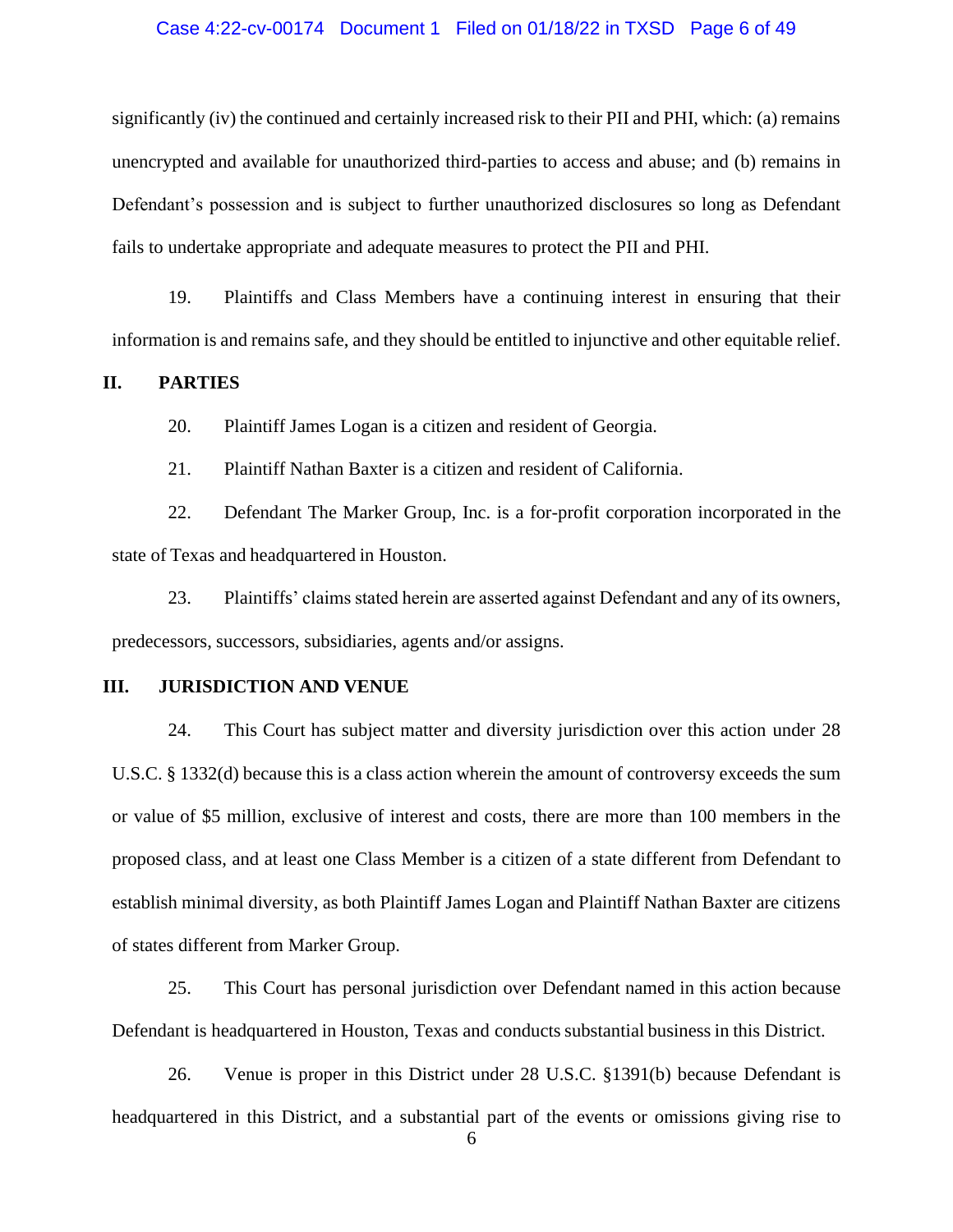Plaintiffs' claims occurred in this District.

# **IV. FACTUAL ALLEGATIONS**

# *I. Background*

27. Defendant is a company that provides medical records collection, medical review, data analysis and other litigation support services for large defense firms. According to Defendant's website, Marker Group is considered "an innovative and cost-effective leader in defense litigation management and support."<sup>10</sup>

28. Marker Group provides an online platform which serves as a centralized location for parties in large litigation matters to manage medical records, plaintiff fact sheets, and other discovery materials. $^{11}$ 

29. Depending upon the litigation and the functions specified by Defendant's customers, parties in a large litigation matter, such as a mass tort MDL, can upload medical records and litigation documents to Marker Group's portal where it is housed for continued access by the parties.

30. Due to the nature of the services provided, Defendant routinely acquires and stores PII and PHI of plaintiffs in litigation matters.

31. Plaintiffs and Class Members are plaintiffs in MDL matters in which the defendant in that litigation has contracted to use Marker Group. Plaintiffs and Class Members were required to upload their medical, pharmacy, and insurance records and other sensitive and confidential information onto the Marker Group portal as a condition of their participation in the MDL litigation.

32. Plaintiffs and Class Members entrusted this sensitive and confidential information

<sup>&</sup>lt;sup>10</sup> <https://www.marker-group.com/our-services/> (last visited January 12, 2022).

<sup>11</sup> <https://www.marker-group.com/our-services/fact-sheet-services-statistics/> (last visited January 12, 2022).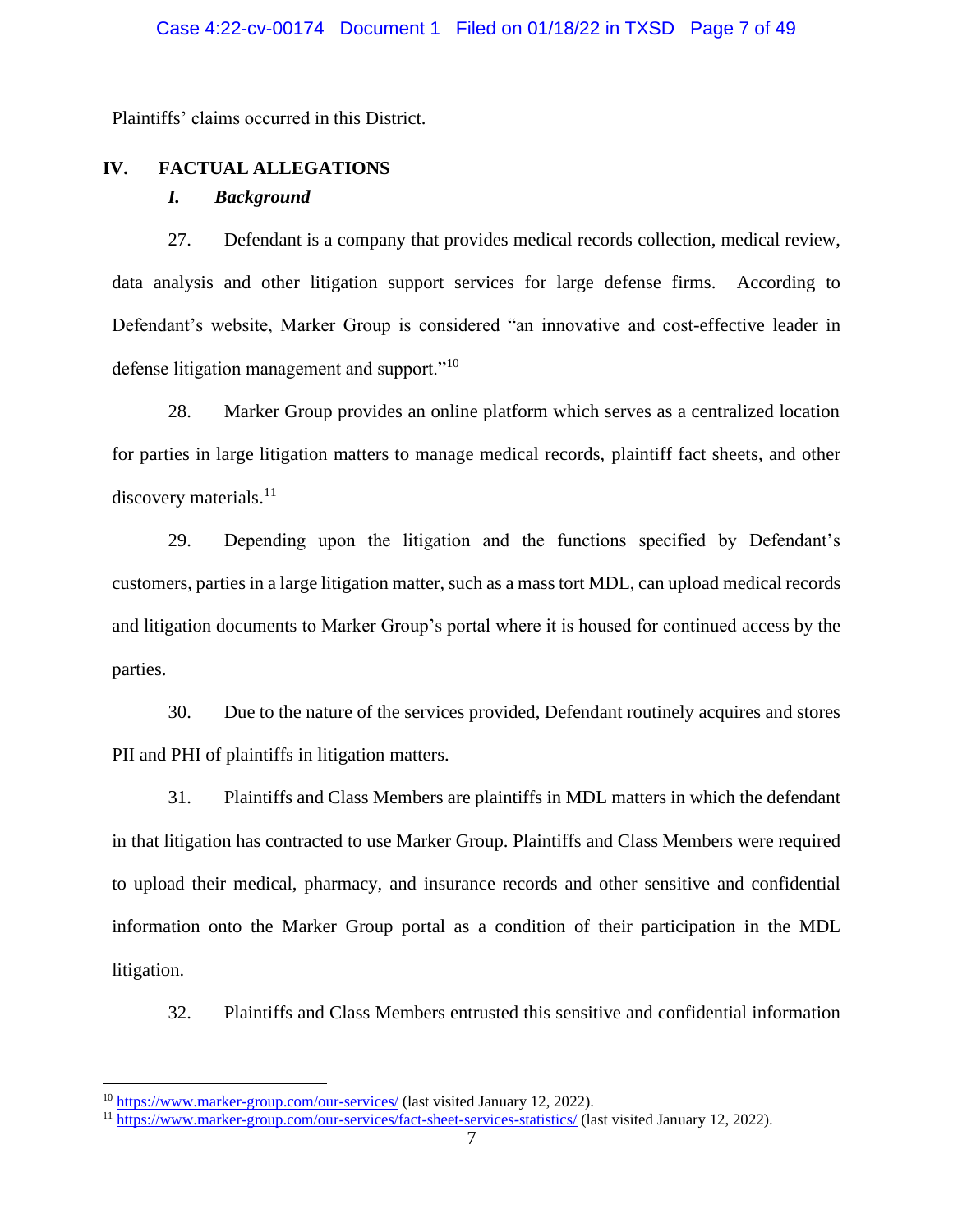#### Case 4:22-cv-00174 Document 1 Filed on 01/18/22 in TXSD Page 8 of 49

to Defendant to store and manage. This sensitive and confidential information included, without limitation, their names, Social Security numbers, dates of birth, and addresses, as well as medical treatment and diagnosis information and other personal health information, many of which are static, do not change, and can be used to commit myriad financial crimes.

33. The PHI stored on Marker Group's servers is sensitive and confidential, and is protected, private medical information. This includes medical treatment information and other PHI that may divulge underlying mental or physical diagnoses, as well as prescription, testing/laboratory results, physician's notes, and other personal health information.

34. Defendant has not yet made Plaintiffs and Class Members aware of the extent to which the above referenced records and documentation were accessed and/or acquired or when the Marker Group's data systems were compromised.

35. Plaintiffs and Class Members relied on this sophisticated Defendant to keep their PII and PHI confidential and securely maintained, to use this information for business purposes only, and to make only authorized disclosures of this information. Plaintiffs and Class Members demand security to safeguard their PII and PHI.

36. Defendant had a duty to adopt reasonable measures to protect the PII and PHI of Plaintiffs and Class Members from unauthorized disclosure to third-parties.

# *II. The Data Breach*

37. Defendant admitted in the Notice of Data Breach that an unknown, unauthorized third-party accessed Defendant's server associated with its litigation portal. Defendant also admitted that an unauthorized third-party accessed files containing sensitive information, including names, Social Security numbers, dates of birth, addresses and medical records.

38. However, the details of the root cause of the Data Breach, the vulnerabilities exploited, and the adequacy of any remedial measures undertaken to ensure a breach does not

8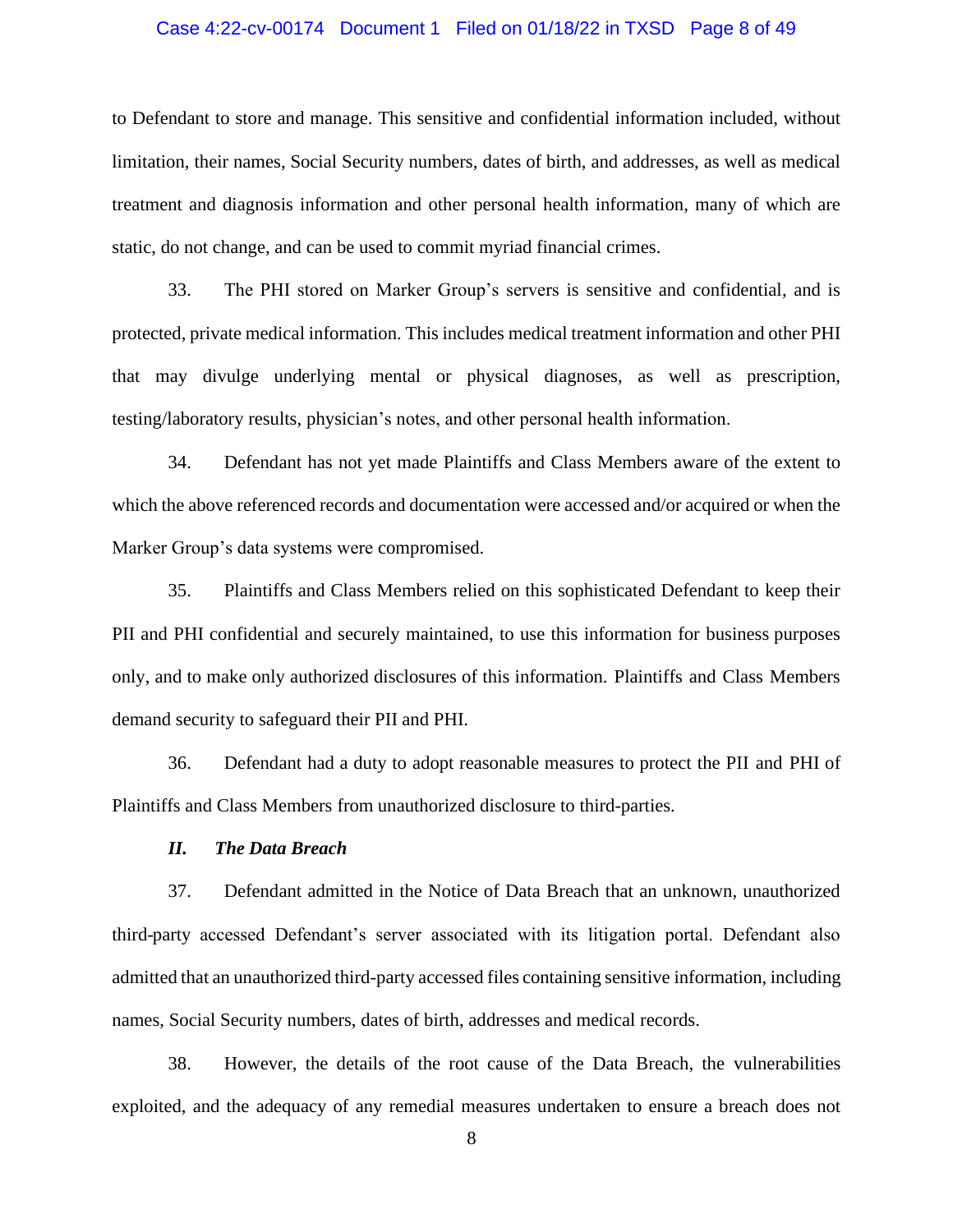#### Case 4:22-cv-00174 Document 1 Filed on 01/18/22 in TXSD Page 9 of 49

occur again have not been transparently shared with regulators or Plaintiffs and Class Members, who retain a vested interest in ensuring that their information remains protected.

39. The PII and PHI of Plaintiffs and Class Members may end up for sale on the dark web, or simply fall into the hands of companies that will use the detailed PII and PHI for targeted marketing without the approval of Plaintiffs and Class Members.

40. Defendant did not use reasonable security procedures and practices appropriate to the nature of the sensitive, unencrypted information it maintained and stored belonging Plaintiffs and Class Members, causing the exposure of this PII and PHI.

# *III. The Health Care Sector is Particularly Susceptible to Data Breaches*

41. Defendant was on notice that companies with health care information are routine targets for data breaches.

42. Defendant was also on notice that the FBI has been concerned about data security of health care information. In August 2014, after a cyberattack on Community Health Systems, Inc., the FBI warned companies within the health care industry that hackers were targeting them. The warning stated that "[t]he FBI has observed malicious actors targeting health care related systems, perhaps for the purpose of obtaining the Protected Health care Information (PHI) and/or Personally Identifiable Information (PII)."<sup>12</sup>

43. The American Medical Association ("AMA") has also warned health care companies about the importance of protecting their patients' confidential information:

> Cybersecurity is not just a technical issue; it's a patient safety issue. AMA research has revealed that 83% of physicians work in a practice that has experienced some kind of cyberattack. Unfortunately, practices are learning that cyberattacks not only threaten the privacy and security of patients' health and financial information, but also patient access to care.<sup>13</sup>

<sup>12</sup> Jim Finkle, *FBI Warns Health care Firms that they are Targeted by Hackers*, Reuters (Aug. 2014), *available at*: [https://www.reuters.com/article/us-cybersecurity-health care-fbi/fbi-warns-health care-firms-they-are-targeted-by](https://www.reuters.com/article/us-cybersecurity-healthcare-fbi/fbi-warns-healthcare-firms-they-are-targeted-by-hackers-idUSKBN0GK24U20140820)[hackers-idUSKBN0GK24U20140820](https://www.reuters.com/article/us-cybersecurity-healthcare-fbi/fbi-warns-healthcare-firms-they-are-targeted-by-hackers-idUSKBN0GK24U20140820) (last visited Jan. 11, 2022).

<sup>&</sup>lt;sup>13</sup> Andis Robeznieks, *Cybersecurity: Ransomware attacks shut down clinics, hospitals*, Am. Med. Ass'n (Oct. 4, 2019),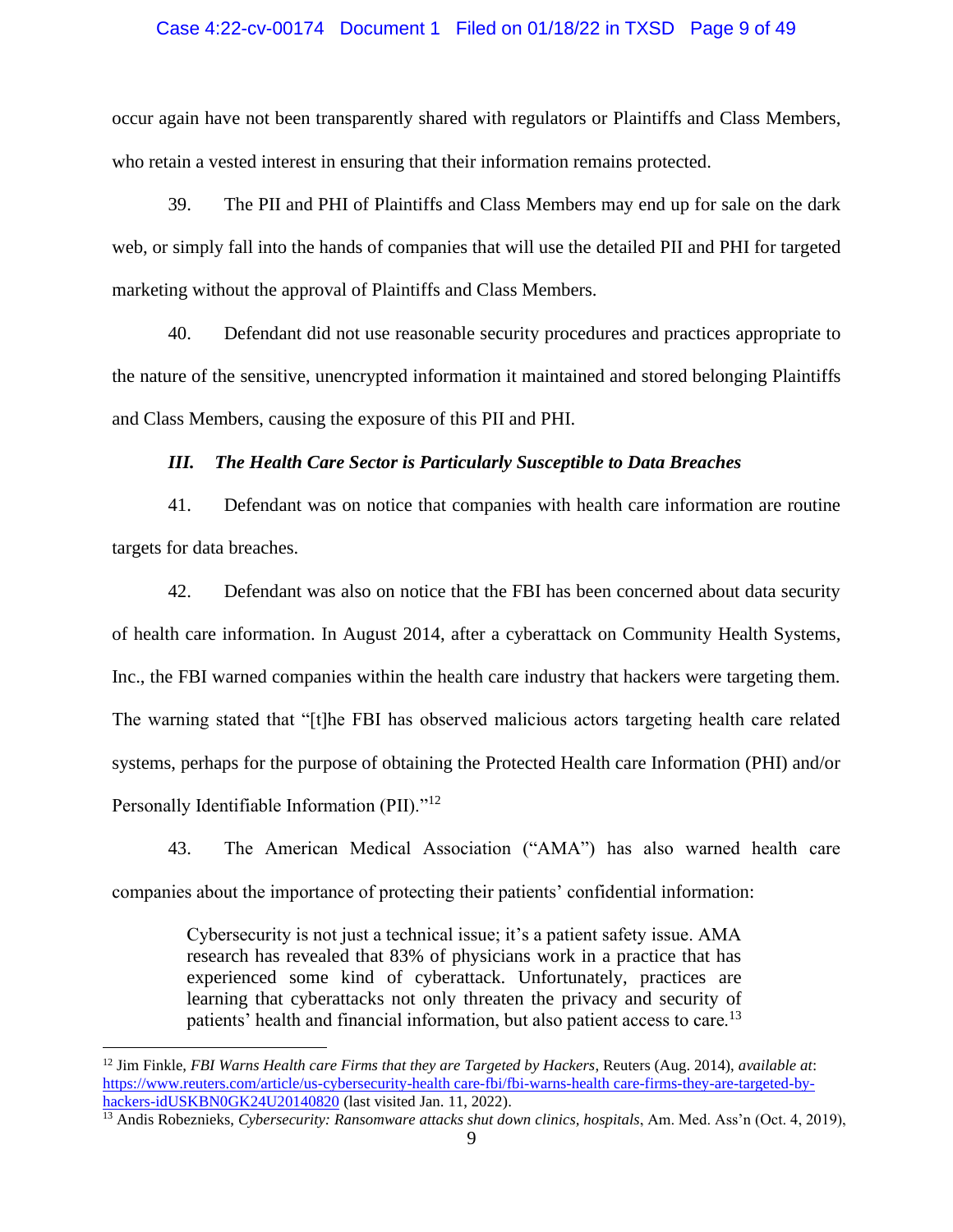#### Case 4:22-cv-00174 Document 1 Filed on 01/18/22 in TXSD Page 10 of 49

44. The number of U.S. data breaches surpassed 1,000 in 2016, a record high and a forty percent increase in the number of data breaches from the previous year.<sup>14</sup> In 2017, a new record high of 1,579 breaches were reported representing a 44.7 percent increase.<sup>15</sup> That trend continues.

45. The health care sector reported the second largest number of breaches among all measured sectors in 2018, with the highest rate of exposure per breach.<sup>16</sup> Indeed, when compromised, health care related data is among the most sensitive and personally consequential. A report focusing on health care breaches found that the "average total cost to resolve an identity theft-related incident . . . came to about \$20,000," and that the victims were often forced to pay out-of-pocket costs for health care they did not receive in order to restore coverage.<sup>17</sup> Almost 50 percent of the victims lost their health care coverage as a result of the incident, while nearly 30 percent said their insurance premiums went up after the event. Forty percent of the customers were never able to resolve their identity theft at all. Data breaches and identity theft have a crippling effect on individuals and detrimentally impact the economy as a whole.<sup>18</sup>

46. Health care related breaches have continued to rapidly increase because electronic patient data is seen as a valuable asset. According to the 2019 HIMSS Cybersecurity Survey, 82 percent of participating hospital information security leaders reported having a significant security

<sup>17</sup> Elinor Mills, *Study: Medical identity theft is costly for victims*, CNET (March 3, 2010), *available at:*  <https://www.cnet.com/news/study-medical-identity-theft-is-costly-for-victims/> (last visited Sept. 28, 2020).  $^{18}$  *Id.* 

*available at*: [https://www.ama-assn.org/practice-management/sustainability/cybersecurity-ransomware-attacks-shut](https://www.ama-assn.org/practice-management/sustainability/cybersecurity-ransomware-attacks-shut-down-clinics-hospitals)[down-clinics-hospitals](https://www.ama-assn.org/practice-management/sustainability/cybersecurity-ransomware-attacks-shut-down-clinics-hospitals) (last visited Jan. 11, 2022).

<sup>14</sup> Identity Theft Resource Center, *Data Breaches Increase 40 Percent in 2016, Finds New Report From Identity Theft Resource Center and CyberScout* (Jan. 19, 2017), *available at:* https://www.idtheftcenter.org/post/data-breaches-upnearly-45-percent-according-to-annual-review-by-identity-theft-resource-center-and-cyberscout/(last visited Jan. 11, 2022).

<sup>15</sup> Identity Theft Resource Center, *2017 Annual Data Breach Year-End Review, available at:*  <https://www.idtheftcenter.org/2017-data-breaches/> (last visited Sept. 18, 2020).

<sup>16</sup> Identity Theft Resource Center, *2018 End -of-Year Data Breach Report, available at*: <https://www.idtheftcenter.org/2018-data-breaches/> (last visited Sept. 18, 2020).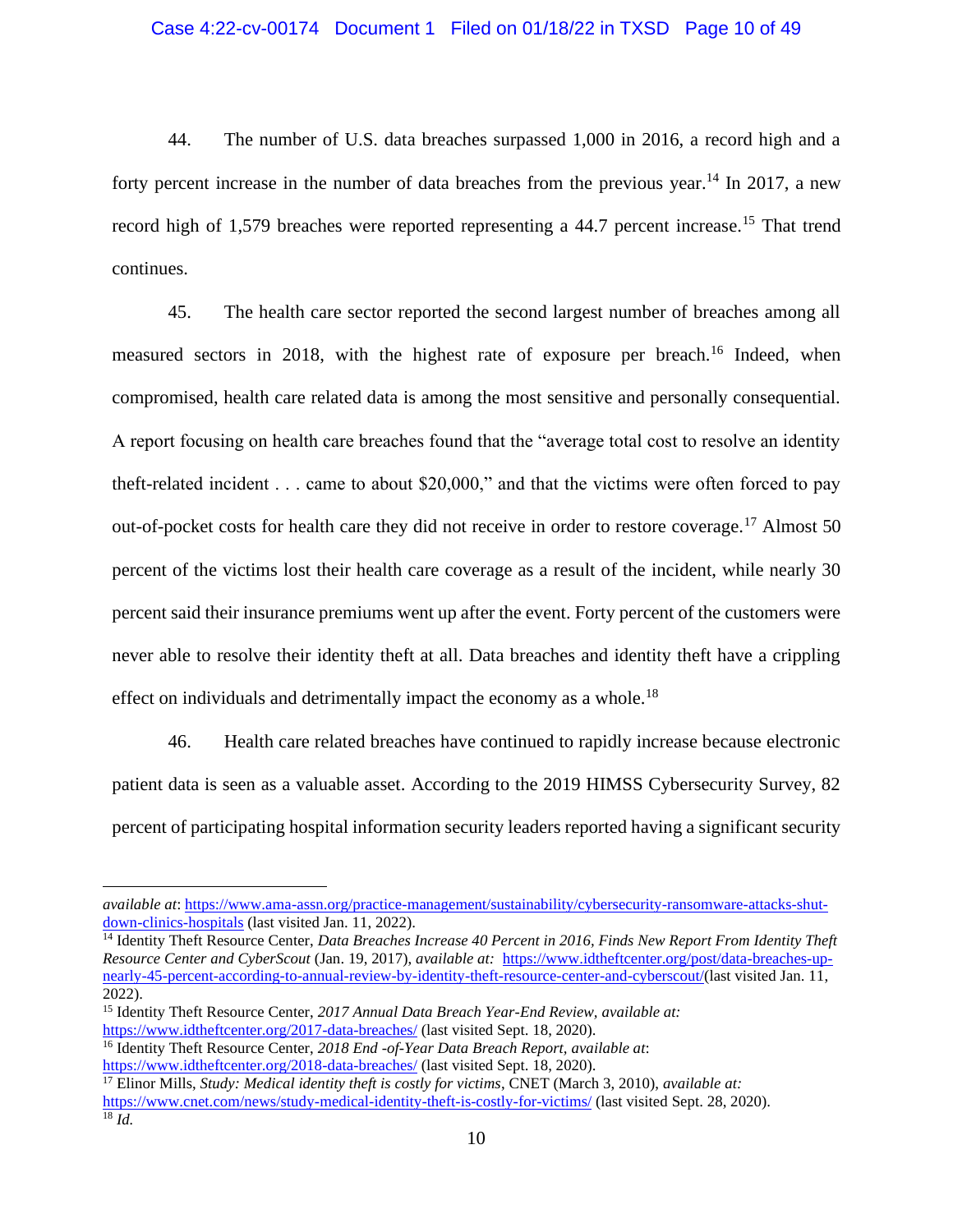incident in the last 12 months, with a majority of these known incidents being caused by "bad actors" such as cybercriminals.<sup>19</sup> "Hospitals have emerged as a primary target because they sit on a gold mine of sensitive personally identifiable information for thousands of patients at any given time. From social security and insurance policies, to next of kin and credit cards, no other organization, including credit bureaus, have so much monetizable information stored in their data centers."<sup>20</sup>

# *IV. Defendant Acquires, Collects, and Stores the PII and PHI of Plaintiffs and Class Members.*

47. Marker Group acquired, collected, and stored the PII and PHI of Plaintiffs and Class Members.

48. By obtaining, collecting, and storing the PII and PHI of Plaintiffs and Class Members, Defendant assumed legal and equitable duties and knew or should have known that it was responsible for protecting the PII and PHI from disclosure.

49. Plaintiffs and Class Members have taken reasonable steps to maintain the confidentiality of their PII and PHI and implicitly relied on Defendant to keep their PII and PHI confidentialand securely maintained, to use this information for business purposes only, and to make only authorized disclosures of this information.

# *V. Securing PII and PHI and Preventing Breaches*

50. Defendant could have prevented this Data Breach by properly securing and encrypting the files and file servers containing the PII and PHI of Plaintiffs and Class Members. Alternatively, Defendant could have destroyed the data, especially outdated information.

<sup>19</sup> *2019 HIMSS Cybersecurity Survey, available at*:

https://www.himss.org/sites/hde/files/d7/u132196/2019\_HIMSS\_Cybersecurity\_Survey\_Final\_Report.pdf (last visited Jan. 13, 2022).

<sup>20</sup> Inside Digital Health, *How to Safeguard Hospital Data from Email Spoofing Attacks*, April 4, 2019, *available at*: <https://www.idigitalhealth.com/news/how-to-safeguard-hospital-data-from-email-spoofing-attacks> (last visited Jan. 13, 2022).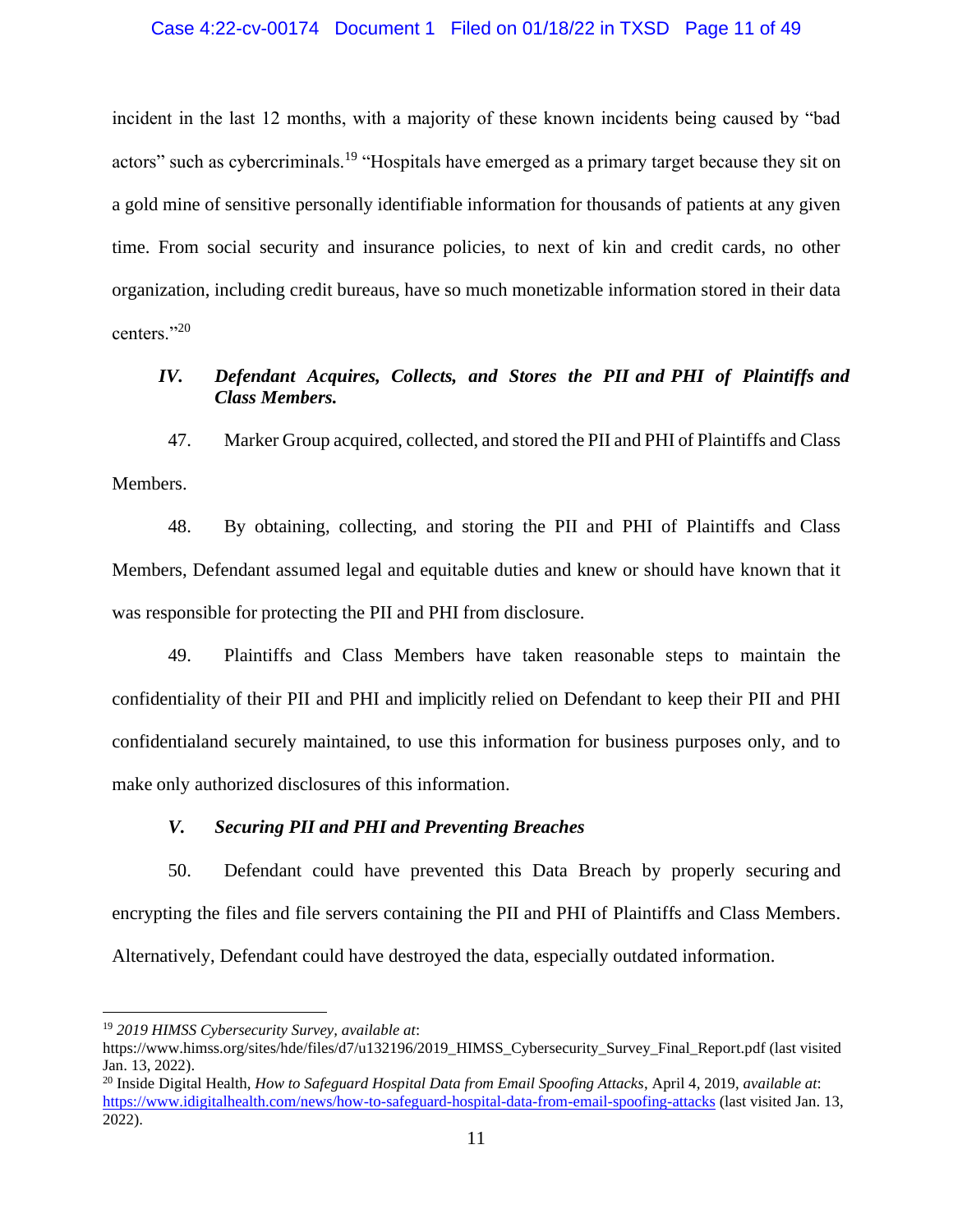#### Case 4:22-cv-00174 Document 1 Filed on 01/18/22 in TXSD Page 12 of 49

51. Defendant's negligence in safeguarding the PII and PHI of Plaintiffs and Class Members is exacerbated by the repeated warnings and alerts directed to protecting and securing sensitive data.

52. Despite the prevalence of public announcements of data breaches and data security compromises, Defendant failed to take appropriate steps to protect the PII and PHI of Plaintiffs and Class Members from being compromised.

53. The Federal Trade Commission ("FTC") defines identity theft as "a fraud committed or attempted using the identifying information of another person without authority."<sup>21</sup> The FTC describes "identifying information" as "any name or number that may be used, alone or in conjunction with any other information, to identify a specific person," including, among other things, "[n]ame, Social Security number, date of birth, official State or government issued driver's license or identification number, alien registration number, government passport number,employer or taxpayer identification number."<sup>22</sup>

54. The ramifications of Defendant's failure to keep secure the PII and PHI of Plaintiffs and Class Members are long lasting and severe. Once PII and PHI is stolen, particularly Social Security numbers, fraudulent use of that information and damage to victims may continue for years.

# *VI. Value of Personal Identifiable Information*

55. The PII and PHI of individuals remains of high value to criminals, as evidenced by the prices they will pay through the dark web. Numerous sources cite dark web pricing for stolen identity credentials. For example, personal information can be sold at a price ranging from \$40 to \$200, and bank details have a price range of \$50 to \$200.<sup>23</sup> Experian reports that a stolen credit or

<sup>21</sup> 17 C.F.R. § 248.201 (2013).

<sup>22</sup> *Id.*

<sup>&</sup>lt;sup>23</sup> *Your personal data is for sale on the dark web. Here's how much it costs, Digital Trends, Oct.16, 2019, <i>available at:* [https://www.digitaltrends.com/computing/personal-data-sold-on-the-dark-web-](https://www.digitaltrends.com/computing/personal-data-sold-on-the-dark-web-how-much-it-costs/) [how-much-it-costs/ \(](https://www.digitaltrends.com/computing/personal-data-sold-on-the-dark-web-how-much-it-costs/)last visited Jan. 13, 2022).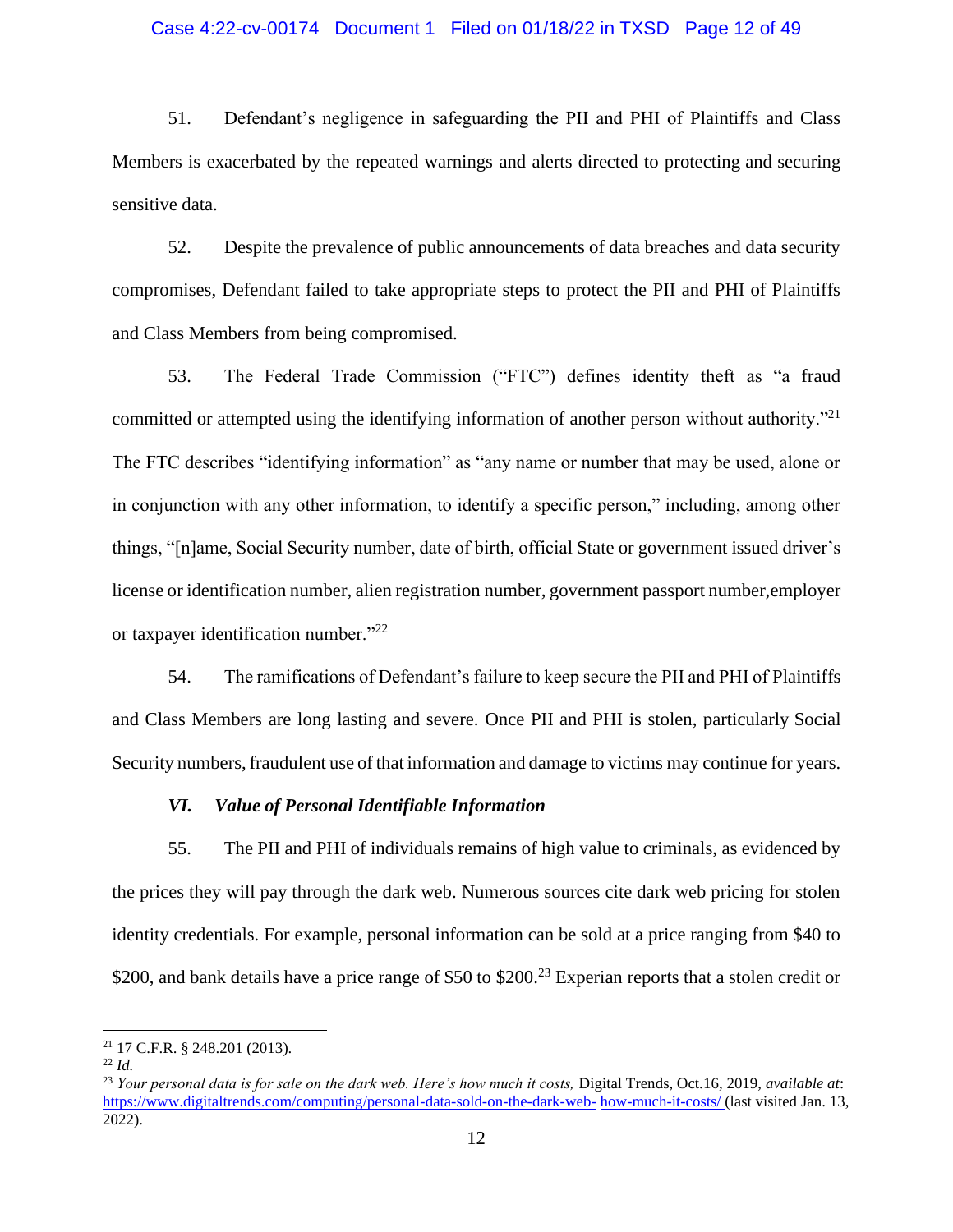#### Case 4:22-cv-00174 Document 1 Filed on 01/18/22 in TXSD Page 13 of 49

debit card number can sell for \$5 to \$110 on the dark web. $^{24}$ 

56. Social Security numbers, for example, are among the worst kind of personal information to have stolen because they may be put to a variety offraudulent uses and are difficult for an individual to change. The Social Security Administration stresses that the loss of an individual's Social Security number, as is the case here, can lead to identity theft and extensive financial fraud:

57. A dishonest person who has your Social Security number can use it to get other personal information about you. Identity thieves can use your number and your good creditto apply for more credit in your name. Then, they use the credit cards and don't pay the bills, it damages your credit. You may not find out that someone is using your number until you're turned down for credit, or you begin to get calls from unknown creditors demanding payment foritems you never bought. Someone illegally using your Social Security number and assuming your identity can cause a lot of problems.<sup>25</sup>

58. What is more, it is no easy task to change or cancel a stolen Social Security number. An individual cannot obtain a new Social Security number withoutsignificant paperwork and evidence of actual misuse. In other words, preventive action to defend against the possibility of misuse of a Social Security number is not permitted; an individual must show evidence of actual, ongoing fraud activity to obtain a new number.

59. Even then, a new Social Security number may not be effective. According to Julie Ferguson of the Identity Theft Resource Center, "The credit bureaus and banks are able to link the new number very quickly to the old number, so all of that old bad information is quickly inherited

<sup>24</sup> *Here's How Much Your Personal Information Is Selling for on the Dark Web*, Experian, Dec. 6, 2017, *available at*:<https://www.experian.com/blogs/ask-> [experian/heres-how-much-your-personal-information-is-selling-for-on-the](https://www.experian.com/blogs/ask-experian/heres-how-much-your-personal-information-is-selling-for-on-the-dark-web/)[dark-](https://www.experian.com/blogs/ask-experian/heres-how-much-your-personal-information-is-selling-for-on-the-dark-web/) [web/](https://www.experian.com/blogs/ask-experian/heres-how-much-your-personal-information-is-selling-for-on-the-dark-web/) (last visited Jan. 13, 2022).

<sup>25</sup> *Identity Theft and Your Social Security Number*, Social Security Administration, *available at*: <https://www.ssa.gov/pubs/EN-05-10064.pdf> (last visited Jan. 13, 2022).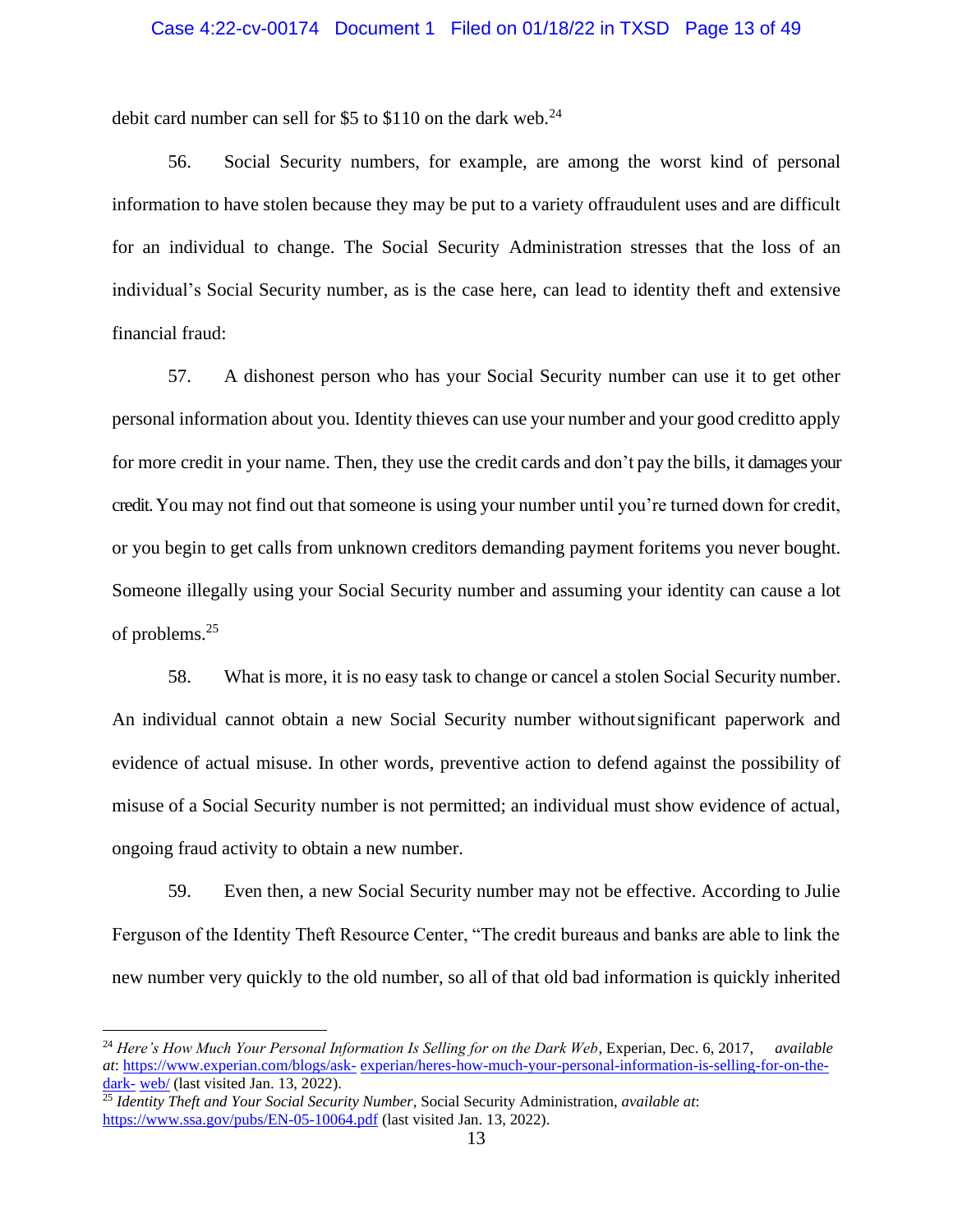#### Case 4:22-cv-00174 Document 1 Filed on 01/18/22 in TXSD Page 14 of 49

into the new Social Security number."<sup>26</sup>

60. Based on the foregoing, the information compromised in the Data Breach is significantly more valuable than the loss of, for example, credit card information in a retailer data breach because, there, victims can cancel or close credit and debit card accounts. The information compromised in this Data Breach is impossible to "close" and difficult, if not impossible, to change—name, Social Security number, medical records, and potentially date of birth.

61. This data demands a much higher price on the black market. Martin Walter, senior director at cybersecurity firm RedSeal, explained, "Compared to credit card information, personally identifiable information and Social Security numbers are worth more than 10x on the black market."<sup>27</sup>

62. Among other forms of fraud, identity thieves may obtain driver's licenses, government benefits, medical services, and housing or even give false information to police.

63. The PII and PHI of Plaintiffs and Class Members was taken by hackers to engage in identity theft and/or to sell to other criminals who will purchase the PII and PHI for that purpose. The fraudulent activity resulting from the Data Breach may not come to light for years.

64. There may be a time lag between when harm occurs versus when it is discovered, and also between when PII and PHI is stolen and when it is used. According to the U.S. Government Accountability Office ("GAO"), which conducted a study regarding data breaches:

[L]aw enforcement officials told us that in some cases, stolen data may be held for up to a year or more before being used to commit identity theft. Further, once stolen data have been sold or posted on the Web, fraudulent use of that information may continue for years. As a result, studies that attempt to measure the harm resulting

<sup>26</sup> Bryan Naylor, *Victims of Social Security Number Theft Find It's Hard to Bounce Back*, NPR (Feb. 9, 2015), *available at*: [http://www.npr.org/2015/02/09/384875839/data-stolen-by-anthem-s-hackers-has-millionsworrying-about](http://www.npr.org/2015/02/09/384875839/data-stolen-by-anthem-s-hackers-has-millionsworrying-about-identity-theft)[identity-theft](http://www.npr.org/2015/02/09/384875839/data-stolen-by-anthem-s-hackers-has-millionsworrying-about-identity-theft) (last visited Jan. 13, 2022).

<sup>27</sup> Time Greene, *Anthem Hack: Personal Data Stolen Sells for 10x Price of Stolen Credit Card Numbers*, IT World, (Feb. 6, 2015), *available at*[: https://www.networkworld.com/article/2880366/anthem-hack-personal-data-stolen-sells](https://www.networkworld.com/article/2880366/anthem-hack-personal-data-stolen-sells-for-10x-price-of-stolen-credit-card-numbers.html)[for-10x-price-of-stolen-credit-card-numbers.html](https://www.networkworld.com/article/2880366/anthem-hack-personal-data-stolen-sells-for-10x-price-of-stolen-credit-card-numbers.html) (last visited Jan. 13, 2022).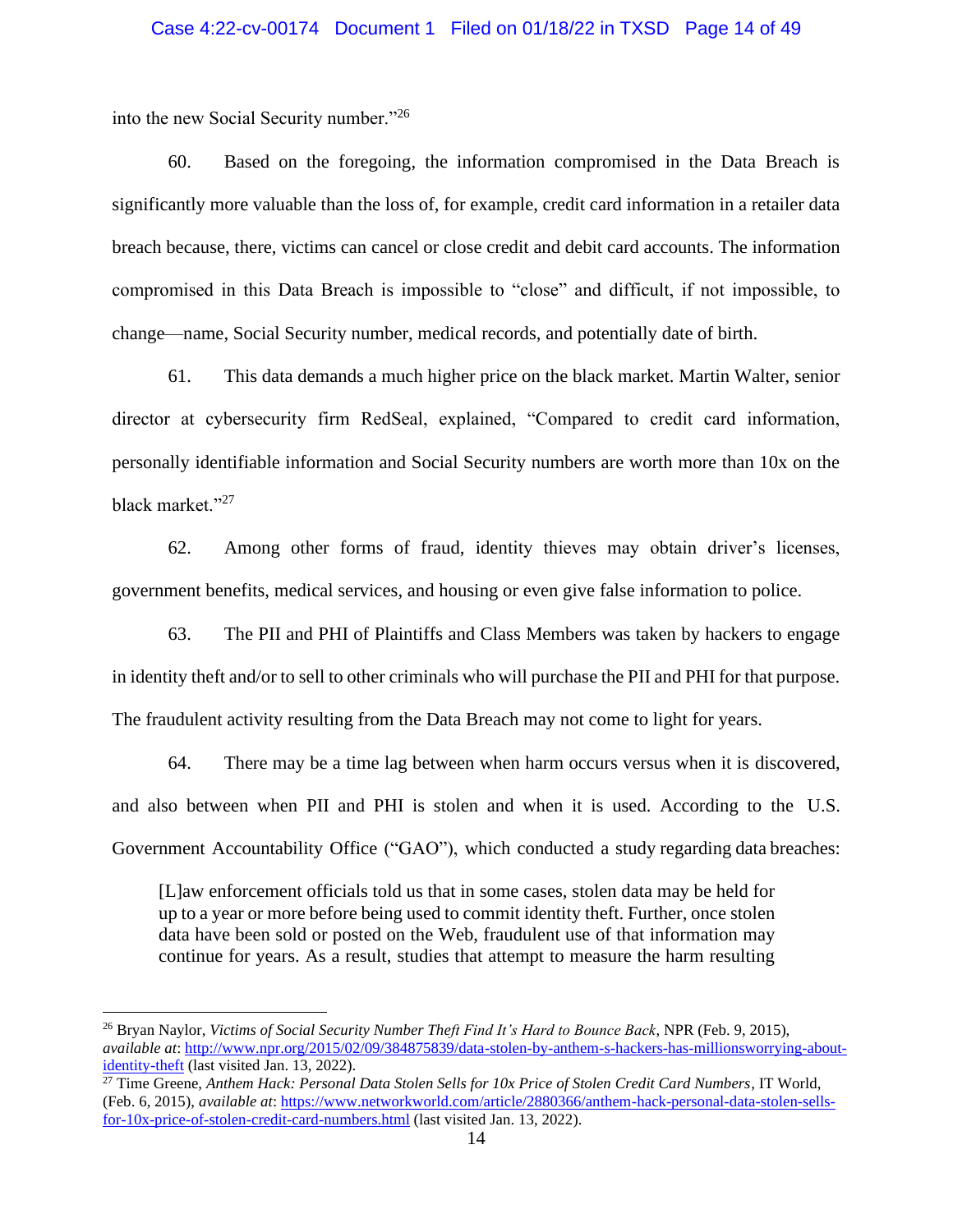#### Case 4:22-cv-00174 Document 1 Filed on 01/18/22 in TXSD Page 15 of 49

from data breaches cannot necessarily rule out all future harm.<sup>28</sup>

65. At all relevant times, Defendant knew, or reasonably should have known, of the importance of safeguarding the PII and PHI of Plaintiffs and Class Members, including Social Security numbers and medical records, and of the foreseeable consequences that wouldoccur if Defendant's data security system was breached, including, specifically, the significant costs that would be imposed on Plaintiffs and Class Members as a result of a breach.

66. Plaintiffs and Class Members now face years of constant surveillance oftheir financial and personal records, monitoring, and loss of rights. The Class is incurring and will continue to incur such damages in addition to any fraudulent use of their PII and PHI.

67. Defendant was, or should have been, fully aware of the unique type and the significant volume of data on Defendant's file servers, amounting to potentially tens or hundreds of thousands of individuals' detailed, personal information and thus, the significant number of individuals who would be harmed by the exposure ofthe unencrypted data.

68. To date, Defendant has offered Plaintiffs and Class Members only two years of identity protection services through Experian Creditworks™ 3B. The offered service is inadequate to protect Plaintiffs and Class Members from the threats they face for years to come, particularly in light of the PII and PHI at issue here.

69. The injuries to Plaintiffs and Class Members were directly and proximately caused by Defendant's failure to implement or maintain adequate data security measures for the PII and PHI of Plaintiffs and Class Members.

# *VII. Marker Group's Conduct Violates HIPAA*

70. Title II of HIPAA contains what are known as the Administrative Simplification

<sup>28</sup> *Report to Congressional Requesters*, GAO, at 29 (June 2007), *available at:* https:/[/www.gao.gov/assets/gao-07-](www.gao.gov/assets/gao-07-737.pdf) [737.pdf \(](www.gao.gov/assets/gao-07-737.pdf)last visited Jan. 13, 2022).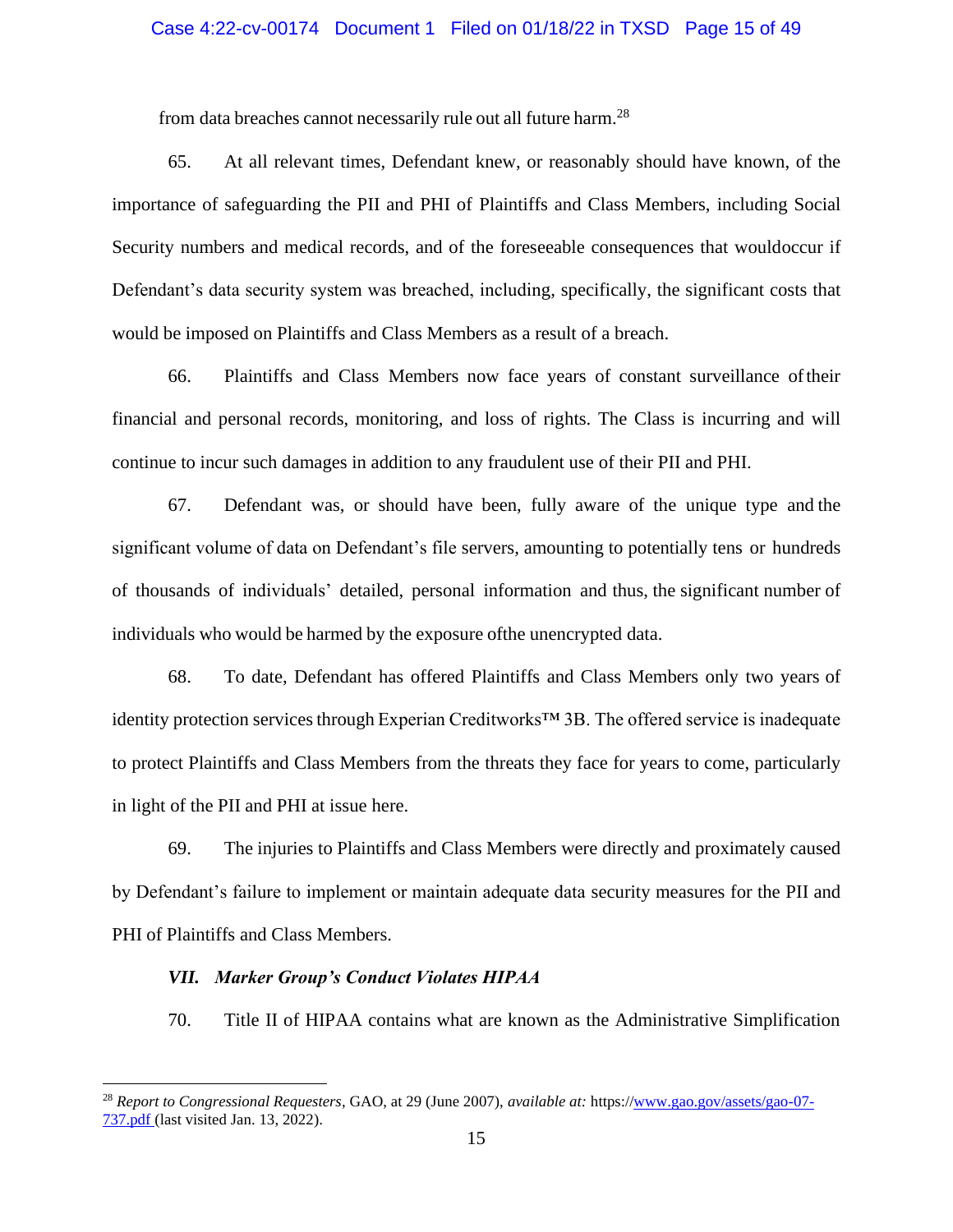#### Case 4:22-cv-00174 Document 1 Filed on 01/18/22 in TXSD Page 16 of 49

provisions. 42 U.S.C. §§ 1301, *et seq*. These provisions require, among other things, that the Department of Health and Human Services ("HHS") create rules to streamline the standards for handling PII like the data Defendant left unguarded. The HHS has subsequently promulgated five rules under authority of the Administrative Simplification provisions of HIPAA.

71. Defendant is aware of the existence of HIPAA's Security Standards, and expressly refers to HIPAA's Security Standards on its website.<sup>29</sup>

72. Defendant's Data Breach resulted from a combination of insufficiencies that indicate Defendant failed to comply with safeguards mandated by HIPAA regulations and industry standards. First, it can be inferred from Defendant's Data Breach that Defendant either failed to implement, or inadequately implemented, information security policies or procedures in place to protect Plaintiffs' and Class Members' PII and PHI.

73. In addition, Defendant's Data Breach could have been prevented if Defendant implemented HIPAA mandated, industry standard policies and procedures for securely disposing of PII and/or PHI when it was no longer necessary and/or had honored its customer's obligations to Plaintiffs and Class Members.

- 74. Defendant's security failures also include, but are not limited to:
	- a. Failing to maintain an adequate data security system to prevent data loss;
	- b. Failing to mitigate the risks of a data breach and loss of data;
	- c. Failing to ensure the confidentiality and integrity of electronic protected health information Marker Group creates, receives, maintains, and transmits in violation of 45 CFR 164.306(a)(1);
	- d. Failing to implement technical policies and procedures for electronic information

<sup>29</sup> https://www.marker-group.com/security-technology/security/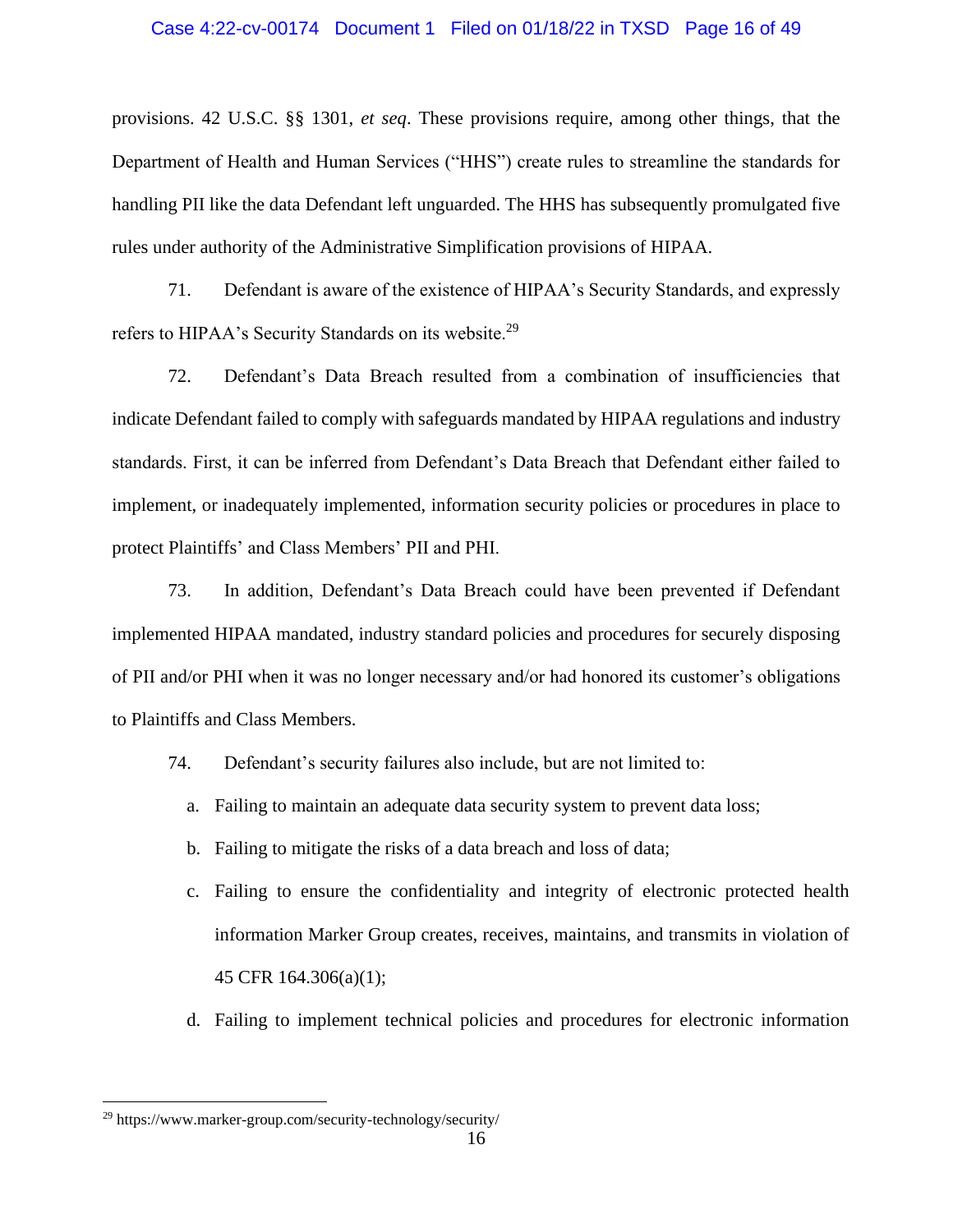#### Case 4:22-cv-00174 Document 1 Filed on 01/18/22 in TXSD Page 17 of 49

systems that maintain electronic protected health information to allow access only to those persons or software programs that have been granted access rights in violation of 45 CFR 164.312(a)(1);

- e. Failing to implement policies and procedures to prevent, detect, contain, and correct security violations in violation of 45 CFR 164.308(a)(1);
- f. Failing to identify and respond to suspected or known security incidents; mitigate, to the extent practicable, harmful effects of security incidents that are known to the covered entity in violation of 45 CFR  $164.308(a)(6)(ii)$ ;
- g. Failing to protect against any reasonably-anticipated threats or hazards to the security or integrity of electronic protected health information in violation of 45 CFR  $164.306(a)(2);$
- h. Failing to protect against any reasonably-anticipated uses or disclosures of electronic protected health information that are not permitted under the privacy rules regarding individually identifiable health information in violation of 45 CFR 164.306(a)(3);
- i. Failing to ensure compliance with HIPAA security standard rules by Defendant's workforce in violation of 45 CFR 164.306(a)(94);
- j. Impermissibly and improperly using and disclosing protected health information that is and remains accessible to unauthorized persons in violation of 45 CFR 164.502, *et seq*; and
- k. Retaining information past a recognized purpose and not deleting it.

75. The HIPAA Breach Notification Rule, 45 CFR §§ 164.400-414, also required Defendant to provide notice of the breach to each affected individual "without unreasonable delay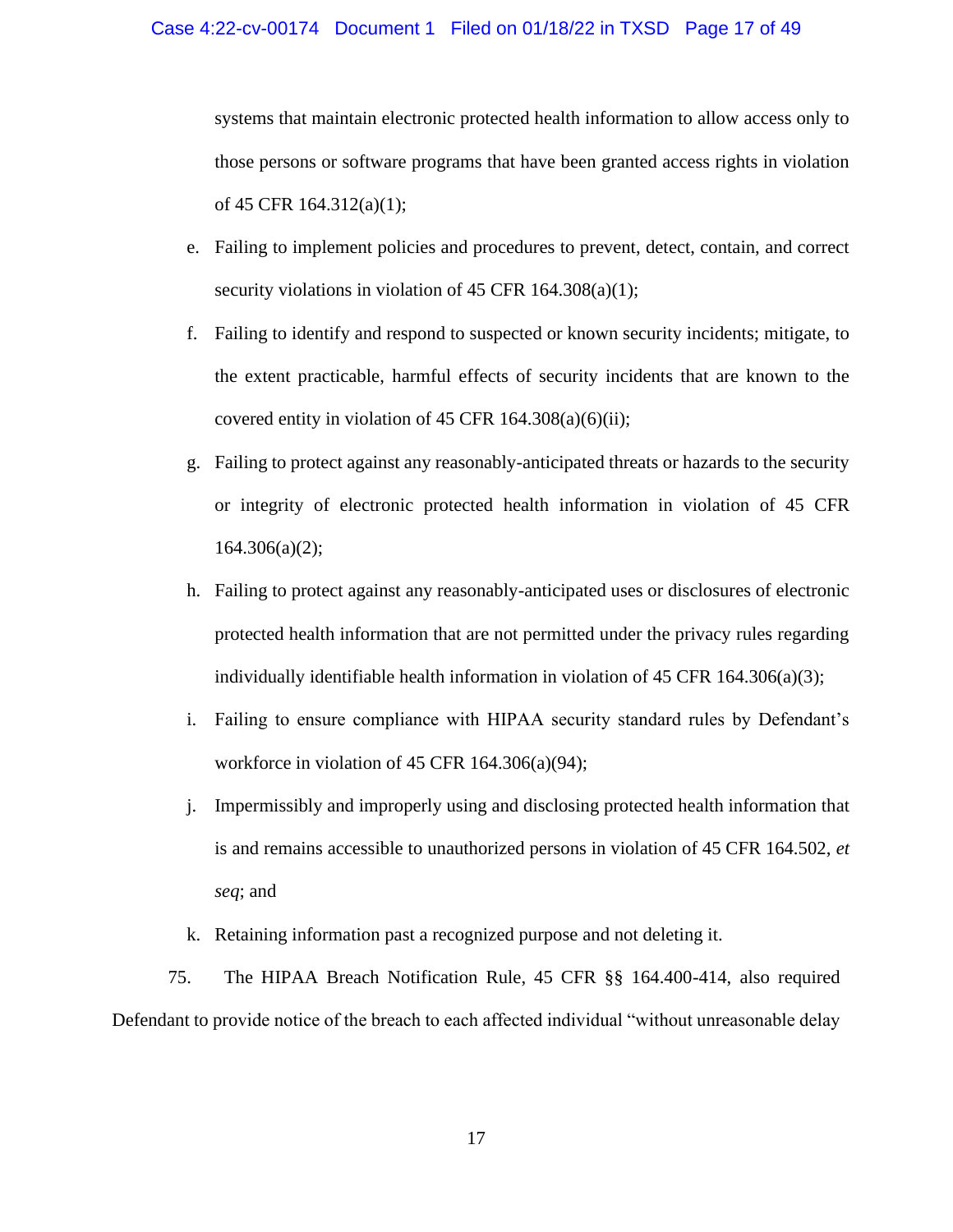#### Case 4:22-cv-00174 Document 1 Filed on 01/18/22 in TXSD Page 18 of 49

# and *in no case later than 60 days following discovery of the breach*."<sup>30</sup>

76. While monetary relief may cure some of Plaintiffs' and Class Members' injuries, because Defendant has failed to comply with industry standards, injunctive relief is necessary to ensure Defendant's approach to information security is adequate and appropriate. Defendant still maintains the protected health information and other PII of Plaintiffs and Class Members; and without the supervision of the Court via injunctive relief, Plaintiffs' and Class Members' protected health information and other PII remains at risk of subsequent Data Breaches.

# *VIII. Marker Group Failed to Comply with FTC Guidelines*

77. Marker Group was also prohibited by the Federal Trade Commission Act ("FTC Act") (15 U.S.C. §45) from engaging in "unfair or deceptive acts or practices in or affecting commerce." The FTC has concluded that a company's failure to maintain reasonable and appropriate data security for consumers' sensitive personal information is an "unfair practice" in violation of the FTC Act. *See, e.g., FTC v. Wyndham Worldwide Corp*., 799 F.3d 236 (3d Cir. 2015).

78. The FTC has promulgated numerous guides for businesses that highlight the importance of implementing reasonable data security practices. According to the FTC, the need for data security should be factored into all business decision-making.<sup>31</sup>

79. In 2016, the FTC updated its publication, *Protecting Personal Information: A Guide for Business*, which established cybersecurity guidelines for businesses.<sup>32</sup> The guidelines note that businesses should protect the personal customer information that they keep; properly

<sup>30</sup> Breach Notification Rule, U.S. Dep't of Health & Human Services, *available at*: [hhs.gov/hipaa/for](http://www.hhs.gov/hipaa/for-professionals/breach-notification/index.html)[professionals/breach-notification/index.html](http://www.hhs.gov/hipaa/for-professionals/breach-notification/index.html) (emphasis added) (last visited Jan. 11, 2022). <sup>31</sup> Federal Trade Commission, *Start With Security: A Guide for Business*, *available at:*

<https://www.ftc.gov/system/files/documents/plain-language/pdf0205-startwithsecurity.pdf> (last visited Jan. 13, 2022). <sup>32</sup> Federal Trade Commission, *Protecting Personal Information: A Guide for Business*, *available at*:

[https://www.ftc.gov/system/files/documents/plain-language/pdf-0136\\_proteting-personal-information.pdf](https://www.ftc.gov/system/files/documents/plain-language/pdf-0136_proteting-personal-information.pdf) (last visited Jan. 13, 2022).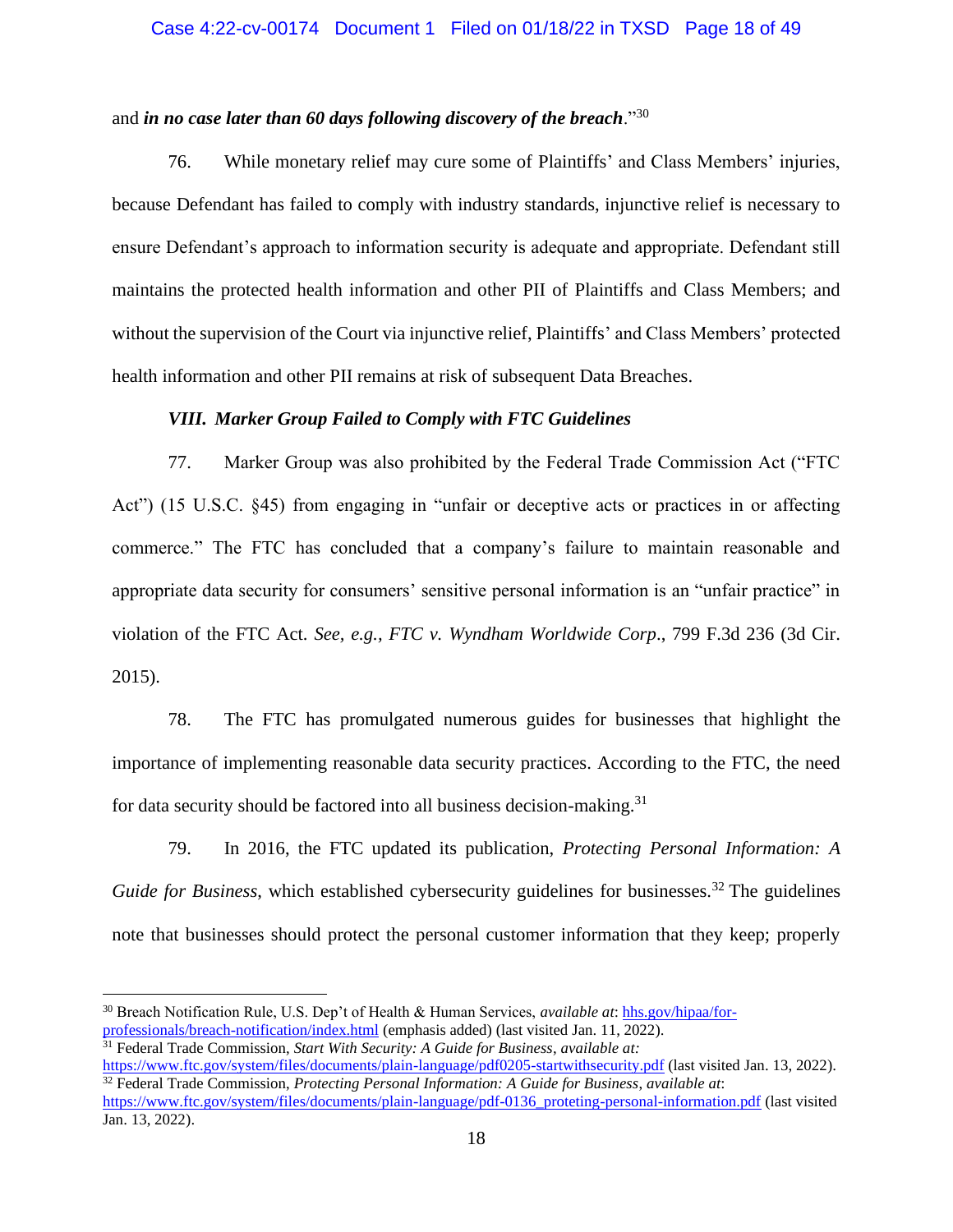#### Case 4:22-cv-00174 Document 1 Filed on 01/18/22 in TXSD Page 19 of 49

dispose of personal information that is no longer needed; encrypt information stored on computer networks; understand their network's vulnerabilities; and implement policies to correct any security problems.

80. The FTC further recommends that companies not maintain PII longer than is needed for authorization of a transaction; limit access to private data; require complex passwords to be used on networks; use industry-tested methods for security; monitor for suspicious activity on the network; and verify that third-party service providers have implemented reasonable security measures.<sup>33</sup>

81. The FTC has brought enforcement actions against businesses for failing to adequately and reasonably protect customer data, treating the failure to employ reasonable and appropriate measures to protect against unauthorized access to confidential consumer data as an unfair act or practice prohibited by Section 5 of the Federal Trade Commission Act ("FTCA"), 15 U.S.C. § 45. Orders resulting from these actions further clarify the measures businesses must take to meet their data security obligations.

82. Defendant failed to properly implement basic data security practices. Defendant's failure to employ reasonable and appropriate measures to protect against unauthorized access to patient PII constitutes an unfair act or practice prohibited by Section 5 of the FTC Act, 15 U.S.C. § 45.

83. Defendant was at all times fully aware of its obligation to protect Plaintiffs's and Class Members' PII and PHI because of its position as a software vendor for health care organizations. Defendant was also aware of the significant repercussions that would result from its failure to do so.

<sup>33</sup> FTC, *Start With Security*, *supra*.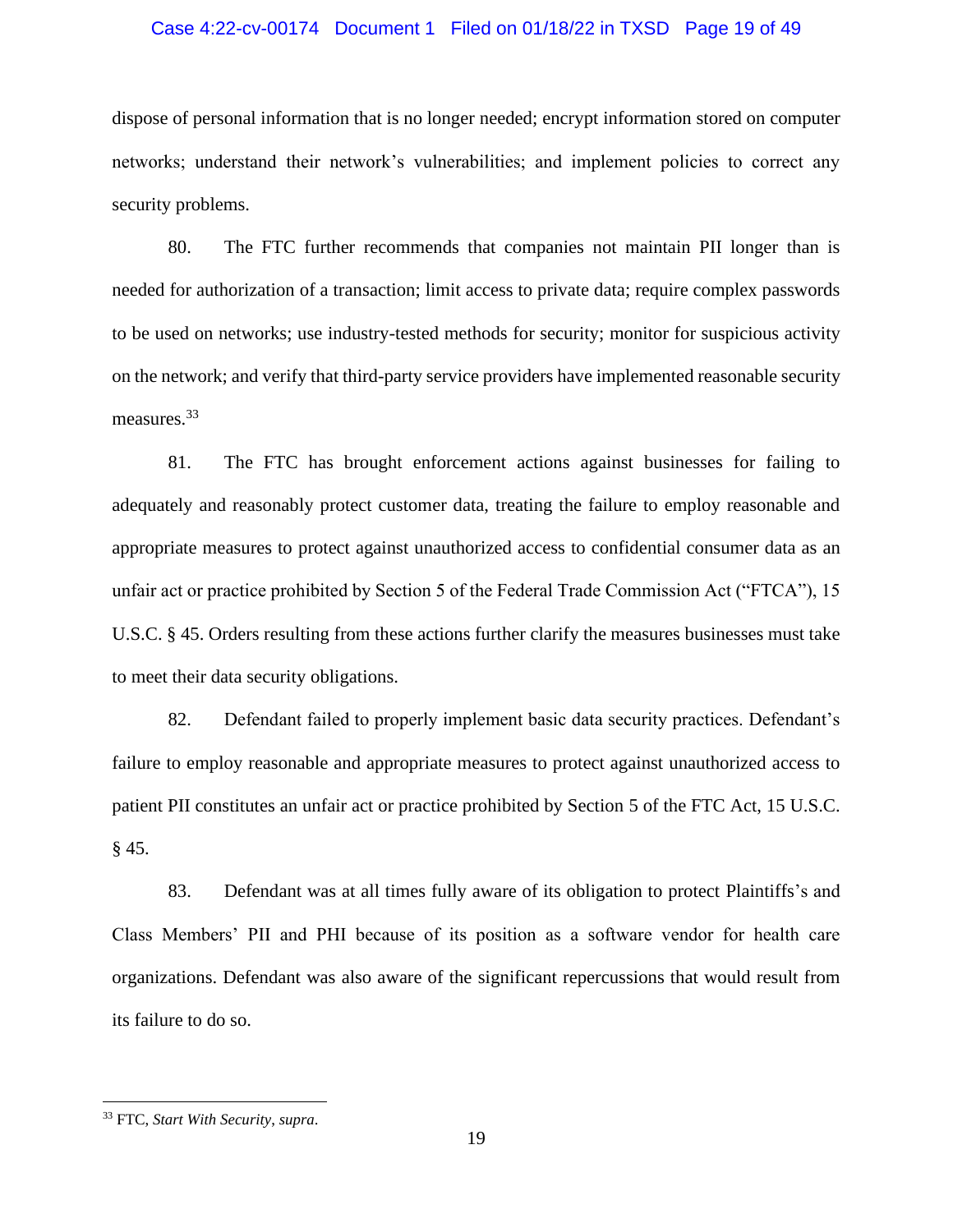#### *IX. Plaintiffs' Experiences*

84. Plaintiffs James Logan and Nathan Baxter have cases pending in the PPI MDL for which Marker Group has been contracted by the defendants in that action for the transmittal and storage of medical records, plaintiff fact sheets, and other documentation related to the litigation.

85. At the time of the Data Breach, Defendant retained the name, Social Security number, and medical records of Plaintiffs, as well as thousands of other individuals in its data system.

86. Plaintiff James Logan received Defendant's Notice of Data Breach on or around January 14, 2022. The notice stated that Plaintiff's name, Social Security number, date of birth, medical records containing treatment and insurance information were contained in files accessed and potentially acquired during the Data Breach.

87. As a result of receiving the Notice of Data Breach, Plaintiff Logan spent time dealing withthe consequences of the Data Breach, which includes time spent verifying the legitimacy of the Notice of Data Breach and self-monitoring his accounts. This time has been lost forever and cannot be recaptured.

88. Shortly before receiving the Notice of Data Breach, Plaintiff Logan had encountered a situation with his treating physician in which it appeared that information unrelated to him had been transmitted to his physician under his name. Plaintiff Logan now realizes that this erroneous information may have been transmitted as a result of the Data Breach.

89. Additionally, Plaintiff James Logan is very careful about sharing his sensitive PII and PHI. He has never knowingly transmitted unencrypted sensitive PII over the internet or any other unsecured source.

90. Plaintiff James Logan stores any documents containing his sensitive PII or PHI in a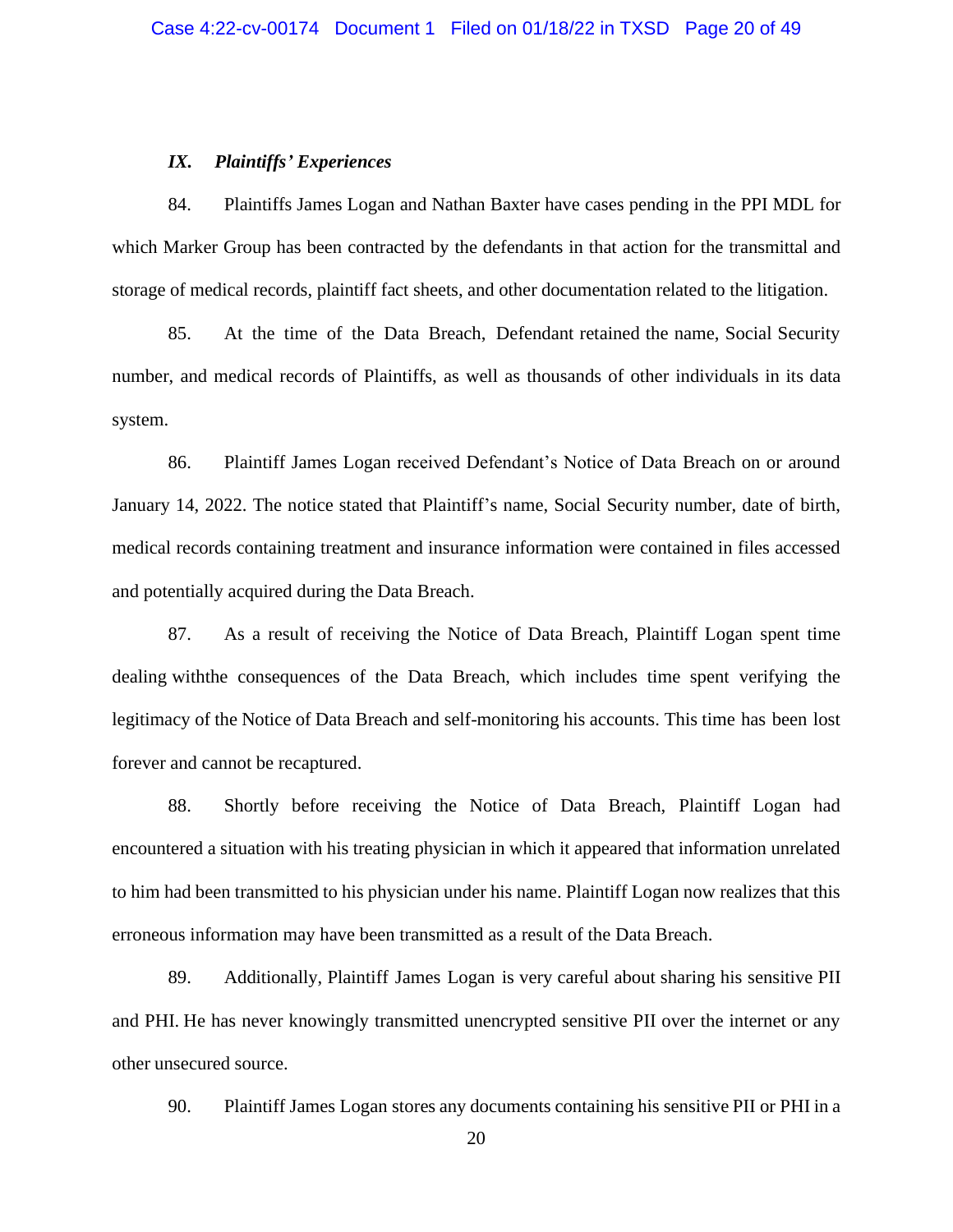#### Case 4:22-cv-00174 Document 1 Filed on 01/18/22 in TXSD Page 21 of 49

safe and secure location.

91. Since the Data Breach, Plaintiff Nathan Baxter has received a barrage of calls regarding Medicare insurance coverage. Because the callers relay information and offers that contradict his current coverage (such as offers to decrease his premium when he has none), Plaintiff Nathan Baxter has realized that these calls are not legitimate.

92. Plaintiff Baxter has also recently started receiving unsolicited loan offers which contain his personal information.

93. Plaintiff Baxter is very careful aboutsharing hissensitive PII and PHI. He has never knowingly transmitted unencrypted sensitive PII over the internet or any other unsecured source.

94. Plaintiff Baxter stores any documents containing his sensitive PII or PHI in a safe and secure location.

95. Plaintiffs suffered actual injury in the formof damagesto and diminution in the value of their PII and PHI —a form of intangible property that Plaintiffs entrusted Defendant, which was compromised in and as a result of the Data Breach.

96. Plaintiffs suffered lost time, annoyance, interference, and inconvenience as a result of the Data Breach and have increased concerns for the loss of their privacy.

97. Plaintiffs have suffered injury arising from the present and continuing risk of fraud, identity theft, and misuse resulting from their PII and PHI, especially their Social Security number, in combination with their names, being placed in the hands of unauthorized third parties and possibly criminals.

98. Plaintiffs have a continuing interest in ensuring that their PII and PHI, which, upon information and belief, remains backed up in Defendant's possession, is protected and safeguarded from future breaches.

#### **V. CLASS ALLEGATIONS**

21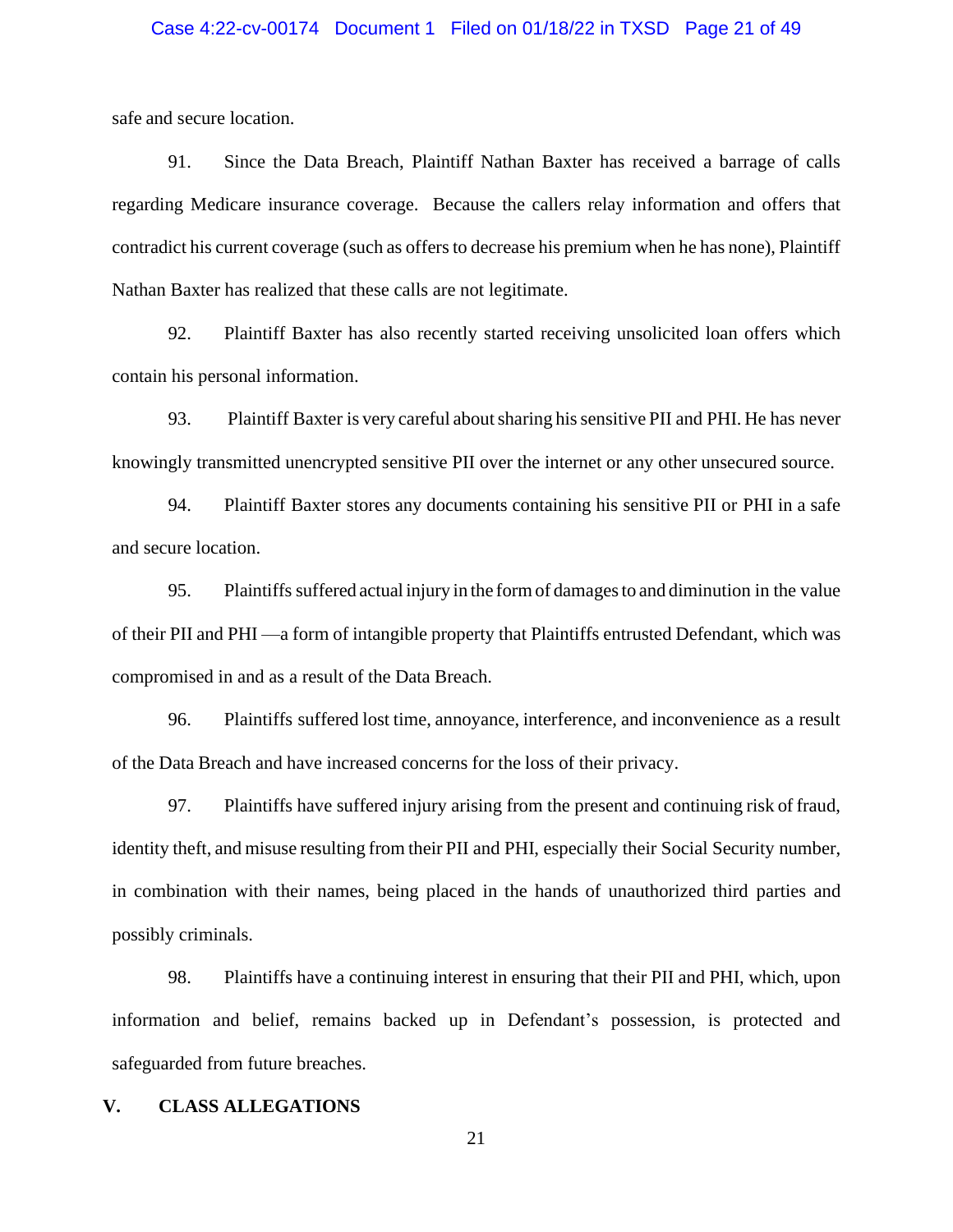#### Case 4:22-cv-00174 Document 1 Filed on 01/18/22 in TXSD Page 22 of 49

99. Plaintiffs bring this nationwide class action on behalf of themselves and on behalf of

all others similarly situated pursuant to Rule 23(b)(2), 23(b)(3), and 23(c)(4) of the Federal Rules

of Civil Procedure.

100.The Nationwide Class that Plaintiffs seek to represent is defined as follows:

All United States residents whose PII and/or PHI was actually or potentially compromised in the Data Breach first reported by Marker Group, Inc. in December 2021 (the "Nationwide Class" or "Class").

101.Plaintiff Nathan Baxter also brings claims under California law on behalf of himself and a California subclass defined as follows:

> All California residents whose PII and/or PHI was actually or potentially compromised in the Data Breach first reported by Marker Group, Inc. in December 2021 (the "California Subclass").

102. Collectively the Nationwide Class and California Subclass shall be collectively referred to as the "Class."

103.Excluded from the Class are the following individuals and/or entities: Defendant and Defendant's parents, subsidiaries, affiliates, officers and directors, and any entity in which Defendant has a controlling interest; all individuals who make a timely election to be excluded from this proceeding using the correct protocol for opting out; any and all federal, state or local governments, including but not limited to their departments, agencies, divisions, bureaus, boards, sections, groups, counsels and/or subdivisions; and all judges assigned to hear any aspect of this litigation, as well as their immediate family members and staff members.

104.Plaintiffs reserve the right to modify or amend the definition of the proposed Class before the Court determines whether certification is appropriate.

105. Numerosity, Fed R. Civ. P.  $23(a)(1)$ : The members of the Class are so numerous that joinder of all members is impracticable. Based upon the number of filed cases in the PPI MDL,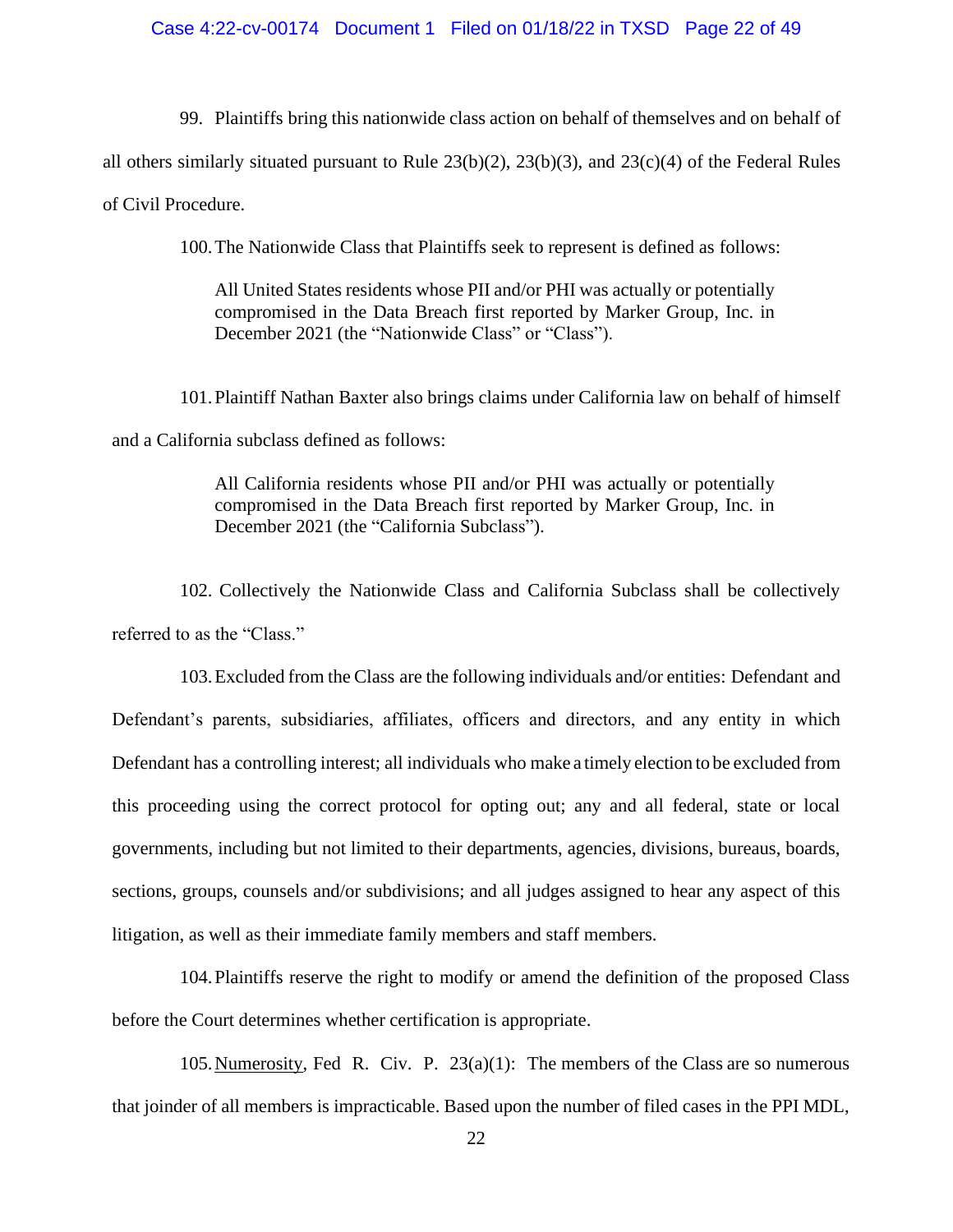#### Case 4:22-cv-00174 Document 1 Filed on 01/18/22 in TXSD Page 23 of 49

Plaintiffs is informed and believes that the Data Breach affected more than 14,000 individuals. The Class is identifiable within Defendant's records.

106.Commonality, Fed. R. Civ. P. 23(a)(2) and (b)(3): Questions of law and fact common to the Class exist and predominate over any questions affecting only individual Class Members. These include, without limitation:

- a. Whether and to what extent Defendant had a duty to protect the PII and PHI of Plaintiffs and Class Members;
- b. Whether Defendant had duties not to disclose the PII and PHI of Plaintiffs and Class Members to unauthorized third parties;
- c. Whether Defendant had duties not to use the PII and PHI of Plaintiffs and Class Members for non-business purposes;
- d. Whether Defendant failed to adequately safeguard the PII and PHI of Plaintiffs and Class Members;
- e. Whether and when Defendant actually learned of the Data Breach;
- f. Whether Defendant adequately, promptly, and accurately informed Plaintiffs and Class Members that their PII and PHI had been compromised;
- g. Whether Defendant violated the law by failing to promptly notify Plaintiffs and Class Members that their PII and PHI had been compromised;
- h. Whether Defendant failed to implement and maintain reasonable security procedures and practices appropriate to the nature and scope of the information compromised in the Data Breach;
- i. Whether Defendant adequately addressed and fixed the vulnerabilities which permitted the Data Breach to occur;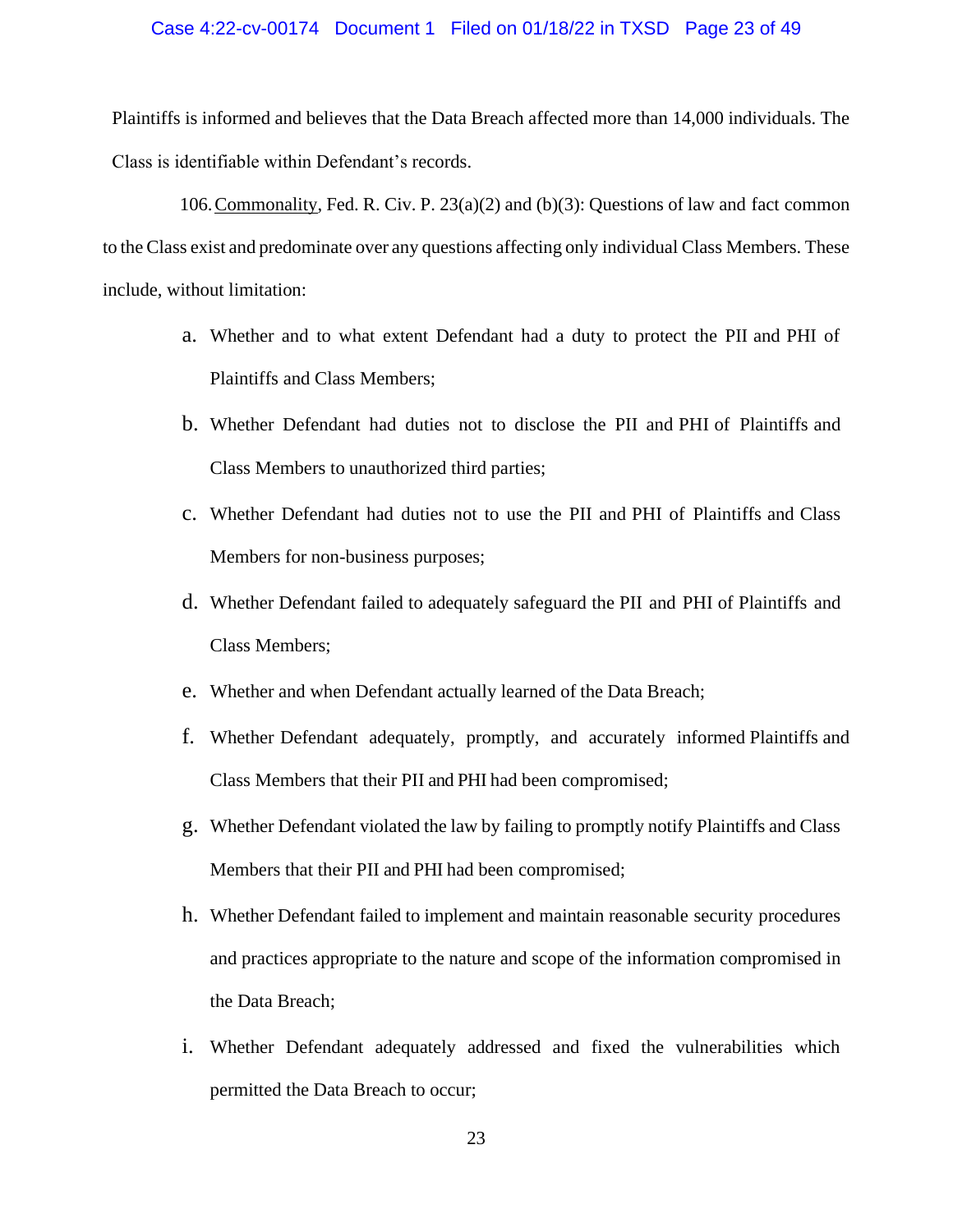- j. Whether Defendant engaged in unfair, unlawful, or deceptive practices by failing to safeguard the PII and PHI of Plaintiffs and Class Members;
- k. Whether Plaintiffs and Class Members are entitled to actual, consequential, and/or nominal damages as a result of Defendant's wrongful conduct;
- l. Whether Plaintiffs and Class Members are entitled to restitution as a result of Defendant's wrongful conduct; and
- m. Whether Plaintiffs and Class Members are entitled to injunctive relief to redress the imminent and currently ongoing harm faced as a result of the Data Breach.

107.Typicality, Fed. R. Civ. P. 23(a)(3): Plaintiffs' claims are typical of those of other Class Members because all had their PII and PHI compromised as a result of the Data Breach, due to Defendant's misfeasance. Plaintiffs' claims are typical of those of the other Class Members because, *inter alia*, all Members of the Class were injured through the common misconduct of Defendant. Plaintiffs are advancing the same claims and legal theories on behalf of themselves and all other Class Members, and there are no defenses that are unique to Plaintiffs. The claims of Plaintiffs and those of Class Members arise from the same operative facts and are based on the same legal theories.

108.Policies Generally Applicable to the Class: This class action is also appropriate for certification because Defendant has acted or refused to act on grounds generally applicable to the Class, thereby requiring the Court's imposition of uniform relief to ensure compatible standards of conduct toward the Class Members and making final injunctive relief appropriate with respect to the Class as a whole. Defendant's policies challenged herein apply to and affect Class Members uniformly and Plaintiffs' challenge of these policies hinges on Defendant's conduct with respect to the Class as a whole, not on facts or law applicable only to Plaintiffs.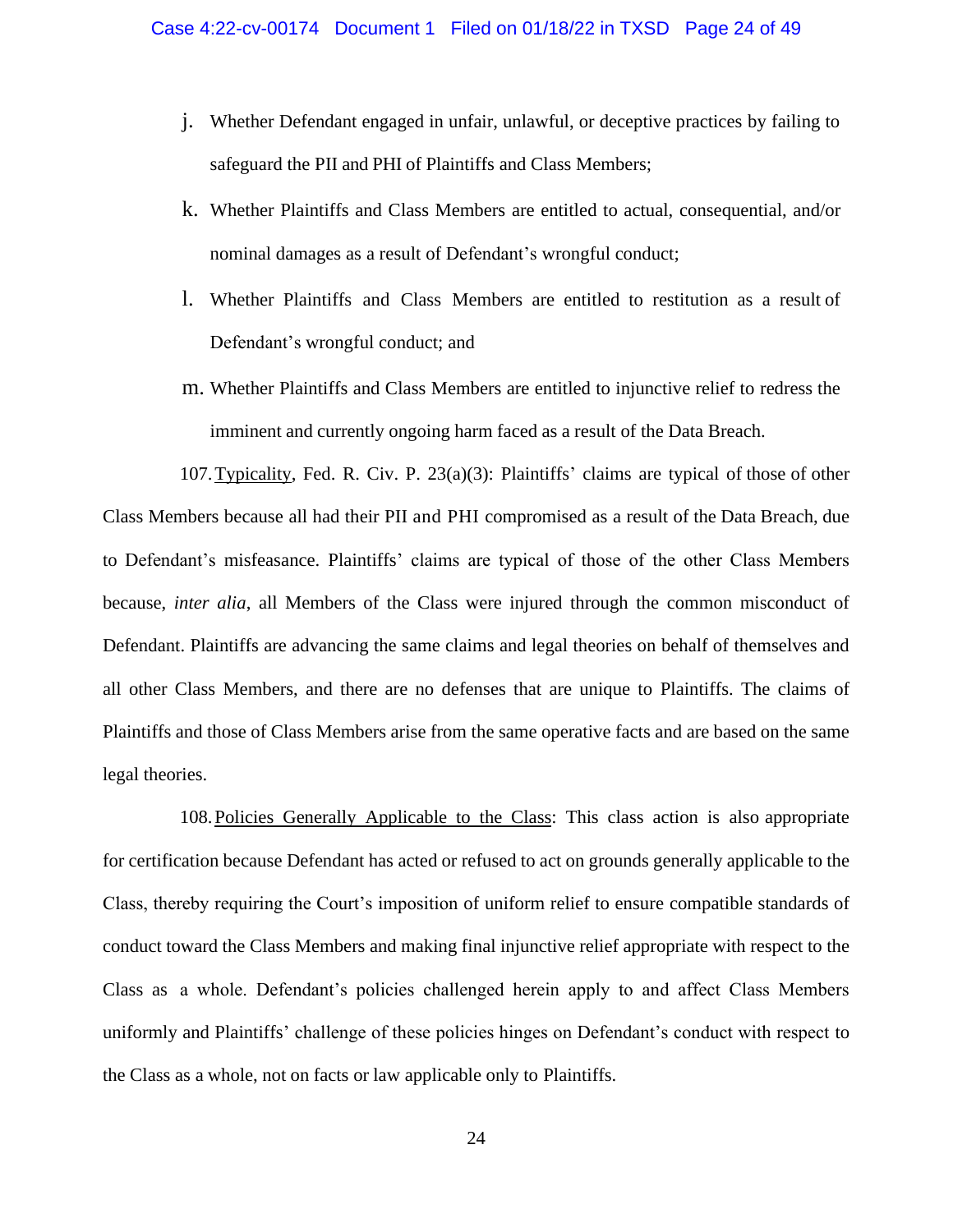#### Case 4:22-cv-00174 Document 1 Filed on 01/18/22 in TXSD Page 25 of 49

109.Adequacy, Fed. R. Civ. P. 23(a)(4): Plaintiffs will fairly and adequately represent and protect the interests of the Class Members in that they have no disabling conflicts of interest that would be antagonistic to those of the other Members of the Class. Plaintiffs seek no relief that is antagonistic or adverse to the Members of the Class and the infringement of the rights and the damages they have suffered are typical of other Class Members. Plaintiffs have retained counsel experienced in complex class action litigation, and Plaintiffs intend to prosecute this action vigorously.

110. Superiority and Manageability, Fed. R. Civ. P. 23(b)(3): The class litigation is an appropriate method for fair and efficient adjudication of the claims involved. Class action treatment is superior to all other available methods for the fairand efficient adjudication of the controversy alleged herein; it will permit a large number of Class Members to prosecute their common claims in a single forum simultaneously, efficiently, and without the unnecessary duplication of evidence, effort, and expense that hundreds of individual actions would require. Class action treatment will permit the adjudication of relatively modest claims by certain Class Members, who could not individually afford to litigate a complex claim against large corporations, like Defendant. Further, even for those Class Members who could afford to litigate such a claim, it would still be economically impractical and impose a burden on the courts.

111.The nature of this action and the nature of laws available to Plaintiffs and Class Members make the use of the class action device a particularly efficient and appropriate procedure to afford relief to Plaintiffs and Class Members for the wrongs alleged because Defendant would necessarily gain an unconscionable advantage since it would be able to exploit and overwhelm the limited resources of each individual Class Member with superior financial and legal resources; the costsof individual suits could unreasonably consume the amounts that would be recovered; proof of a common course of conduct to which Plaintiffs were exposed is representative of that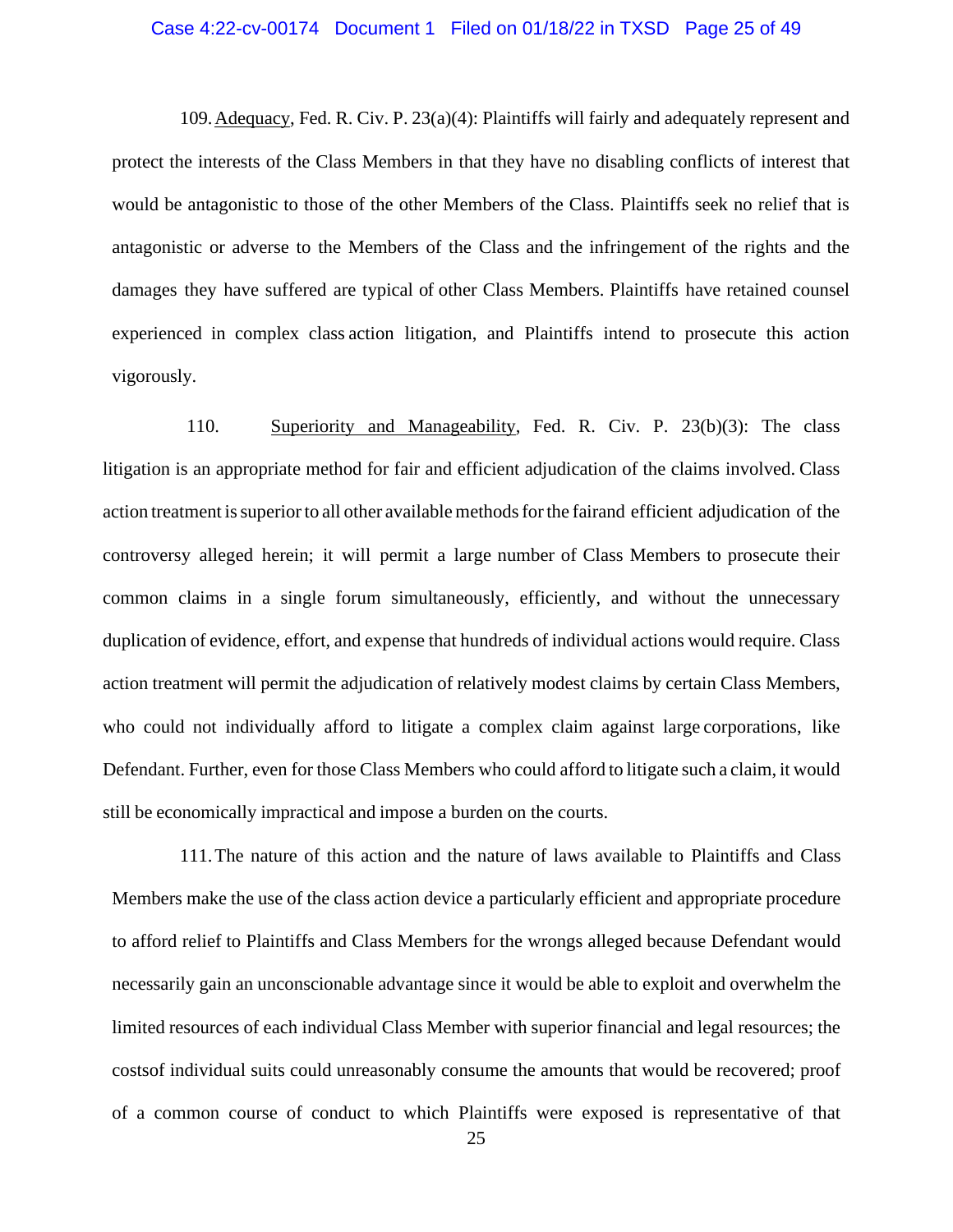#### Case 4:22-cv-00174 Document 1 Filed on 01/18/22 in TXSD Page 26 of 49

experienced by the Class and will establish the right of each Class Member to recover on the cause of action alleged; and individual actions would create a risk of inconsistent results and would be unnecessary and duplicativeof this litigation.

112.The litigation of the claims brought herein is manageable. Defendant'suniform conduct, the consistent provisions of the relevant laws, and the ascertainable identities of Class Members demonstrates that there would be no significant manageability problems with prosecuting this lawsuit as a class action.

113. Adequate notice can be given to Class Members directly using information maintained in Defendant's records.

114. Unless a Class-wide injunction is issued, Defendant may continue in its failure to properly secure the PII and PHI of Class Members, Defendant may continue to refuse to provide proper notification to Class Members regarding the Data Breach, and Defendant may continue to act unlawfully as set forth in this Complaint.

115. Further, Defendant has acted or refused to act on grounds generally applicable to the Classes and, accordingly, final injunctive or corresponding declaratory relief with regard to the Class Members as a whole is appropriate under Rule 23(b)(2) of the Federal Rules of Civil Procedure.

116. Likewise, particular issues under Rule  $23(c)(4)$  are appropriate for certification because such claims present only particular, common issues, the resolution of which would advance the disposition of this matter and the parties' interests therein. Such particular issues include, but are not limited to:

> a. Whether Defendant owed a legal duty to Plaintiffs and Class Members to exercise due care in collecting, storing, using, and safeguarding their PII and PHI;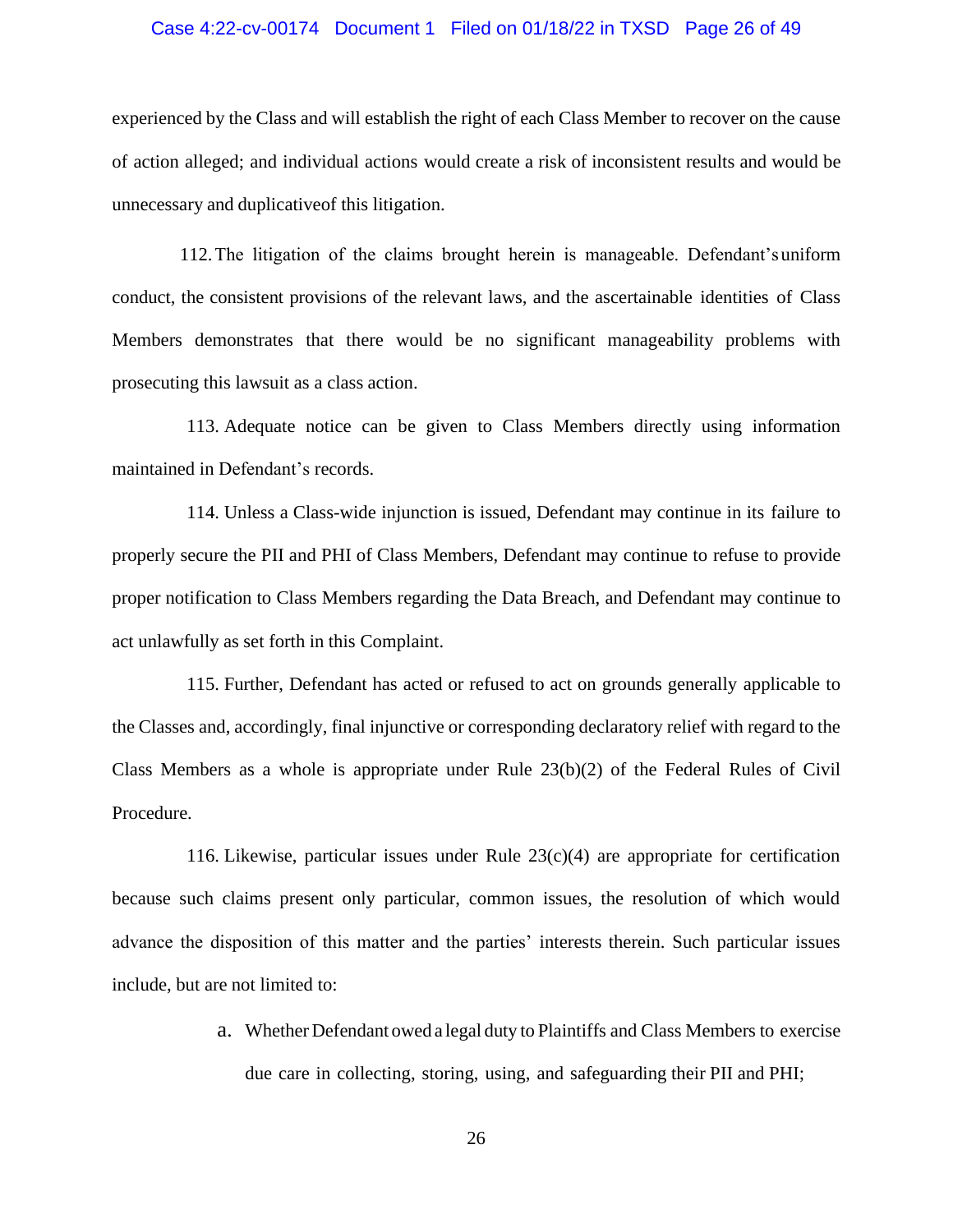- b. Whether Defendant breached a legal duty to Plaintiffs and Class Members to exercise due care in collecting, storing, using, andsafeguarding their PII and PHI;
- c. Whether Defendant failed to comply with its own policies and applicable laws, regulations, and industry standards relating to data security;
- d. Whether an implied contract existed between Defendant on the one hand, and Plaintiffs and Class Members on the other, and the terms of that implied contract;
- e. Whether Defendant breached the implied contract;
- f. Whether Plaintiffs and Class Members are third-party beneficiaries of contracts between Defendant and law firms which contracted for Marker Group to provide services collecting PII and PHI from individual plaintiffs in litigation matters, including Plaintiffs and Class Members;
- g. Whether Defendant breached these contracts of which Plaintiffs and Class Members are third-party beneficiaries;
- h. Whether Defendant adequately and accurately informed Plaintiffs and Class Members that their PII and PHI had been compromised;
- i. Whether Defendant failed to implement and maintain reasonable security procedures and practices appropriate to the nature and scope of the information compromised in the Data Breach;
- j. Whether Defendant engaged in unfair, unlawful, or deceptive practices by failing to safeguard the PII and PHI of Plaintiffs and Class Members; and,
- k. Whether Class Members are entitled to actual, consequential, and/or nominal damages, and/or injunctive relief as a result of Defendant's wrongful conduct.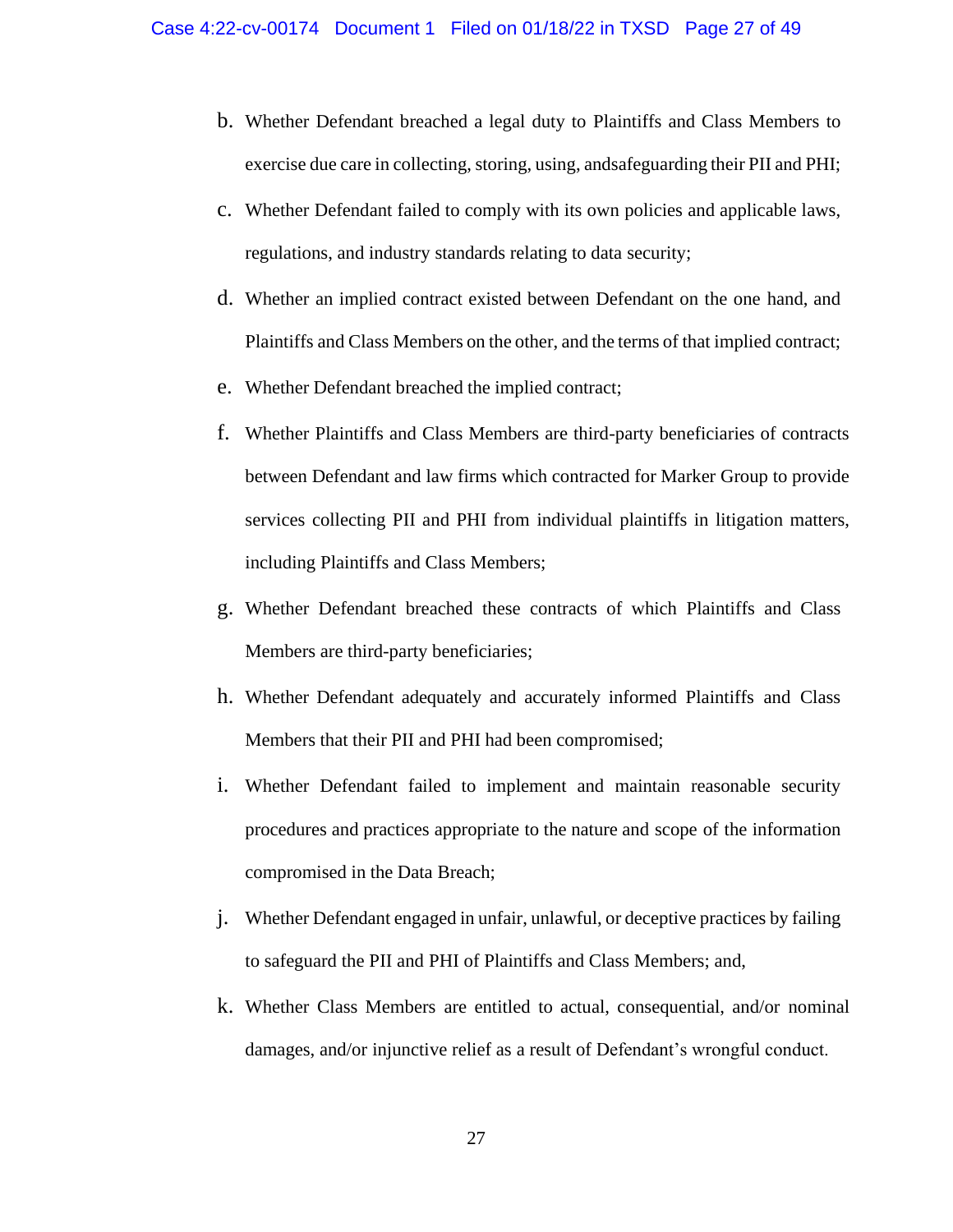# **COUNT I NEGLIGENCE (On Behalf of Plaintiffs and the Nationwide Class)**

117. Plaintiffs re-allege and incorporate by reference herein all of the allegations contained in paragraphs 1 through 98.

118. As a condition of litigating against Defendant's clients, Plaintiffs and Class Members were obligated to provide Marker Group their PII and PHI.

119. Marker Group owed a duty to Plaintiffs and Class Members to exercise reasonable care in obtaining, using, and protecting their PII and PHI from unauthorized third parties.

120. Plaintiffs and Class Members entrusted their PII and PHI to Defendant on the premise and with the understanding that Defendant would safeguard their information, use their PII and PHI for litigation purposes only, and/or not disclose their PII and PHI to unauthorized third parties.

121. Marker Group had full knowledge of the sensitivity of the PII and PHI and the types of harm that Plaintiffs and Class Members could and would suffer if the PII and PHI were wrongfully disclosed.

122. Defendant also knew of the serious harms and the types of harm that Plaintiffs and the Class Members could and would suffer if the PII and PHI were wrongfully disclosed, that disclosure was not fixed, or Plaintiffs and the Class were not told about the disclosure in a timely manner.

123. Defendant had a duty to exercise reasonable care in safeguarding, securing, and protecting such information from being compromised, lost, stolen, misused, and/or disclosed to unauthorized parties. This duty includes, among other things, designing, maintaining, and testing Defendant's security protocols to ensure that the PII and PHI of Plaintiffs and Class Members in Defendant's possession was adequately secured and protected.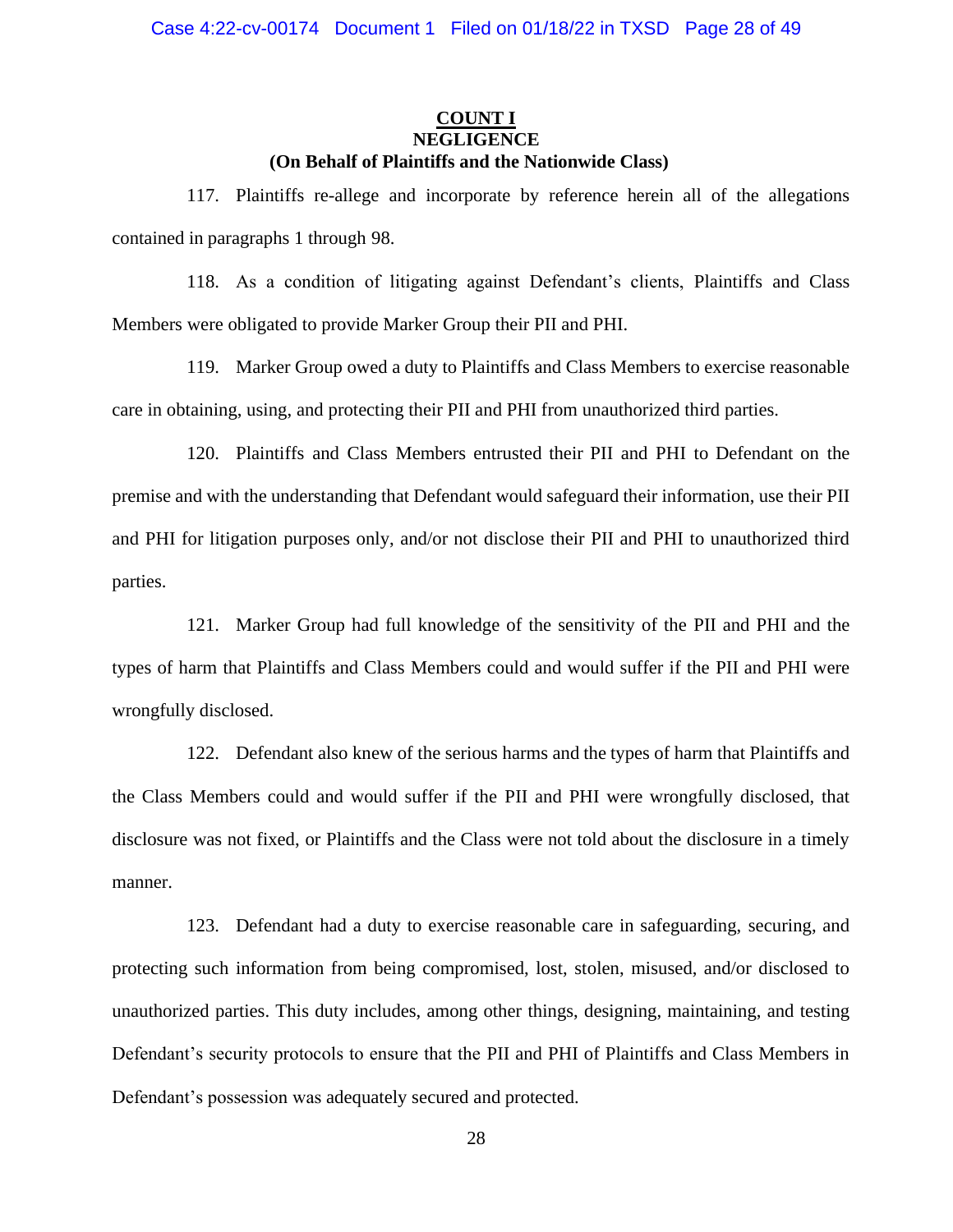#### Case 4:22-cv-00174 Document 1 Filed on 01/18/22 in TXSD Page 29 of 49

124. Defendant also had a duty to have procedures in place to detect and prevent the improper access and misuse of the PII and PHI of Plaintiffs and Class Members.

125. Defendant's duty to use reasonable security measures arose as a result of the special relationship that existed between Defendant and Plaintiffs and Class Members. That special relationship arose because Plaintiffs and Class Members entrusted Defendant with their confidential PII and PHI, a necessary and required part of participating in litigation involving from Defendant's customers and/or using Defendant's services.

126. Defendant was subject to an "independent duty," untethered to any contract between Defendant and Plaintiffs or the Class or between Defendant and its customers.

127. Defendant had a common law duty to prevent foreseeable harm to those whose PII and PHI it stored. This duty existed because Plaintiffs and Class Members were the foreseeable and probable victims of any inadequate security practices.

128. A breach of security, unauthorized access, and resulting injury to Plaintiffs and Class Members was reasonably foreseeable, particularly in light of Defendant's inadequate security practices.

129. Plaintiffs and Nationwide Class Members were the foreseeable and probable victims of any inadequate security practices and procedures. Defendant knew or should have known of the inherent risks in collecting and storing the PII of Plaintiffs and Class Members, the critical importance of providing adequate security ofthat PII, and the necessity for encrypting PII stored on Defendant's systems. In fact, not only was it foreseeable that Plaintiffs and Class Members would be harmed by the failure to protect their PII because hackers routinely attempt to steal such information and use it for nefarious purposes, Marker Group knew or should have known that it was more likely than not Plaintiffs and Class Members would be harmed.

130. Defendant's own conduct created a foreseeable risk of harm to Plaintiffs and Class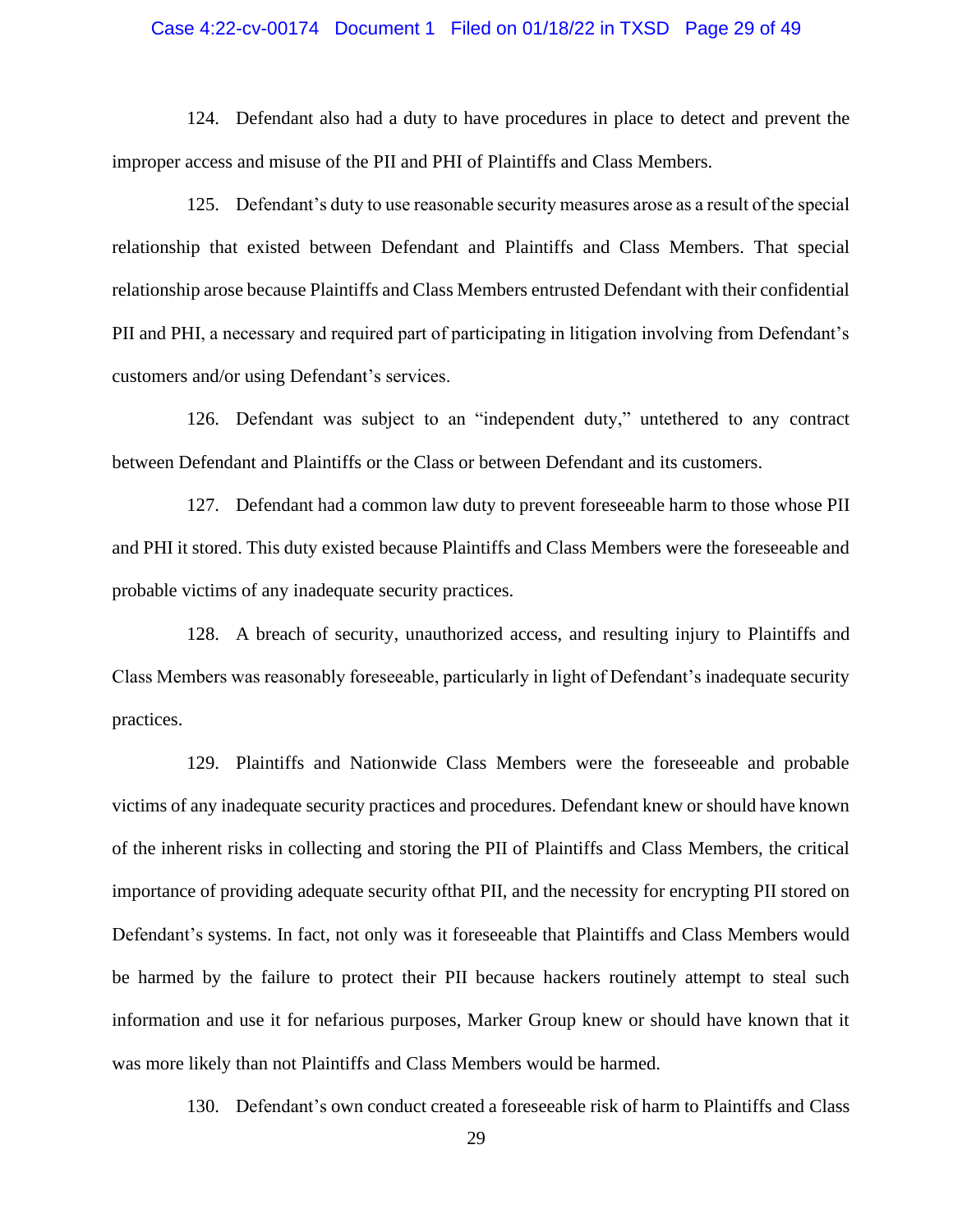Members.

131. Defendant's misconduct included, but was not limited to, its failure to take the steps and opportunities to prevent the Data Breach as set forth herein. Defendant's misconduct also included its decisions not to comply with industry standards for the safekeeping of the PII and PHI of Plaintiffs and Class Members, including basic encryption techniques freely available to Defendant.

132. Plaintiffs and Class Members had no ability to protect their PII and PHI that were and remain in Defendant's possession.

133. Defendant was in a position to protect against the harm suffered by Plaintiffs and Class Members as a result of the Data Breach.

134. Defendant had and continues to have a duty to adequately disclose that the PII of Plaintiffs and Class Members within Defendant's possession might have been compromised, how it was compromised, and precisely the types of data that were compromised and when. Such notice was necessary to allow Plaintiffs and Class Members to take steps to prevent, mitigate, and repair any identity theft and the fraudulent use of their PII and PHI by third parties.

135. Defendant had a duty to employ proper procedures to prevent the unauthorized dissemination of the PII of Plaintiffs and Class Members.

136. Defendant has admitted that the PII and PHI of Plaintiffs and Class Members was wrongfully disclosed and/or lost to unauthorized third persons as a result of the Data Breach.

137. Defendant, through its actions and/or omissions, unlawfully breached its duties to Plaintiffs and Class Members by failing to implement industry protocols and exercise reasonable care in protecting and safeguarding the PII and PHI of Plaintiffs and Class Members during the time the PII and PHI was within Defendant's possession or control.

138. Defendant improperly and inadequately safeguarded the PII and PHI of Plaintiffs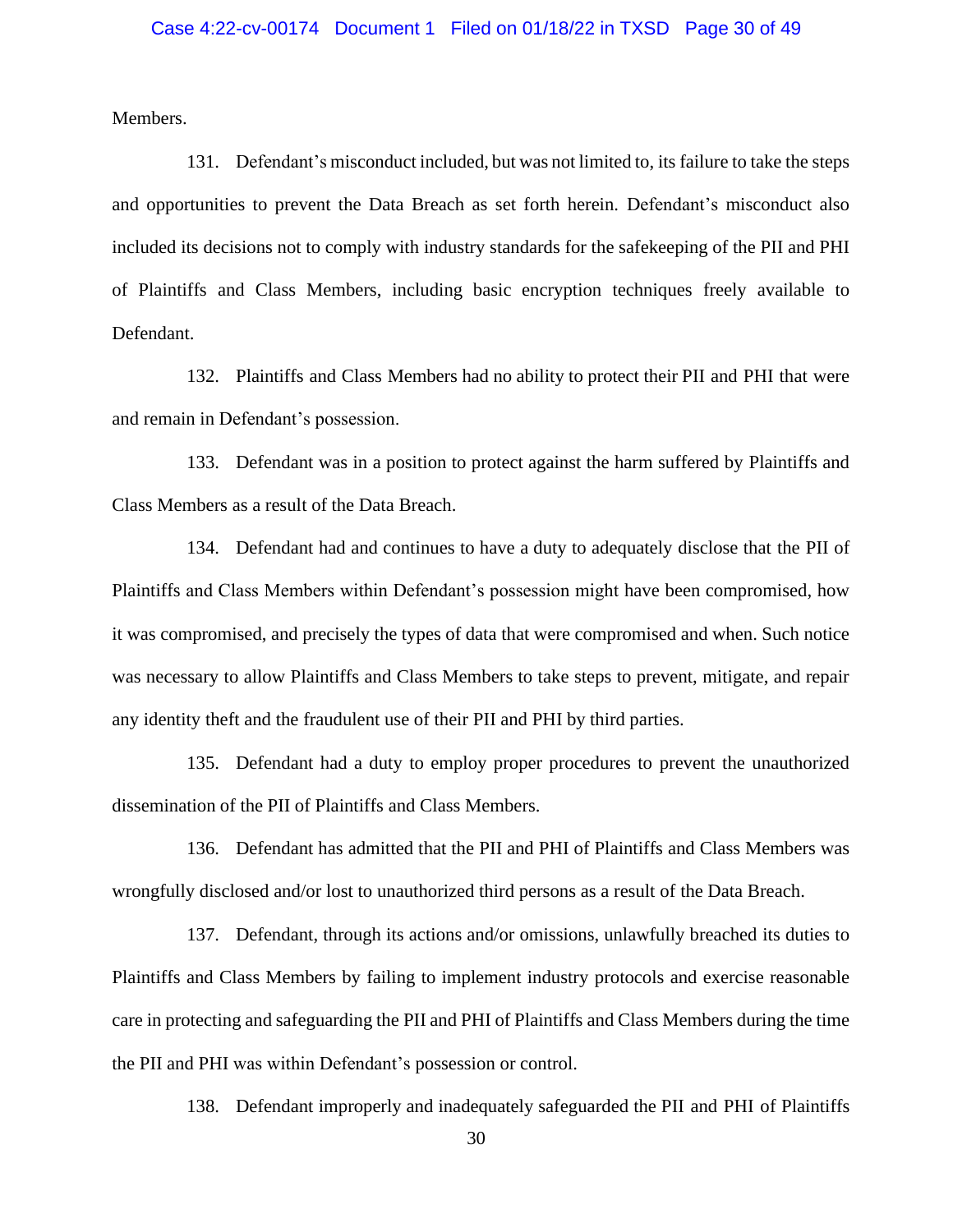#### Case 4:22-cv-00174 Document 1 Filed on 01/18/22 in TXSD Page 31 of 49

and Class Members in deviation of standard industry rules, regulations, and practices at the time of the Data Breach.

139. Defendant failed to heed industry warnings and alerts to provide adequate safeguards to protect the PII and PHI of Plaintiffs and Class Members in the face of increased risk of theft.

140. Defendant, through its actions and/or omissions, unlawfully breached its duty to Plaintiffs and Class Members by failing to have appropriate procedures in place to detect and prevent dissemination of the PII and PHI Plaintiffs and Class Members.

141. Defendant's failure to comply with industry and federal regulations further demonstrates Defendant's negligence in failing to exercise reasonable care in safeguarding and protecting the PII and PHI of Plaintiffs and Class Members.

142. Defendant, through its actions and/or omissions, unlawfully breached its duty to adequately and timely disclose to Plaintiffs and Class Members the existence and scope of the Data Breach.

143. But for Defendant's wrongful and negligent breach of duties owed to Plaintiffs and Class Members, the PII and PHI of Plaintiffs and Class Members would not have been compromised.

144. There is a close causal connection between Defendant's failure to implement security measures to protect the PII and PHI of Plaintiffs and Class Members and the harm, or risk of imminent harm, suffered by Plaintiffs and Class Members. The PII and PHI of Plaintiffs and Class Members was accessed and/or lost as the proximate result of Defendant's failure to exercise reasonable care in safeguarding such PII by adopting, implementing, and maintaining appropriate security measures.

145. Additionally, Section 5 of the FTC Act prohibits "unfair . . . practices in or affecting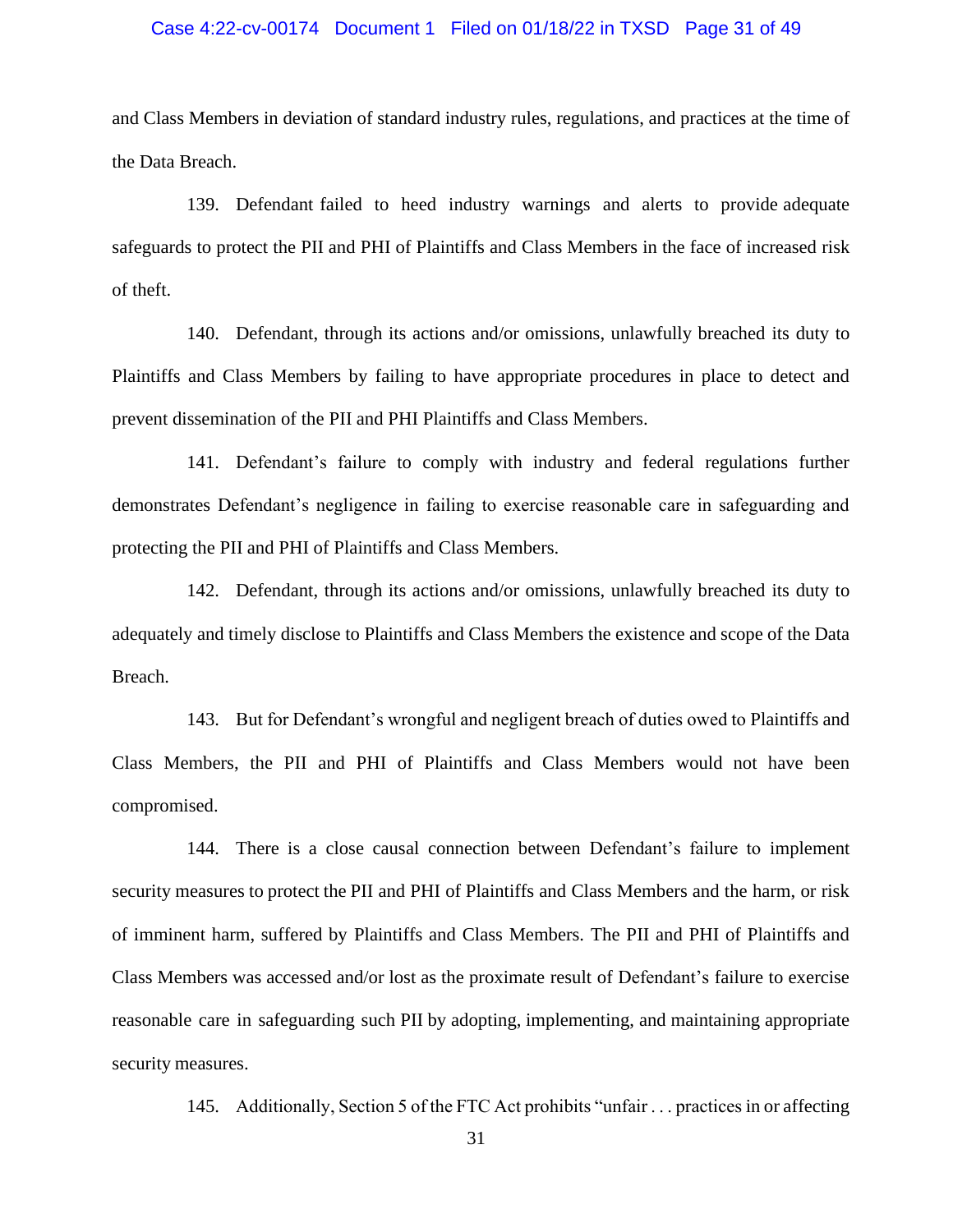#### Case 4:22-cv-00174 Document 1 Filed on 01/18/22 in TXSD Page 32 of 49

commerce," including, as interpreted and enforced by the FTC, the unfair act or practice by businesses, such as Defendant, of failing to use reasonable measures to protect PII and PHI. The FTC publications and orders described above also form part of the basis of Defendant's duty in this regard.

146. Defendant violated Section 5 of the FTC Act by failing to use reasonable measures to protect PII and not complying with applicable industry standards, as described in detail herein. Defendant's conduct was particularly unreasonable given the nature and amount of PII and PHI it obtained and stored and the foreseeable consequences of the immense damages that would result to Plaintiffs and Class Members.

147. Defendant's violation of Section 5 of the FTC Act constitutes negligence *per se*.

148. Plaintiffs and Class Members are within the class of persons that the FTC Act was intended to protect.

149. The harm that occurred as a result of the Data Breach is the type of harm the FTC Act was intended to guard against. The FTC has pursued enforcement actions against businesses, which, as a result of their failure to employ reasonable data security measures and avoid unfair and deceptive practices, caused the same harm as that suffered by Plaintiffs and Class Members.

150. Defendant's violations of HIPAA also constitute negligence *per se*.

151. HIPAA privacy laws were enacted with the objective of protecting the confidentiality of health care information and set forth the conditions under which such information can be used, and to whom it can be disclosed. HIPAA privacy laws not only apply to health care providers and the organizations they work for, but to any entity that may have access to health care information about a patient that—if it were to fall into the wrong hands—could present a risk of harm to the patient's finances or reputation.

152. Plaintiffs and Class Members are within the class of persons that HIPAA privacy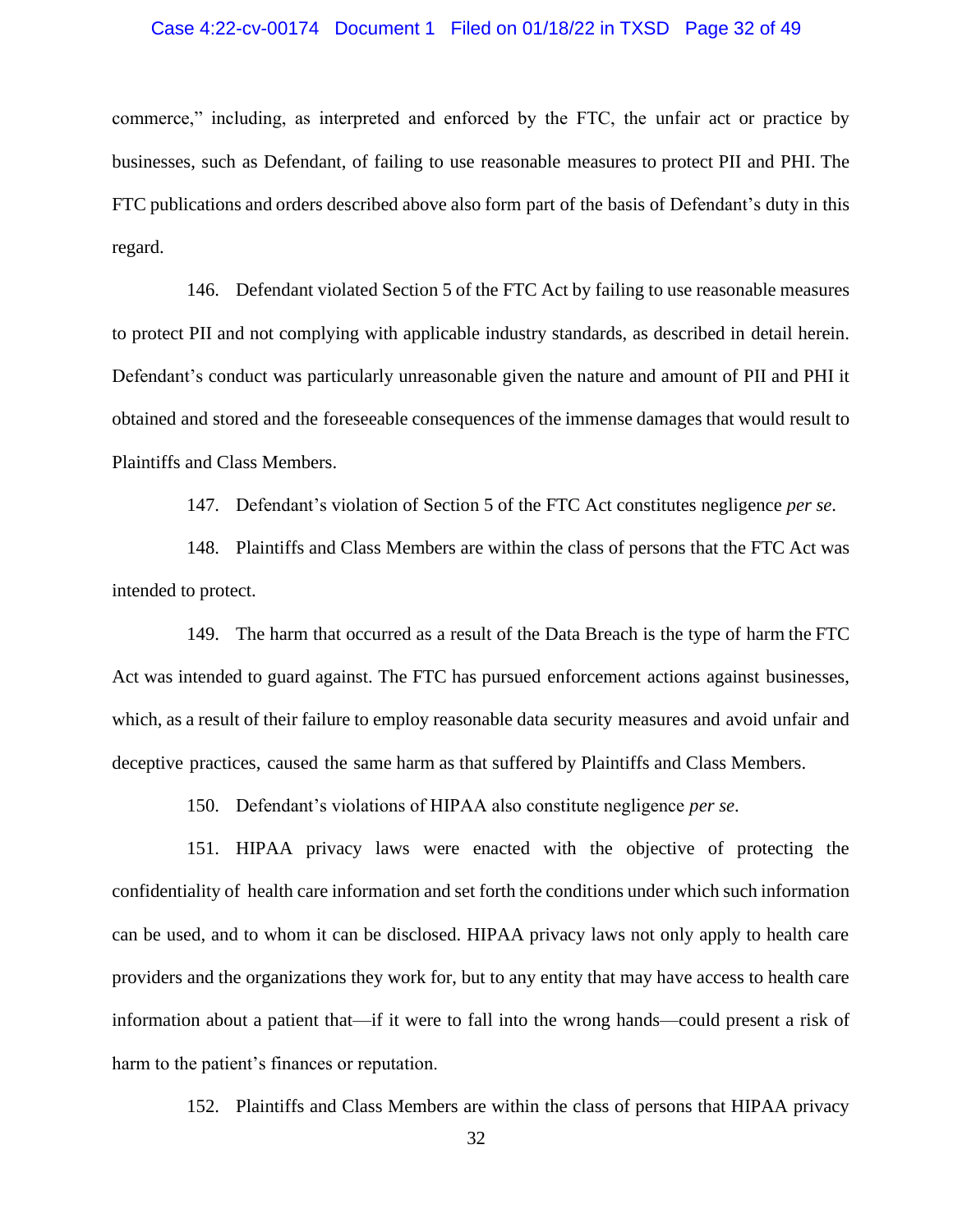#### Case 4:22-cv-00174 Document 1 Filed on 01/18/22 in TXSD Page 33 of 49

laws were intended to protect.

153. The harm that occurred as a result of the Data Breach is the type of harm HIPAA privacy laws were intended to guard against.

154. As a direct and proximate result of Defendant's negligence and negligence *per se*, Plaintiffs and Class Members have suffered and will suffer injury, including but not limited to: (i) actual identity theft; (ii) the loss of the opportunity of how their PII and PHI is used; (iii) the compromise, publication, and/or theft of their PII and PHI; (iv) out-of-pocket expenses associated with the prevention, detection, and recovery from identity theft, tax fraud, and/or unauthorized use of their PII and PHI; (v) lost opportunity costs associated with effort expended and the loss of productivity addressing and attempting to mitigate the present and future consequences of the Data Breach, including but not limited to efforts spent researching how to prevent, detect, contest, and recover from tax fraud and identity theft; (vi) costs associated with placing freezes on credit reports; (vii) the continued risk to their PII and PHI, which remain in Defendant's possession and is subject to further unauthorized disclosuresso long as Defendant fails to undertake appropriate and adequate measures to protect the PII and PHI of Plaintiffs and Class Members; and (viii) present and future costs in terms of time, effort, and money that has been and will be expended to prevent, detect, contest, and repair the impact of the PII and PHI compromised as a result of the Data Breach for the remainder of the lives of Plaintiffs and Class Members.

155. As a direct and proximate result of Defendant's negligence and negligence *per se* Plaintiffs and Class Members have suffered and will continue to suffer other forms of injury and/or harm, including, but not limited to, anxiety, emotional distress, loss of privacy, and other economic and non-economic losses.

156. Additionally, as a direct and proximate result of Defendant's negligence and negligence *per se*, Plaintiffs and Class Members have suffered and will suffer the continued risks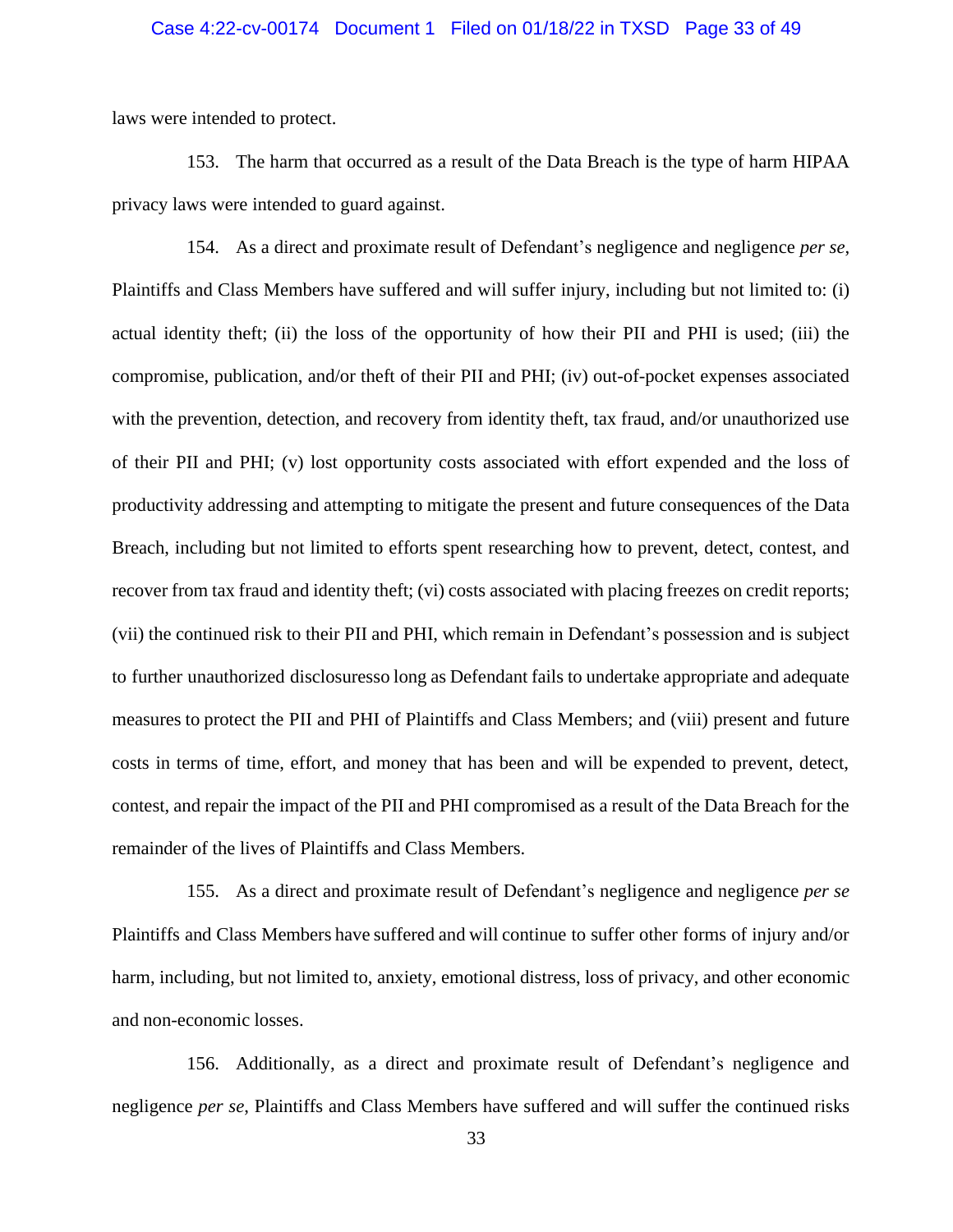#### Case 4:22-cv-00174 Document 1 Filed on 01/18/22 in TXSD Page 34 of 49

of exposure of their PII, which remain in Defendant's possession and is subject to further unauthorized disclosures so long as Defendant failsto undertake appropriate and adequate measures to protect the PII in its continued possession.

157. As a direct and proximate result of Defendant's negligence and negligence *per se*, Plaintiffs and Class Members are entitled to recover actual, consequential, and nominal damages.

# **COUNT II BREACH OF IMPLIED CONTRACT (On Behalf of Plaintiffs and the Nationwide Class)**

158. Plaintiffs re-allege and incorporate by reference herein all of the allegations contained in paragraphs 1 through 98 as though fully set forth herein.

159. Plaintiffs and Class Members were required to provide their PII and PHI, including their names, Social Security numbers, addresses, dates of birth, telephone numbers, email addresses, and various health related information to Defendant as a condition of their use of Defendant's services. By providing their PII and PHI, and upon Defendant's acceptance of such information, Plaintiffs and all Class Members, on one hand, and Marker Group on the other hand, entered into implied-in-fact contracts for the provision of data security.

160. These implied-in-fact contracts obligated Marker Group to take reasonable steps to secure and safeguard the PII and PHI of Plaintiffs and Class Members, to keep such information secure and confidential, and to timely and accurately notify Plaintiffs and Class Members if their data had been breached and compromised or stolen. The terms of these implied contracts are further described in the federal laws, state laws, and industry standards alleged above, and Defendant expressly assented to these terms in their public statements regarding data security described above.

161. Plaintiffs and Class Members fully performed their obligations under the implied contracts with Defendant.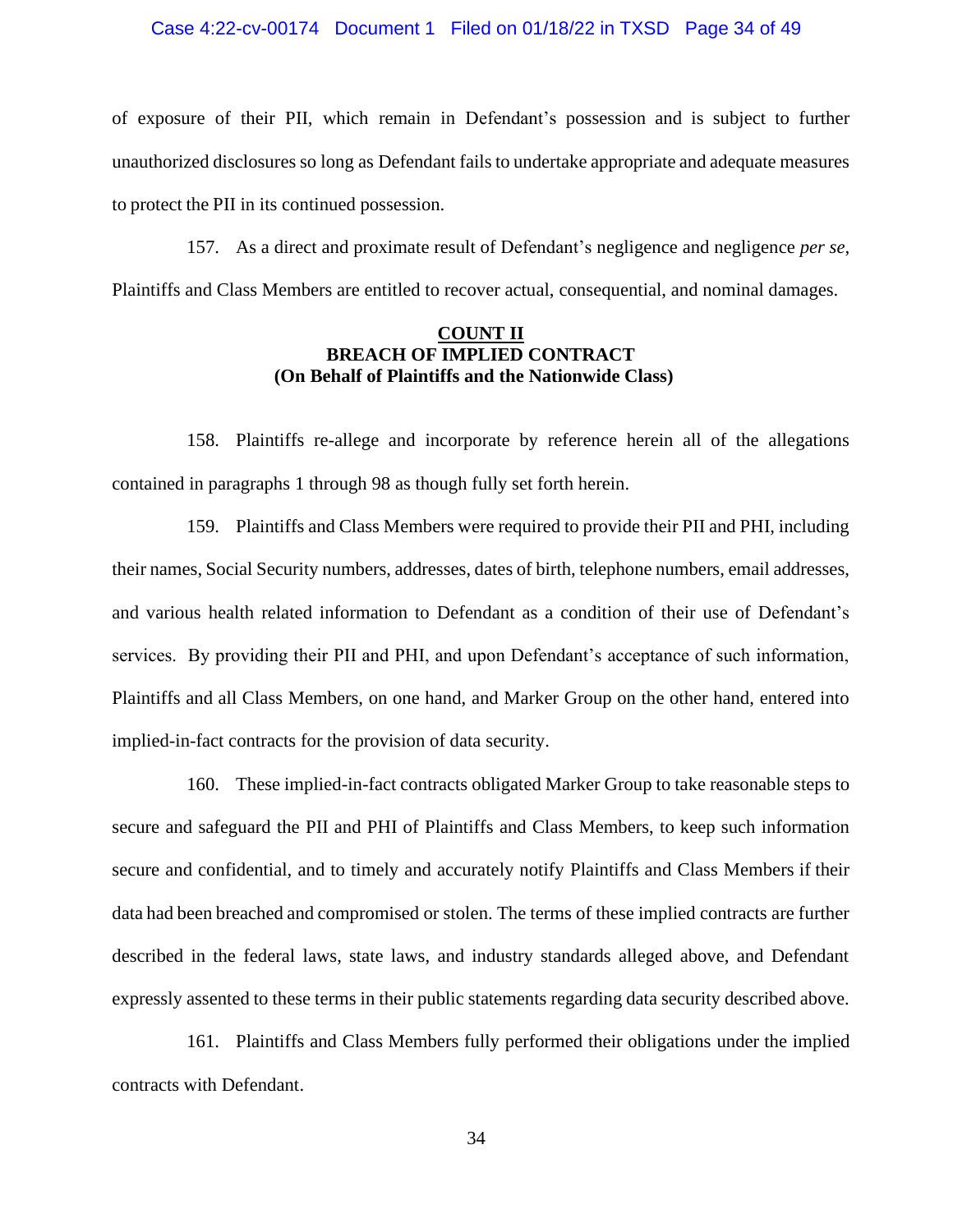#### Case 4:22-cv-00174 Document 1 Filed on 01/18/22 in TXSD Page 35 of 49

162. Plaintiffs and Class Members entered into the implied contracts with the reasonable expectation that Defendant's data and cyber security practices and policies were reasonable and consistent with industry standards.

163. Plaintiffs and Class Members would not have provided and entrusted their PII and PHI to Defendant in the absence of the implied contract or implied terms between them and Defendant. The safeguarding of the PII and PHI of Plaintiffs and Class Members was critical to realize the intent of the parties.

164. Defendant breached the implied contracts it made with Plaintiffs and Class Members by failing to safeguard and protect their personal information and by failing to provide timely and accurate notice to them that PII and PHI was compromised as a result of the Data Breach.

165. As a direct and proximate result of Defendant's above-described breach of implied contract, Plaintiffs and Class Members have suffered (and will continue to suffer) ongoing, imminent, and impending threat of identity theft crimes, fraud, and abuse, resulting in monetary loss and economic harm; actual identity theft crimes, fraud, and abuse, resulting in monetary loss and economic harm; loss of the confidentiality of the stolen confidential data; the illegal sale of the compromised data on the dark web; expenses and/or time spent on credit monitoring and identity theft insurance; time spent scrutinizing bank statements, credit card statements, and credit reports; expenses and/or time spent initiating fraud alerts, decreased credit scores and ratings; lost work time; and other economic and non-economic harm

166. As a direct and proximate result of Defendant's above-described breach of implied contract, Plaintiffs and Class Members are entitled to recover actual, consequential, and nominal damages.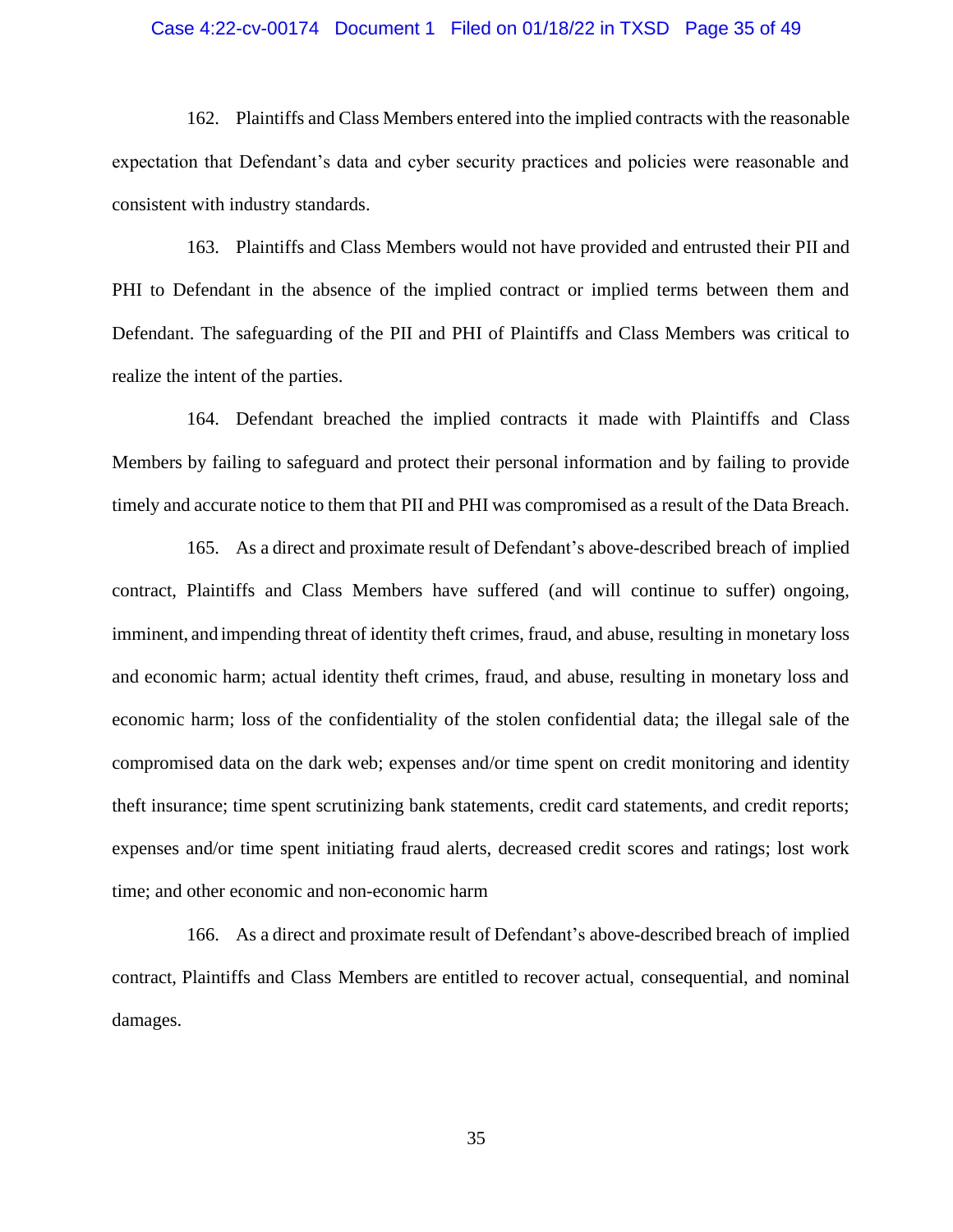#### **COUNT III INVASION OF PRIVACY (On Behalf of Plaintiffs and the Nationwide Class)**

167. Plaintiffs re-allege and incorporate by reference herein all of the allegations contained in paragraphs 1 through 98.

168. Plaintiffs and Class Members had a legitimate expectation of privacy to their PII and PHI and were entitled to the protection of this information against disclosure to unauthorized third parties.

169. Defendant owed a duty to those individuals whose PII and PHI Defendant collected and stored as part of its services rendered, including that of Plaintiffs and Class Members, to keep their PII and PHI obtained as a condition thereof, confidential.

170. Defendant failed to protect and released to unknown and unauthorized third parties the PII and PHI of Plaintiffs and Class Members.

171. Defendant allowed unauthorized and unknown third-parties access to and examination of the PII and PHI of Plaintiffs and Class Members, by way of Defendant's failure to protect its data systems.

172. The unauthorized release to, custody of, and examination by unauthorized third parties of the PII and PHI of Plaintiffs and Class Members is highly offensive to a reasonable person.

173. The intrusionwasinto a place orthing,which was private and is entitled to be private. Plaintiffs and Class Members disclosed their PII and PHI to Defendant as part of their litigation with Defendant's customers, but did so privately with an intention that the PII and PHI would be kept confidential andwould be protected fromunauthorized disclosure. Plaintiffs and Class Members were reasonable in their belief that such information would be kept private and would not be disclosed without their authorization.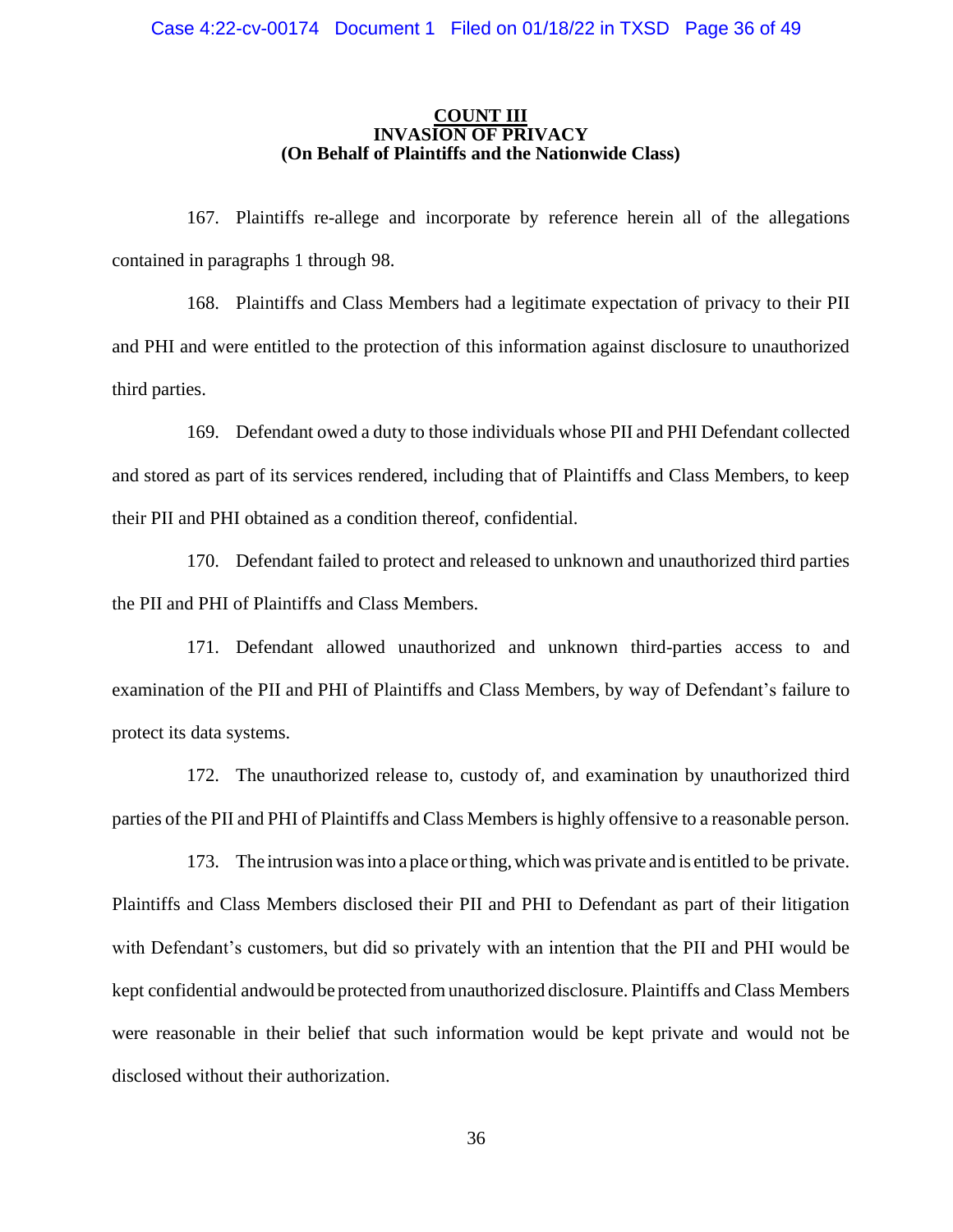#### Case 4:22-cv-00174 Document 1 Filed on 01/18/22 in TXSD Page 37 of 49

174. The Data Breach at the hands of Defendant constitutes an intentional interference with Plaintiffs' and Class Members' interest in solitude or seclusion, either as to their persons or as to their private affairs or concerns, of a kind that would be highly offensive to a reasonable person.

175. Defendant acted with a knowing state of mind when it permitted the Data Breach to occur because it acted with actual knowledge that its information security practices were inadequate and insufficient.

176. Because Defendant acted with this knowing state of mind, it had notice and knew the inadequate and insufficient information security practices would cause injury and harm to Plaintiffs and Class Members.

177. As a proximate result of the above acts and omissions of Defendant, the PII and PHI of Plaintiffs and Class Members was disclosed to third-parties without authorization, causing Plaintiffs and Class Members to suffer damages.

178. Unless and until enjoined, and restrained by order of this Court, Defendant's wrongful conduct will continue to cause great and irreparable injury to Plaintiffs and Class Members in that the PII maintained by Defendant can be viewed, distributed, and used by unauthorized persons for years to come. Plaintiffs and Class Members have no adequate remedy at law for the injuries in that a judgment for monetary damages will not end the invasion of privacy for Plaintiffs and Class Members.

179. As a direct and proximate result of Defendant's invasion of privacy, Plaintiffs and Class Members are entitled to recover actual, consequential, and nominal damages.

# **COUNT IV UNJUST ENRICHMENT (On Behalf of Plaintiffs and the Nationwide Class)**

180. Plaintiffs re-allege and incorporate by reference herein all of the allegations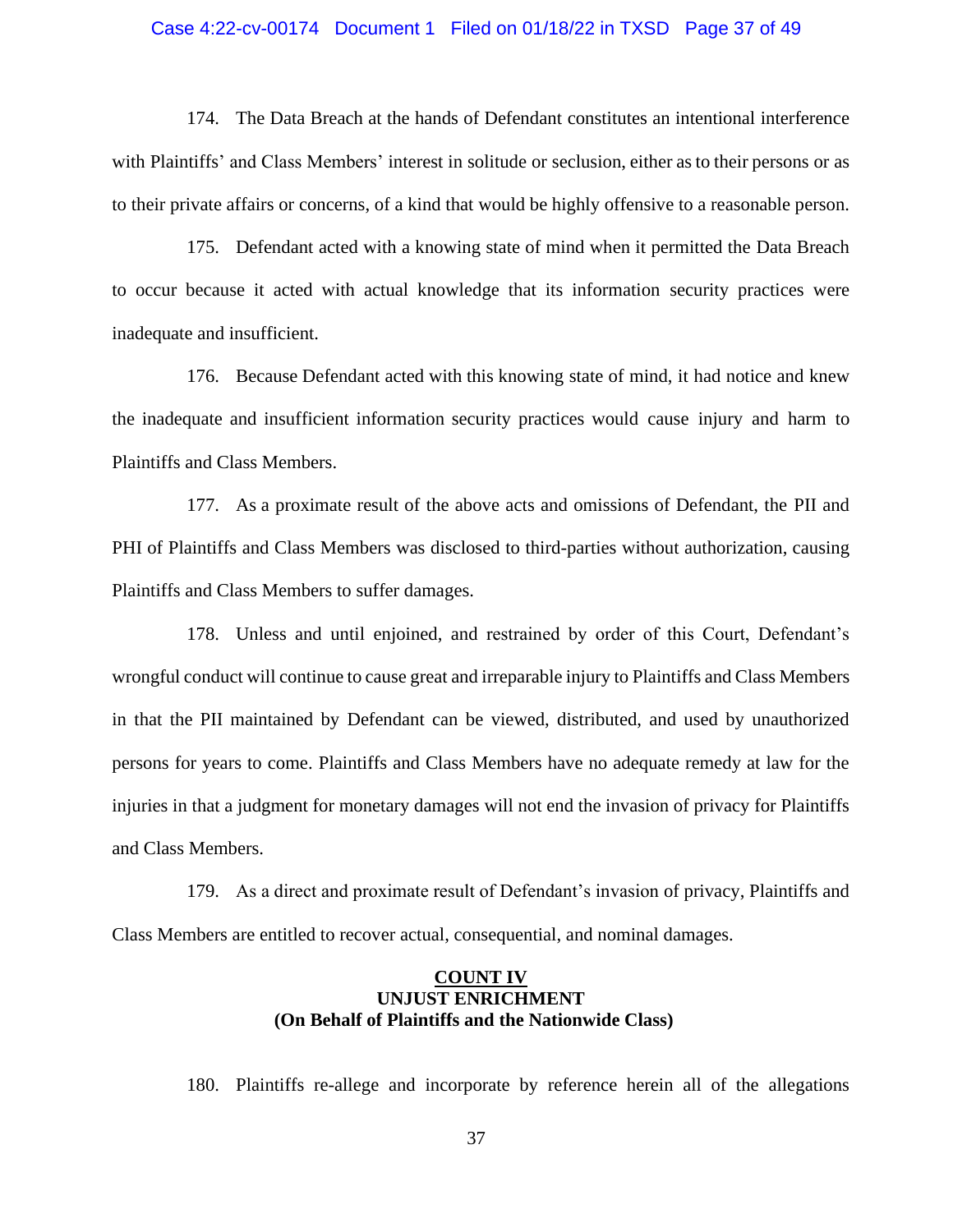#### Case 4:22-cv-00174 Document 1 Filed on 01/18/22 in TXSD Page 38 of 49

contained in paragraphs 1 through 98.

181. Defendant benefited financially from receiving the PII and PHI of Plaintiffs and Class Members through its contracts with its customers for litigation support services. Defendant understood this benefit.

182. Defendant understood and appreciated that the PII and PHI of Plaintiffs and Class Members was private and confidential, and its value depended upon Defendant maintaining the privacy and confidentiality of that PII and PHI.

183. Defendant also understood and appreciated that without the PII and PHI of Plaintiffs and Class Members, Defendant would not be able to perform the services it contracted for and for which it was paid by its customers.

184. Marker Group appreciated or had knowledge of the benefits conferred upon them by Plaintiffs and Class Members.

185. The monies that Defendant received for these litigation support services were to be used by Marker Group, in part, to pay for the administrative costs of reasonable data privacy and security practices and procedures in order to secure the PII and PHI of Plaintiffs and Class Members, upon which Defendant relied.

186. But for Defendant's commitment to maintain privacy and confidentiality, the PII and PHI of Plaintiffs and Class Members would not have been transferred to and untrusted with Defendant. Indeed, if Marker Group had informed Plaintiffs and Class Members that their data and cyber security measures were inadequate, Defendant would not have been permitted to continue to operate in that fashion by the courts, its customers, or consumers.

187. As a result of Defendant's wrongful conduct, Marker Group have been unjustly enriched at the expense of, and to the detriment of, Plaintiffs and Class Members. Marker Group continue to benefit and profit from their retention and use of the PII and PHI of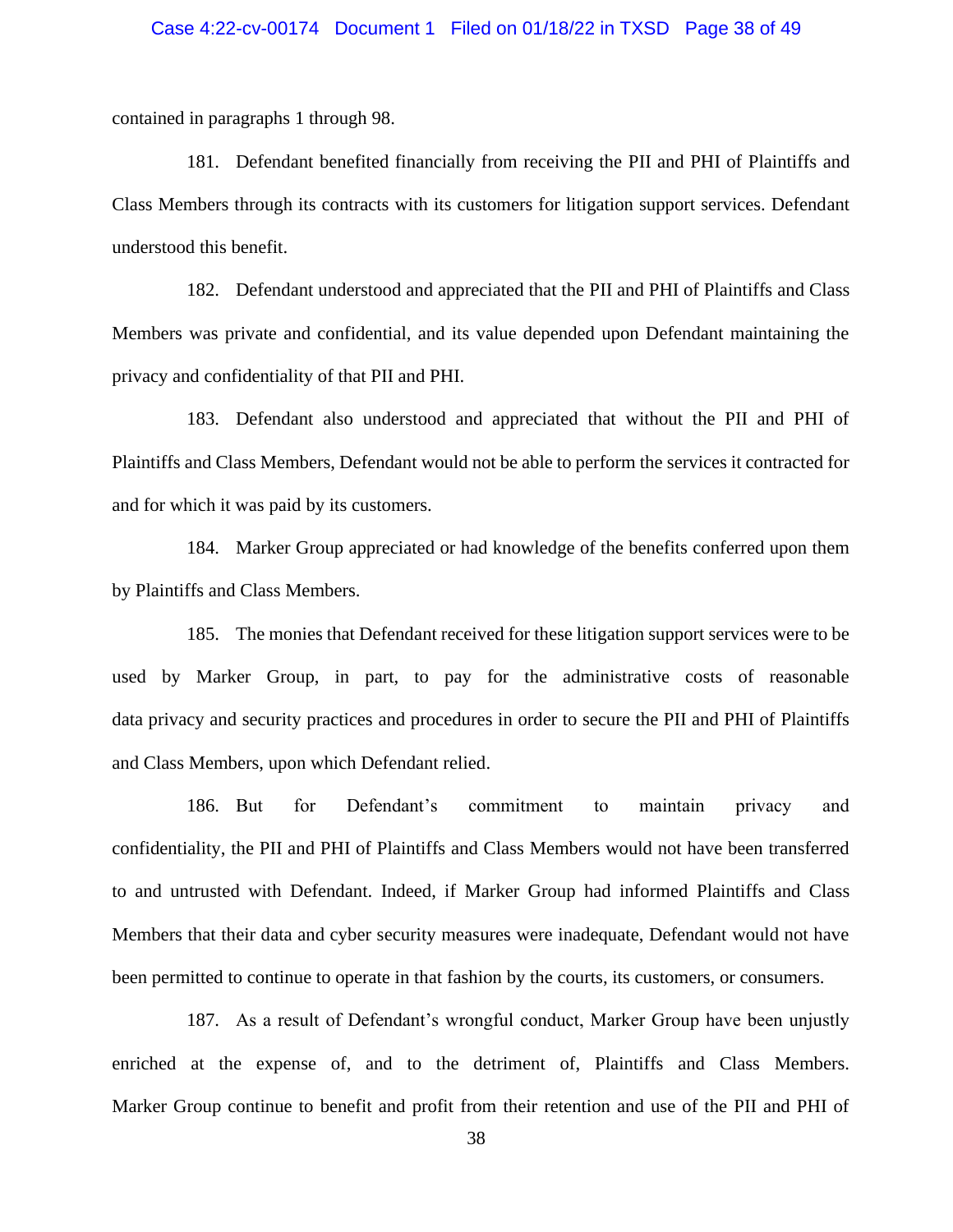#### Case 4:22-cv-00174 Document 1 Filed on 01/18/22 in TXSD Page 39 of 49

Plaintiffs and Class Members while its value to Plaintiffs and Class Members has been diminished.

188. Defendant's unjust enrichment is traceable to, and resulted directly and proximately from, the conduct alleged in this Complaint, including compiling, using, and retaining the PII and PHI of Plaintiffs and Class Members, while at the same time failing to maintain that information is secure from intrusion and theft by hackers and identity thieves.

189. Under principals of equity and good conscience, Defendant should not be permitted to retain the money it made from the use of the PII and PHI of Plaintiffs and Class Members because Defendant failed to implement (or adequately implement) the data privacy and security practices and procedures that Plaintiffs and Class Members paid for and that were otherwise mandated by federal, state, and local laws and industry standards.

190. Defendant should be compelled to disgorge into a common fund for the benefit of Plaintiffs and Class members all unlawful or inequitable benefits and proceeds they received as a result of the conduct alleged herein.

# **COUNT V BREACH OF CONFIDENCE (On Behalf of Plaintiffs and the Nationwide Class)**

191. Plaintiffs re-allege and incorporate by reference herein all of the allegations contained in paragraphs 1 through 98 as though fully set forth herein.

192. At all times during Plaintiffs' and the Class's interactions with Defendant, Defendant was fully aware of the confidential and sensitive nature of the PII and PHI that Plaintiffs and Class Members provided to Defendant.

193. As alleged herein and above, Defendant's relationships with Plaintiffs and Class Members were governed by terms and expectations that the PII and PHI would be collected, stored, and protected in confidence, and would not be disclosed to unauthorized third-parties.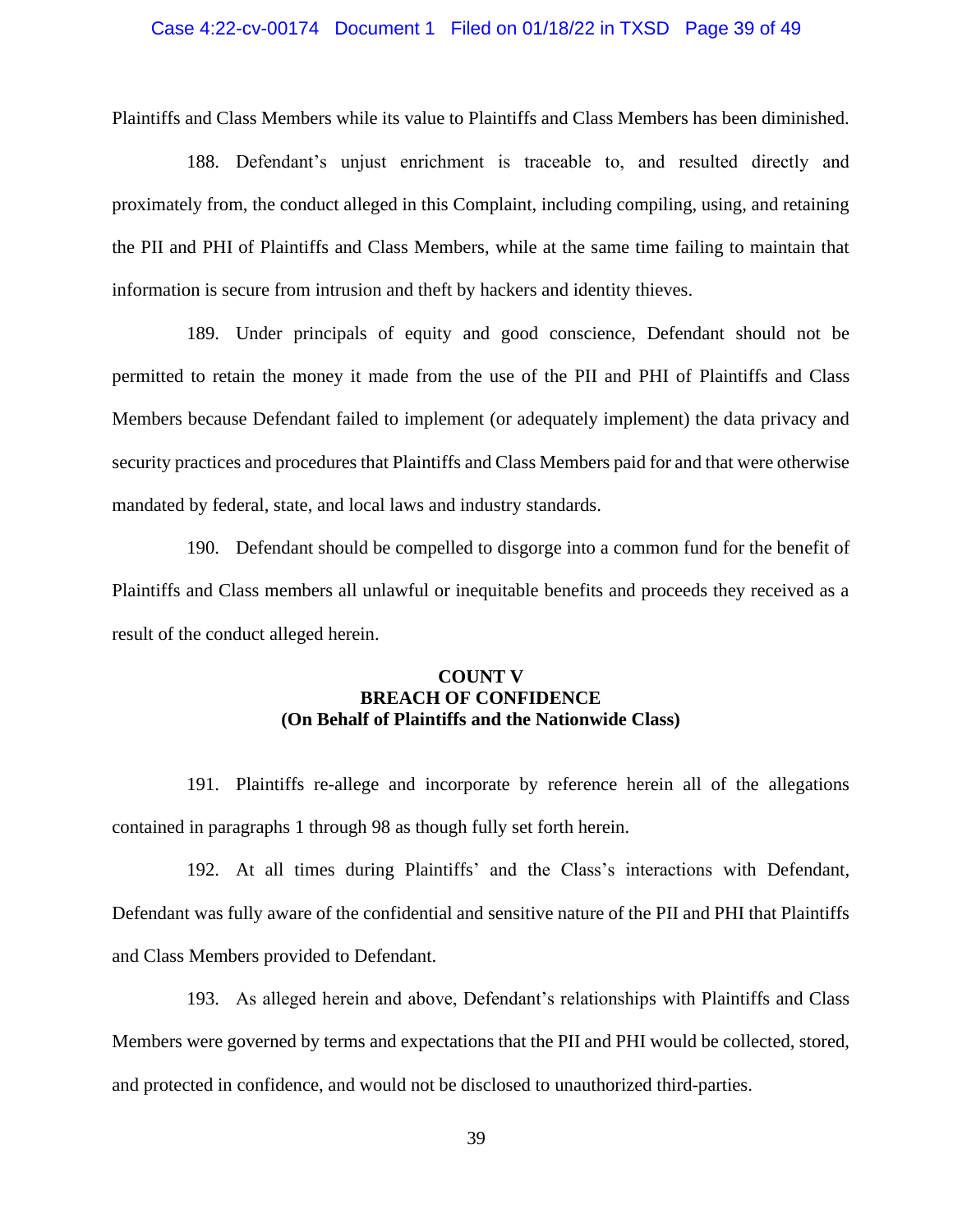#### Case 4:22-cv-00174 Document 1 Filed on 01/18/22 in TXSD Page 40 of 49

194. Plaintiffs and Class Members provided PII and PHI to Defendant with the explicit and implicit understandings that Defendant would protect and not permit the PII and PHI to be disseminated to any unauthorized third-parties.

195. Plaintiffs and Class Members also provided their PII and PHI to Defendant with the explicit and implicit understandings that Defendant would take precautions to protect that PII and PHI from unauthorized disclosure.

196. Defendant voluntarily received in confidence the PII and PHI of Plaintiffs and Class Members with the understanding that PII and PHI would not be disclosed or disseminated to the public or any unauthorized third-parties.

197. Due to Defendant's failure to prevent and avoid the Data Breach from occurring, the PII and PHI of Plaintiffs and Class Members was disclosed and misappropriated to unauthorized third-parties beyond the confidence of Plaintiffs and Class Members, and without their express permission.

198. As a direct and proximate cause of Defendant's actions and/or omissions, Plaintiffs and Class Members have suffered damages.

199. But for Defendant's disclosure in violation of the parties' understanding of confidence, the PII and PHI of Plaintiffs and Class Members would not have been compromised, stolen, viewed, accessed, and used by unauthorized third parties. Defendant's Data Breach was the direct and legal cause of the theft of the PII and PHI of Plaintiffs and Class Members as well as the resulting damages.

200. The injury and harm Plaintiffs and Class Members suffered was the reasonably foreseeable result of Defendant's unauthorized disclosure of the PII and PHI of Plaintiffs and Class Members. Defendant knew or should have known its methods of accepting and the PII and PHI of Plaintiffs and Class Members was inadequate as it relates to, at the very least, securing servers,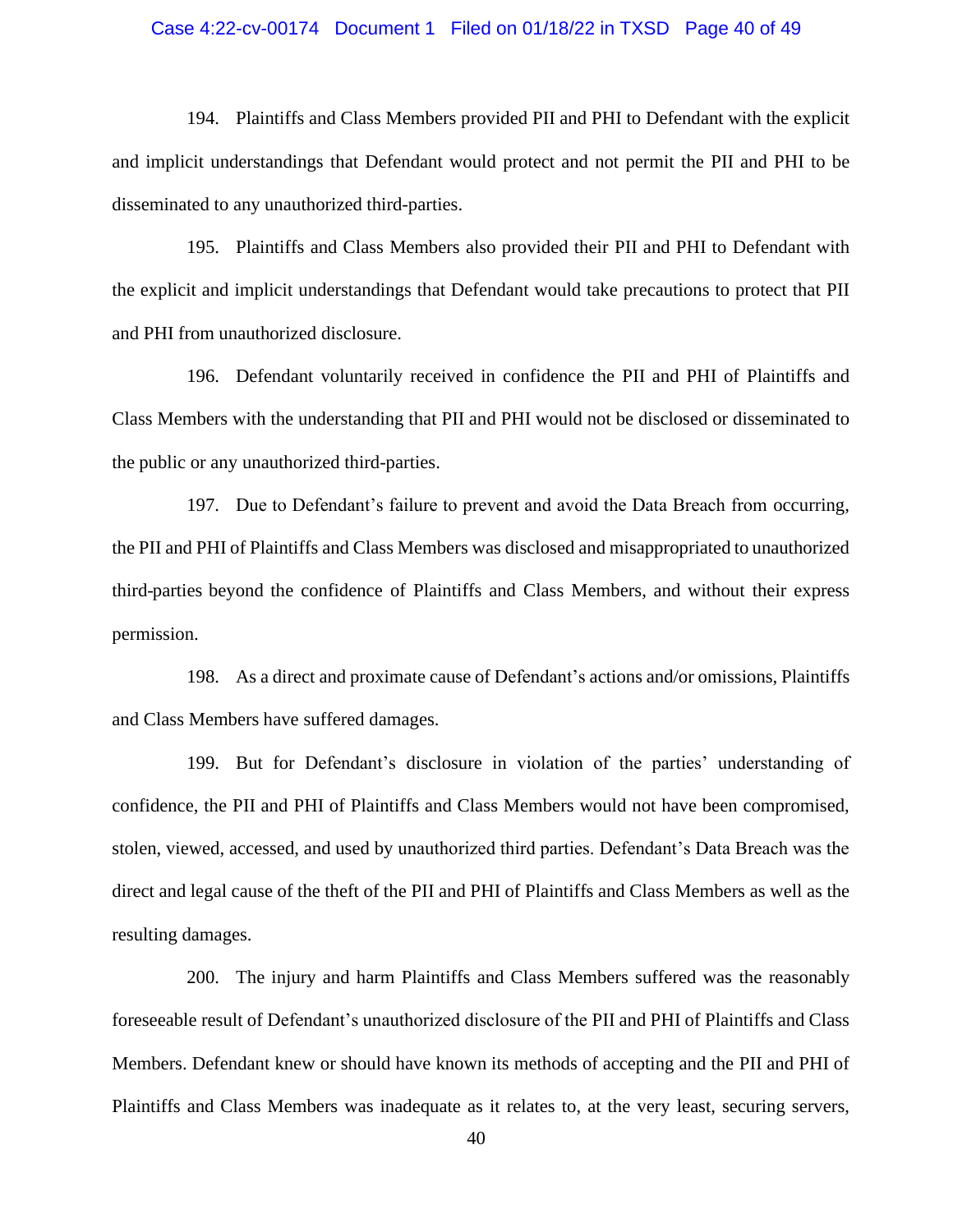#### Case 4:22-cv-00174 Document 1 Filed on 01/18/22 in TXSD Page 41 of 49

portals, and other data systems containing PII and PHI.

201. As a direct and proximate result of Defendant's breach of its confidence with Plaintiffs and Class Members, Plaintiffs and Class Members have suffered and will suffer injury, including but not limited to: (i) actual identity theft; (ii) the loss of the opportunity how their PII and PHI is used; (iii) the compromise, publication, and/or theft of their PII and PHI; (iv) out-ofpocket expenses associated with the prevention, detection, and recovery from identity theft, tax fraud, and/or unauthorized use of their PII and PHI; (v) lost opportunity costs associated with effort expended and the loss of productivity addressing and attempting to mitigate the present and future consequences of the Data Breach, including but not limited to efforts spent researching how to prevent, detect, contest, and recover from tax fraud and identity theft; (vi) costs associated with placing freezes on credit reports; (vii) the continued risk to their PII and PHI, which remain in Defendant's possession and is subject to further unauthorized disclosures so long as Defendant fails to undertake appropriate and adequate measures to protect that PII and PHI; and (viii) present and future costs in terms of time, effort, and money that has been and will be expended to prevent, detect, contest, and repair the impact of the PII and PHI compromised as a result of the Data Breach for the remainder of the lives of Plaintiffs and Class Members.

202. As a direct and proximate result of Defendant's breaches of confidence, Plaintiffs and Class Members have suffered and will continue to suffer other forms of injury and/or harm, including, but not limited to, anxiety, emotional distress, loss of privacy, and other economic and non-economic losses. As a direct and proximate result of Defendant's breaches of confidence, Plaintiffs and Class Members are entitled to recover actual, consequential, andnominal damages.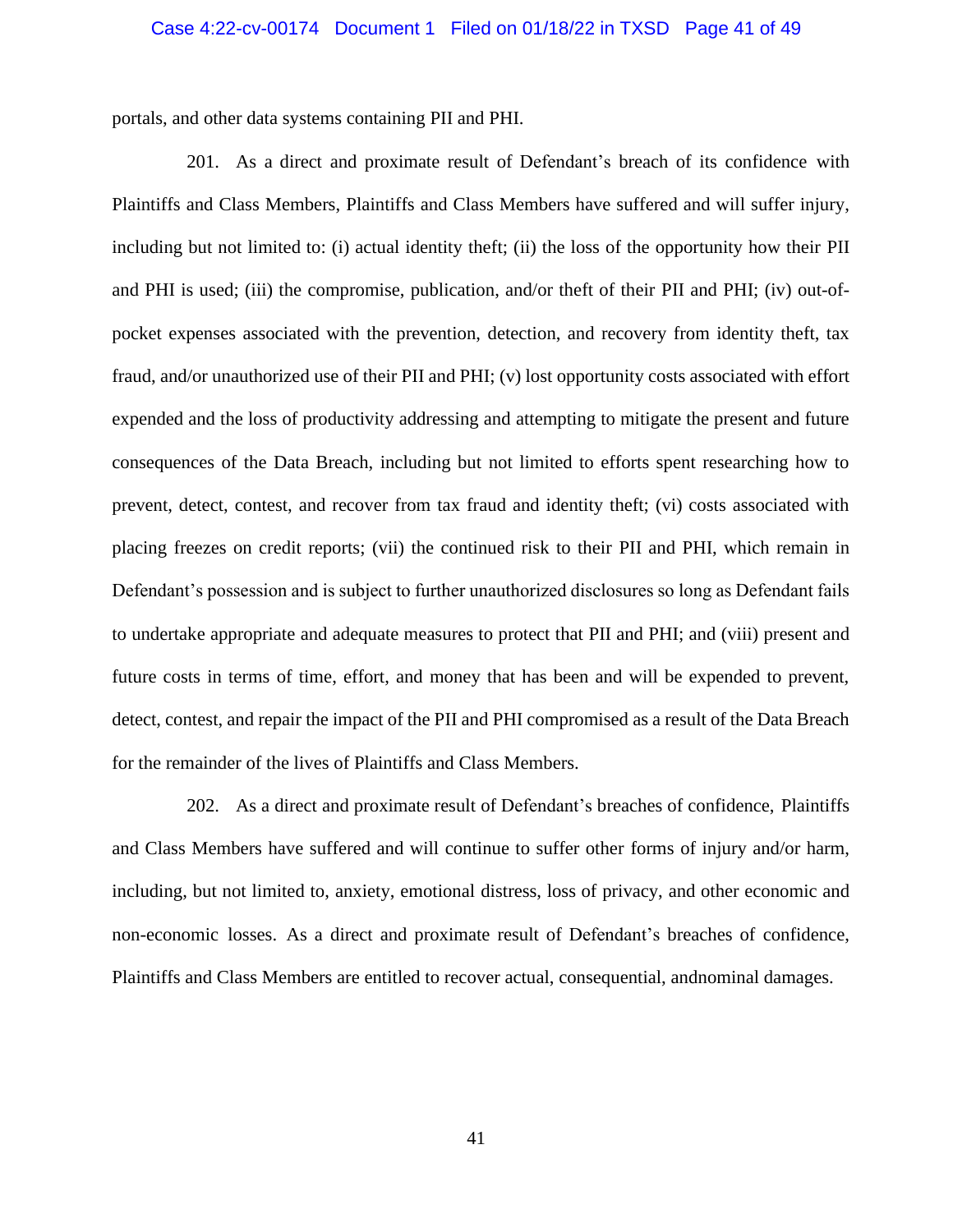# **COUNT VI DECLARATORY JUDGMENT (On Behalf of Plaintiffs and the Nationwide Class)**

203. Plaintiffs re-allege and incorporate by reference herein all of the allegations contained in paragraphs 1 through 98.

204. Defendant owes duties of care to Plaintiffs and Class Members which requires Defendant to adequately secure their PII and PHI.

205. Defendant still possesses the PII and PHI of Plaintiffs and Class Members.

206. Defendant does not specify in its Notice of Data Breach letter what steps they have taken to prevent this from occurring again.

207. Plaintiffs and Class Members are at risk of harm due to the exposure of their PII and PHI and Defendant's failure to address the security failings that lead to such exposure.

208. Plaintiffs, therefore, seek a declaration that (1) each of Defendant's existing security measures do not comply with their explicit or implicit contractual obligations and duties of care to provide reasonable security procedures and practices appropriate to the nature of the information to protect the PII and PHI of Plaintiffs and Class Members, and (2) to comply with their explicit or implicit contractual obligations and duties of care, Defendant must implement and maintain reasonable security measures, including, but not limited to:

a. Engaging third-party security auditors/penetration testers as well as internal security personnel to conduct testing, including simulated attacks, penetration tests, and audits on Defendant's systems on a periodic basis, and ordering Defendant to promptly correct any problems or issues detected by such third-party security auditors;

b. Engaging third-party security auditors and internal personnel to run automated security monitoring;

42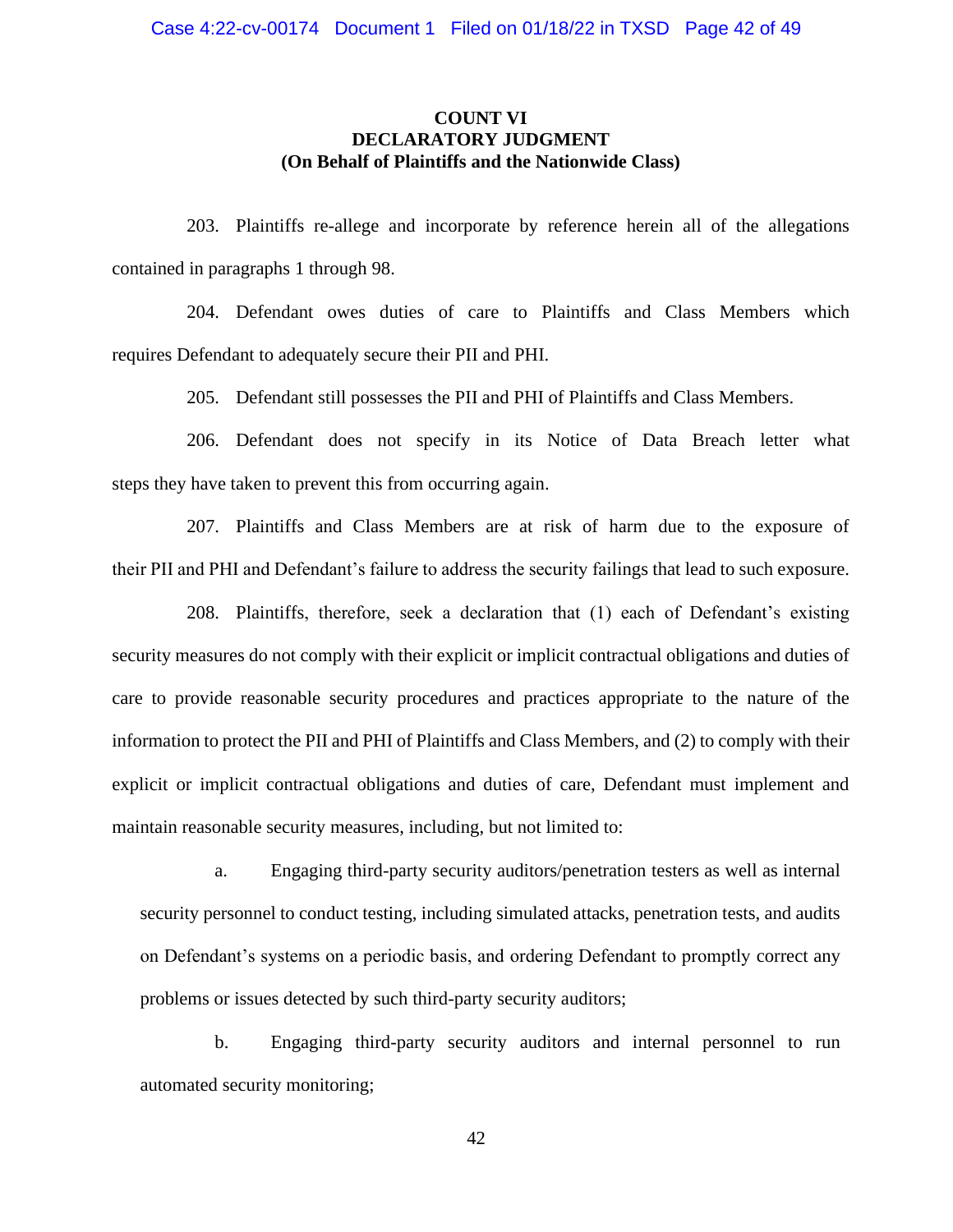#### Case 4:22-cv-00174 Document 1 Filed on 01/18/22 in TXSD Page 43 of 49

c. Auditing, testing, and training its security personnel regarding any new or modified procedures;

d. Segmenting its applications by, among other things, creating firewalls and access controls so that if one area is compromised, hackers cannot gain access to other portions of Defendant's systems;

e. Conducting regular database scanning and security checks;

f. Routinely and continually conducting internal training and education to inform internal security personnel how to identify and contain a breach when it occurs and what to do in response to a breach;

g. Purchasing credit monitoring and identity theft restoration services for Plaintiffs and Class Members for a period of ten years; and

h. Meaningfully educating Plaintiffs and Class Members about the threats they face as a result of the loss of their PII to third parties, as well as the steps they must take to protect themselves.

# **COUNT VII VIOLATION OF THE CALIFORNIA CONFIDENTIALITY OF MEDICAL INFORMATION ACT, CAL. CIV. CODE § 56,** *ET SEQ*. **(On Behalf of Plaintiff Nathan Baxter and the California Subclass)**

209. Plaintiff Nathan Baxter re-alleges and incorporates by reference herein all of the allegations contained in paragraphs 1 through 98.

210. At all relevant times, Marker Group was a health care provider because they had the "purpose of maintaining medical information to make the information available to an individual or to a provider of health care at the request of the individual or a provider of health care, for purposes of allowing the individual to manage his or her information, or for the diagnosis or treatment of the individual."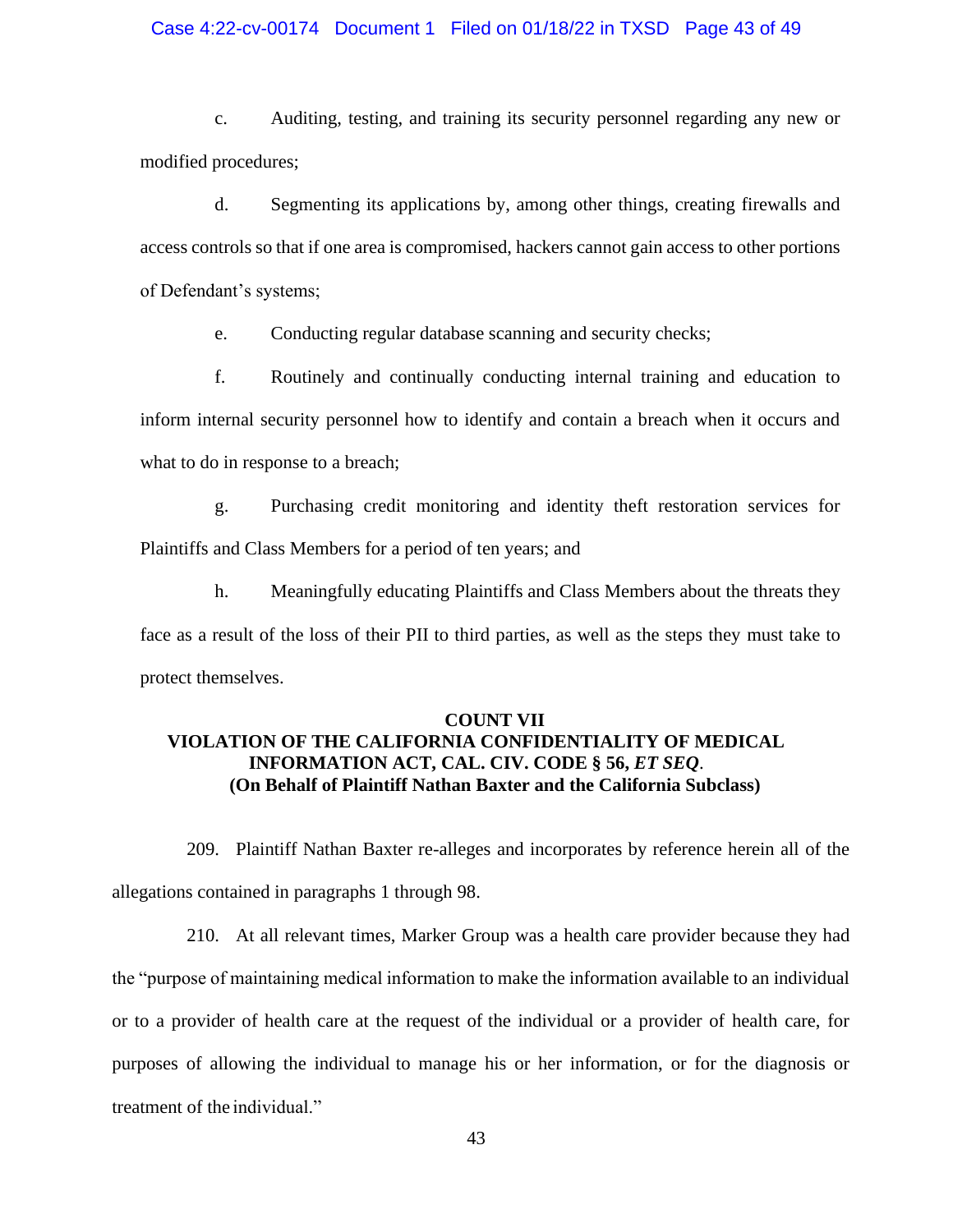#### Case 4:22-cv-00174 Document 1 Filed on 01/18/22 in TXSD Page 44 of 49

211. Marker Group is a provider of healthcare within the meaning of Civil Code § 56.06(a) and maintains medical information as defined by Civil Code § 56.05.

212. Plaintiff Nathan Baxter and California Subclass Members provided their personal medical information to Marker Group.

213. At all relevant times, Marker Group collected, stored, managed, and transmitted the personal medical information of Plaintiff Nathan Baxter and California Subclass Members.

214. As a result of the Data Breach, Marker Group have misused, disclosed, and/or allowed third-parties to access and view the personal medical information of Plaintiff Nathan Baxter and California Subclass Members without their written authorization in accordance with the provisions of Civil Code §§ 56, *et seq*.

215. The hacker or hackers who committed the Data Breach obtained the personal medical information of Plaintiff Nathan Baxter and California Subclass Members, viewed it, and now have it available to them to sell to others bad actors or otherwise misuse.

216. As a further result of the Data Breach, the confidential nature of the medical information of Plaintiff Nathan Baxter and California Subclass Members was breached as a result of Defendant's negligence. Specifically, Marker Group knowingly allowed and affirmatively acted in a manner that actually allowed unauthorized parties to access and view the PII and PHI of Plaintiff Nathan Baxter and California Subclass Members.

217. Defendant's misuse and/or disclosure of medical information regarding Plaintiff Nathan Baxter and California Subclass Members constitutes a violation of Civil Code §§ 56.10, 56.11, 56.13, and 56.26.

218. As a direct and proximate result of Defendant's wrongful actions, inaction, omissions, and want of ordinary care, the personal medical information of Plaintiff Nathan Baxter and California Subclass Members was disclosed without written authorization.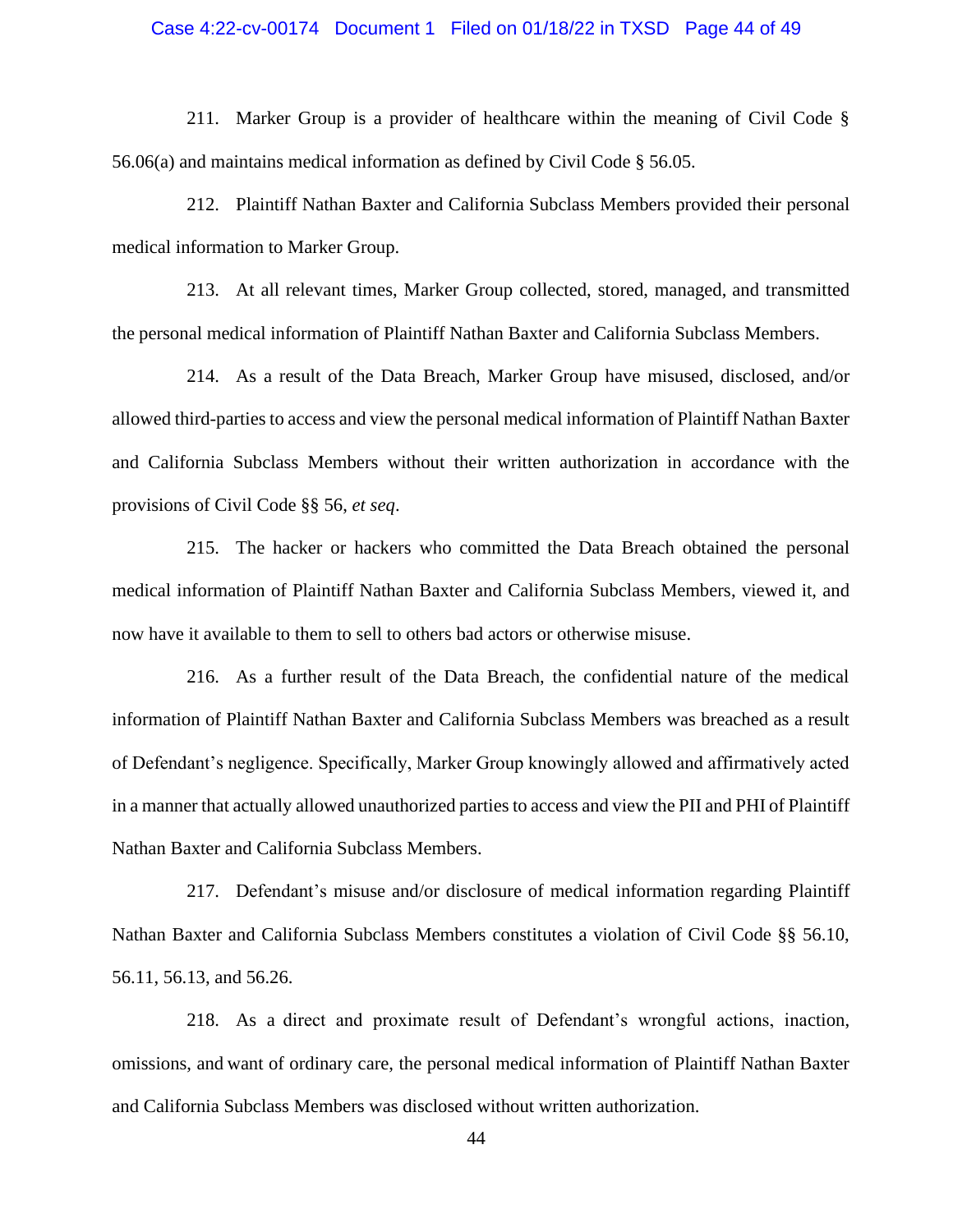#### Case 4:22-cv-00174 Document 1 Filed on 01/18/22 in TXSD Page 45 of 49

219. By disclosing the PII and PHI of Plaintiff Nathan Baxter and California Subclass Members without their written authorization, Marker Group violated California Civil Code § 56, *et seq*., and their legal duty to protect the confidentiality of such information.

220. Marker Group also violated Sections 56.06 and 56.101 of the California CMIA, which prohibit the negligent creation, maintenance, preservation, storage, abandonment, destruction or disposal of confidential personal medical information.

221. As a direct and proximate result of Defendant's wrongful actions, inaction, omissions, and want of ordinary care that directly and proximately caused the Data Breach, the personal medical information of Plaintiff Nathan Baxter and California Subclass Members was viewed by, released to, and disclosed to third-parties without Plaintiff's and California Subclass Members' written authorization.

222. As a direct and proximate result of Defendant's above-described wrongful actions, inaction, omissions, and want of ordinary care that directly and proximately caused the Data Breach and its violation of the CMIA, Plaintiff Nathan Baxter and California Subclass Members are entitled to (i) actual damages, (ii) nominal damages of \$1,000 per Plaintiff and Class Member, (iii) punitive damages of up to \$3,000 per Plaintiff and Class Member, and (iv) attorneys' fees, litigation expenses and court costs under California Civil Code § 56.35.

#### **PRAYER FOR RELIEF**

**WHEREFORE**, Plaintiffs, on behalf of themselves and the Class, request judgment against Defendant and that the Court grant the following:

A. For an Order certifying the Nationwide Class, certifying the California Subclass for the claim under Cal. Civ. Code § 56, *et seq*., and appointing Plaintiffs and their Counsel to represent the Class;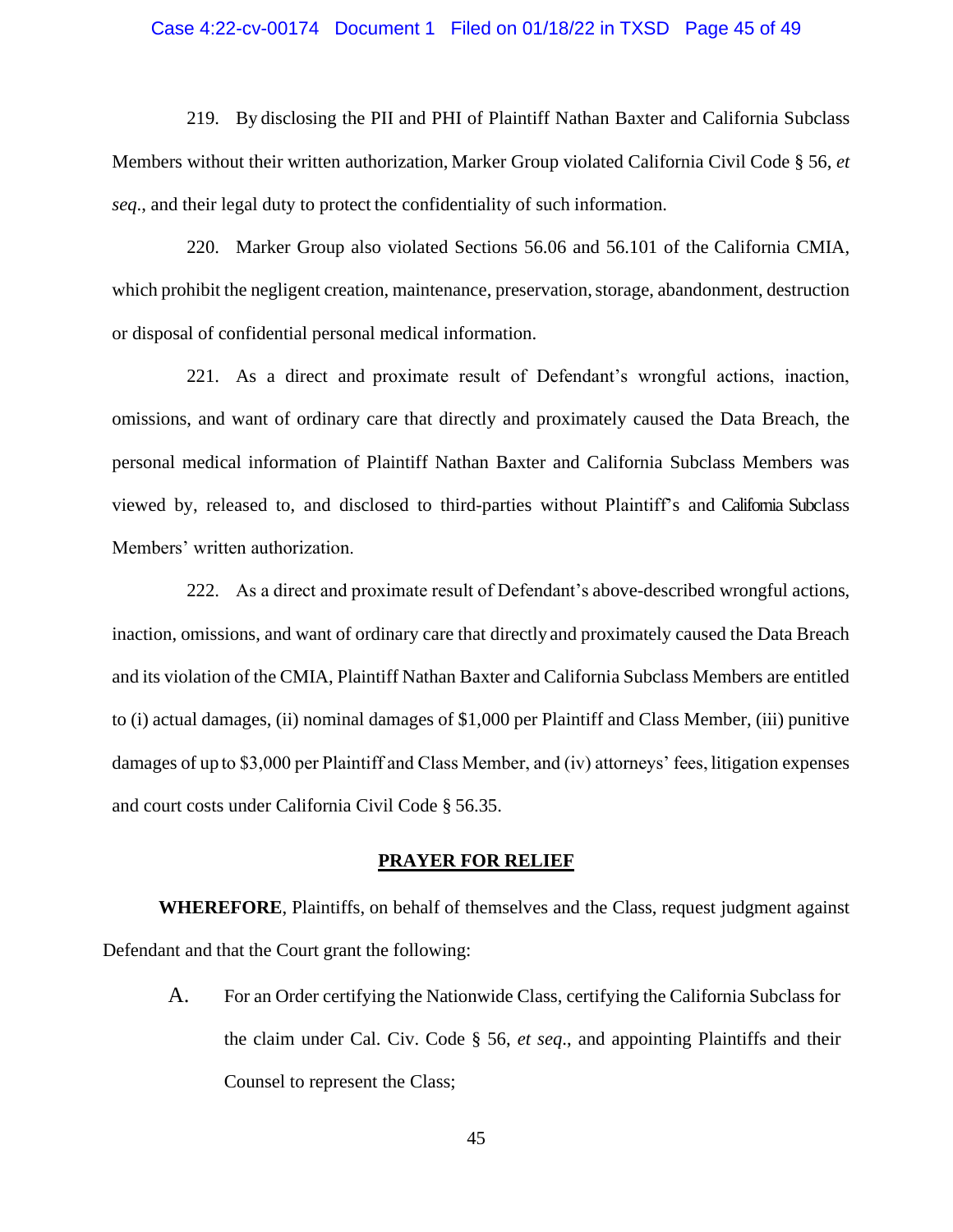- B. For equitable relief enjoining Defendant from engaging in the wrongfulconduct complained of herein pertaining to the misuse and/or disclosure of the PII and PHI of Plaintiffs and Class Members, and from refusing to issue prompt, complete, any accurate disclosures to Plaintiffs and Class Members;
- C. For injunctive relief requested by Plaintiffs, including but not limited to, injunctive and other equitable relief as is necessary to protect the interests of Plaintiffs and Class Members, including but not limited to an order:
	- i. prohibiting Defendant from engaging in the wrongful and unlawful acts described herein;
	- ii. requiring Defendant to protect, including through encryption, all data collected through the course of its business in accordance with all applicable regulations, industry standards, and federal, state or local laws;
	- iii. requiring Defendant to delete, destroy, and purge the personal identifying information of Plaintiffs and Class Members unless Defendant can provide to the Court reasonable justification for the retention and use of such information when weighed against the privacy interests of Plaintiffs and Class Members;
	- iv. requiring Defendant to implement and maintain a comprehensive Information Security Program designed to protect the confidentiality and integrity of the PII of Plaintiffs and Class Members;
	- v. requiring Defendant to engage independent third-party security auditors/penetration testers as well as internal security personnel to conduct testing, including simulated attacks, penetration tests, and audits on Defendant's systems on a periodic basis, and ordering Defendant to promptly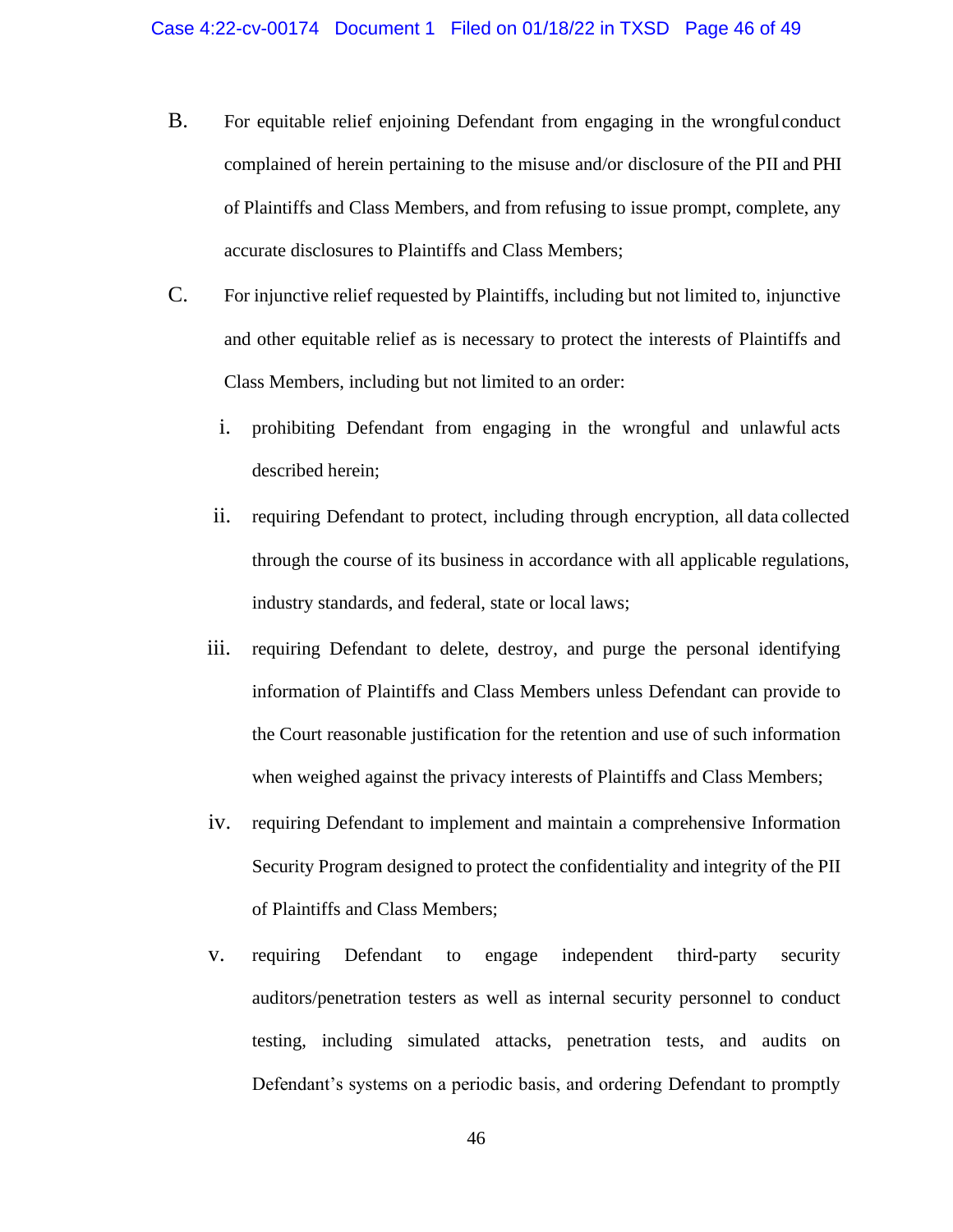correct any problems or issues detected by such third-party security auditors;

- vi. requiring Defendant to engage independent third-party security auditors and internal personnel to run automated security monitoring;
- vii. requiring Defendant to audit, test, and train its security personnel regarding any new or modified procedures;
- viii. requiring Defendant to segment data by, among other things, creating firewalls and access controls so that if one area of Defendant's network is compromised, hackers cannot gain access to other portions of Defendant's systems;
	- ix. requiring Defendant to conduct regular database scanning and securing checks;
	- x. purchasing credit monitoring and identity theft restoration services for Plaintiffs and Class Members for a period of ten years
	- xi. requiring Defendant to establish an information security training program that includes at least annual information security training for all employees, with additional training to be provided as appropriate based upon the employees' respective responsibilities with handling personal identifying information, as well as protecting the personal identifying information of Plaintiffs and Class Members;
- xii. requiring Defendant to routinely and continually conduct internal training and education, and on an annual basis to inform internal security personnel how to identify and contain a breach when it occurs and what to do in response to a breach;
- xiii. requiring Defendant to implement a system of tests to assess its respective employees' knowledge of the education programs discussed in the preceding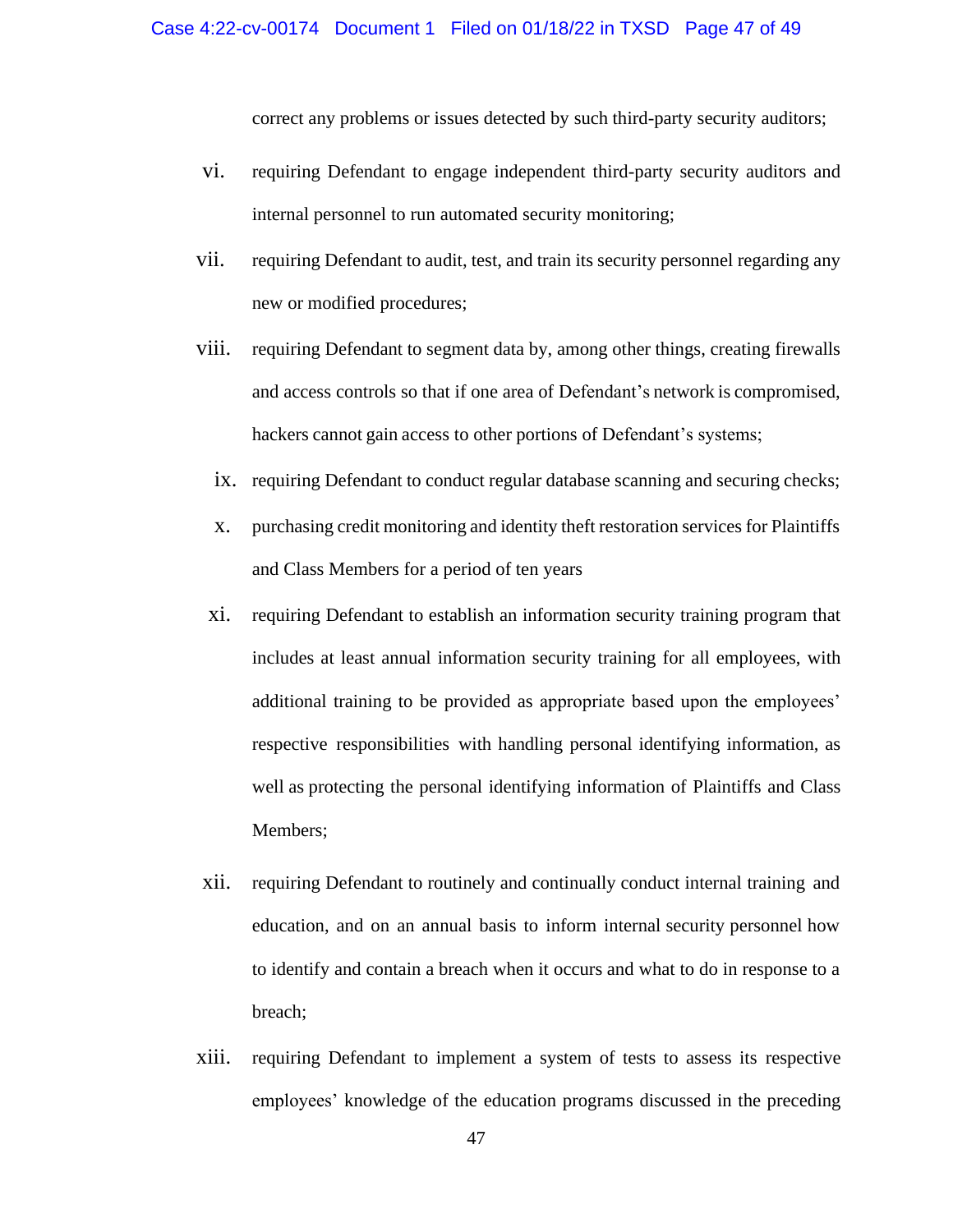subparagraphs, as well as randomly and periodically testing employees' compliance with Defendant's policies, programs, and systems for protecting personal identifying information;

- xiv. requiring Defendant to implement, maintain, regularly review, and revise as necessary a threat management program designed to appropriately monitor Defendant's information networks for threats,both internal and external, and assess whether monitoring tools are appropriately configured, tested, and updated; and,
- xv. requiring Defendant to meaningfully educate all Class Members about the threats that they face as a result of the loss of their confidential personal identifying information to third parties, as well as the steps affected individuals must take to protect themselves;
- D. For an award of damages, including actual, consequential, statutory, and nominal damages, as allowed by law in an amount to be determined;
- E. For an award of attorneys' fees, costs, and litigation expenses, as allowed by law;
- F. For prejudgment interest on all amounts awarded; and
- G. Such other and further relief as this Court may deem just and proper.

## **DEMAND FOR JURY TRIAL**

Plaintiffs hereby demand that this matter be tried before a jury.

Date: January 18, 2022 Respectfully Submitted,

*/s/ Phillip Sanov* Phillip Sanov TX Bar No. 17635950, SDTX ID No. 1148342 **MORGAN & MORGAN** 16225 Park Ten Place Suite 500 Houston, TX 77084